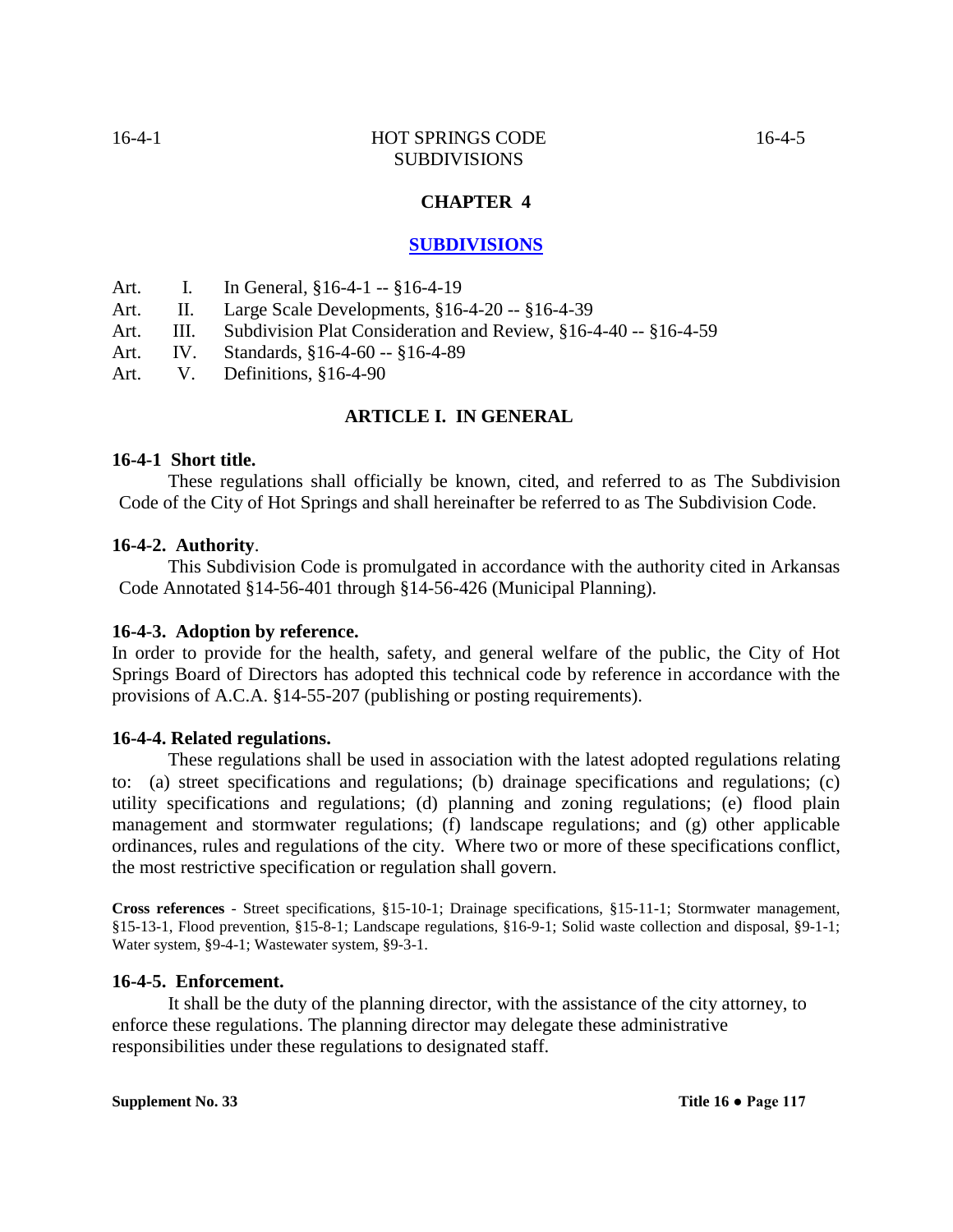**16-4-6. Reserved.** Amendment Note- Ord. No. 5835 repealed a penalty clause formally codified in this section.

#### **16-4-7. Amendments.**

These regulations may be amended at any time after the planning commission has held a public hearing on the proposed amendments as required by state law. At or after such public hearing, the planning commission may recommend to the board of directors the adoption of such amendments. The board of directors may accept, modify or deny such amendment recommendations. All amendments shall be approved by ordinance of the board of directors.

#### **16-4-8. Legislative purpose and intent.**

The subdivision of land is the first step in the process of urban development. The arrangement of land parcels in the community for residential, commercial and industrial uses and for streets, alleys, schools, parks and other public purposes will determine to a large degree the conditions of health, safety, economy and amenity that prevail in the urban area. The quality of these conditions is of public interest. These regulations incorporate standards designed to ensure proper development of land for urban use. The specific purposes of these regulations are:

- (a) To protect and provide for the health, safety and general welfare of the public.
- (b) To guide the future growth and development of the planning area in accordance with the Comprehensive Plan, including Master Street Plan and Capital Improvements Plan.
- (c) To provide for adequate light, air and privacy; to secure safety from fire, flood and other danger; and to prevent overcrowding of the land and undue congestion of population.
- (d) To protect the character and the social and economic stability of the planning area and to encourage the orderly and beneficial development of the city through appropriate growth management techniques assuring the timing and sequencing of development, promotion of infill development in existing residential and nonresidential areas with adequate public facilities, to assure proper urban form and open space separations of urban areas, to protect environmentally critical areas and areas premature for urban development.
- (e) To protect and conserve the value of land, buildings and improvements, and to minimize adverse impact on adjoining or nearby properties.
- (f) To establish a beneficial relationship between the uses of land and buildings, and the public street system; to require the proper location and design of streets and building lines; to minimize traffic congestion; and to make adequate provision for pedestrian and traffic circulation.

**Title 16 ● Page 118 Supplement No. 36**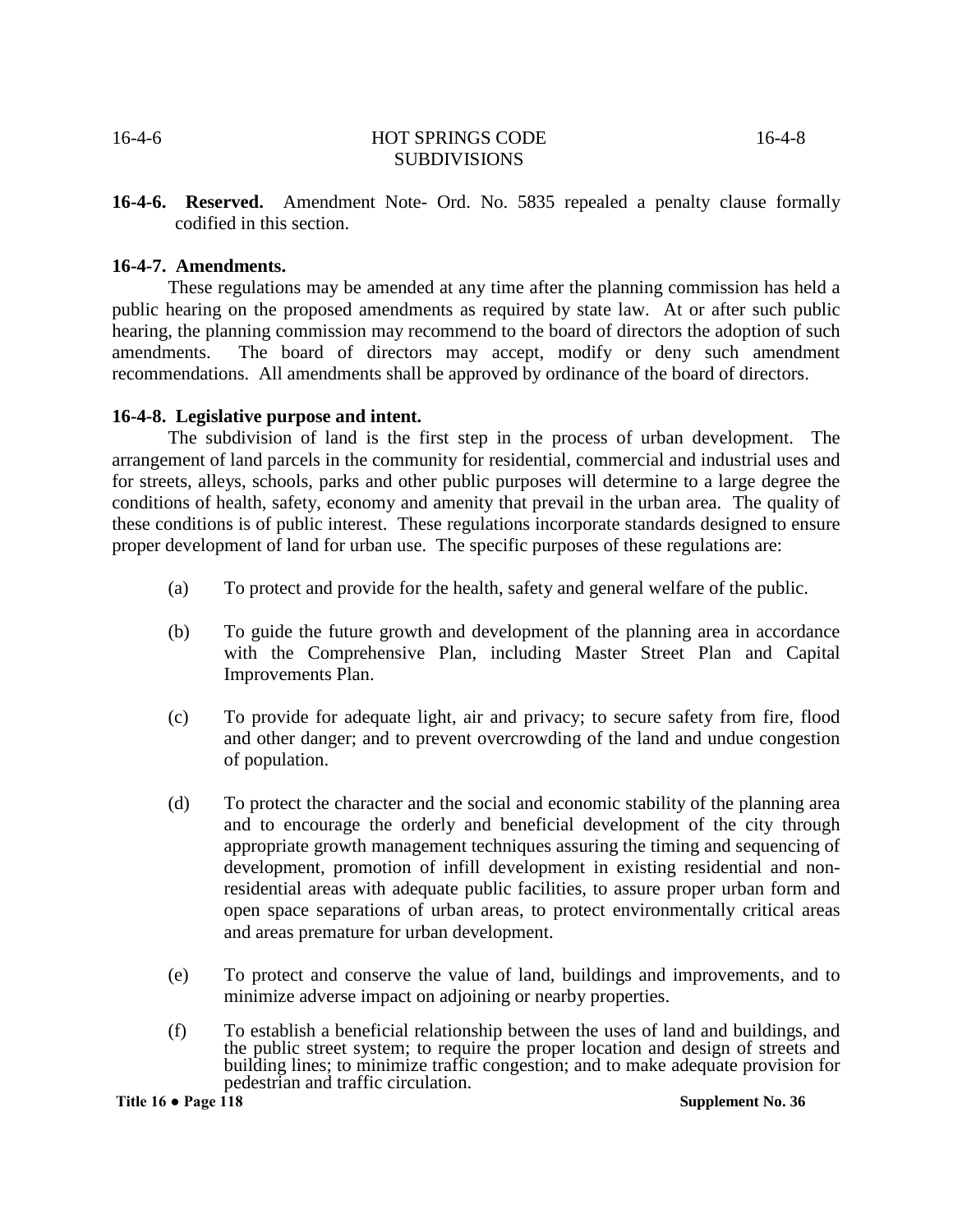- (g) To establish reasonable standards of design and procedures for subdivision and re-subdivisions, in order to further the orderly layout and use of land; and to ensure proper legal descriptions and monumenting of subdivided land.
- (h) To encourage the wise use and management of natural resources; to provide adequate and safe recreational areas; to maintain the natural beauty and topography of the municipality and planning area and to ensure appropriate development with regard to these natural features; to minimize the pollution of air, ponds and streams; to ensure the adequacy of drainage facilities.
- (i) To encourage subdivision of land in accordance with the capital improvements program, provided with efficient transportation, adequate public facilities and improvements including streets, storm drainage, water, sewage, school sites, playgrounds, recreation and other public requirements and facilities.

#### **16-4-9. Jurisdiction and application.**

The application of this code should conform to the following guidelines.

- (a) These regulations shall apply to and control development of land within the corporate limits of the City of Hot Springs and its territorial jurisdiction, herein termed "planning area" as illustrated and described on the planning area boundary map attached hereto as provided by state law (A.C.A. §14-56-413).Such planning area may be amended or adjusted by action of the board of directors from time to time. The jurisdiction of these regulations shall automatically be amended and adjusted as and when such planning area map is amended or adjusted by the board to coincide with the boundaries of the revised map. A copy of the planning area map is available in the Hot Springs Planning and Development Office and the Garland County Circuit Clerk's Office in accordance with statute A.C.A. §14-56-413 (b) (2).
- (b) It is the policy of the city to consider large scale developments and the subdivision of land and the subsequent development of the subdivided plat as subject to the control of the city pursuant to the comprehensive plan for the orderly, planned, efficient and economic development of the city.
- (c) These regulations shall apply to the subdivision of land within the corporate limits of the city and the planning area as follows:
	- (1) All divisions or platting of a tract or parcel of land into one (1) or more lots, building sites or other divisions for the purpose, whether immediate or future, for sale, lease, rent or building development shall be considered a subdivision and subject to this code.

**Editor's Note:** Ord. No. 6012 approved 3-18-2014 removed §16-4-9 (a)(1-9). Ord. No. 6231 approved 4/17/18 amended the Planning Area.

> (2) The dedication, construction or vacation of any street or alley through any tract of land, regardless of the area involved as may be desired by the owner, or, if necessary, to achieve conformance with the comprehensive plan, shall be considered a subdivision and subject to this code.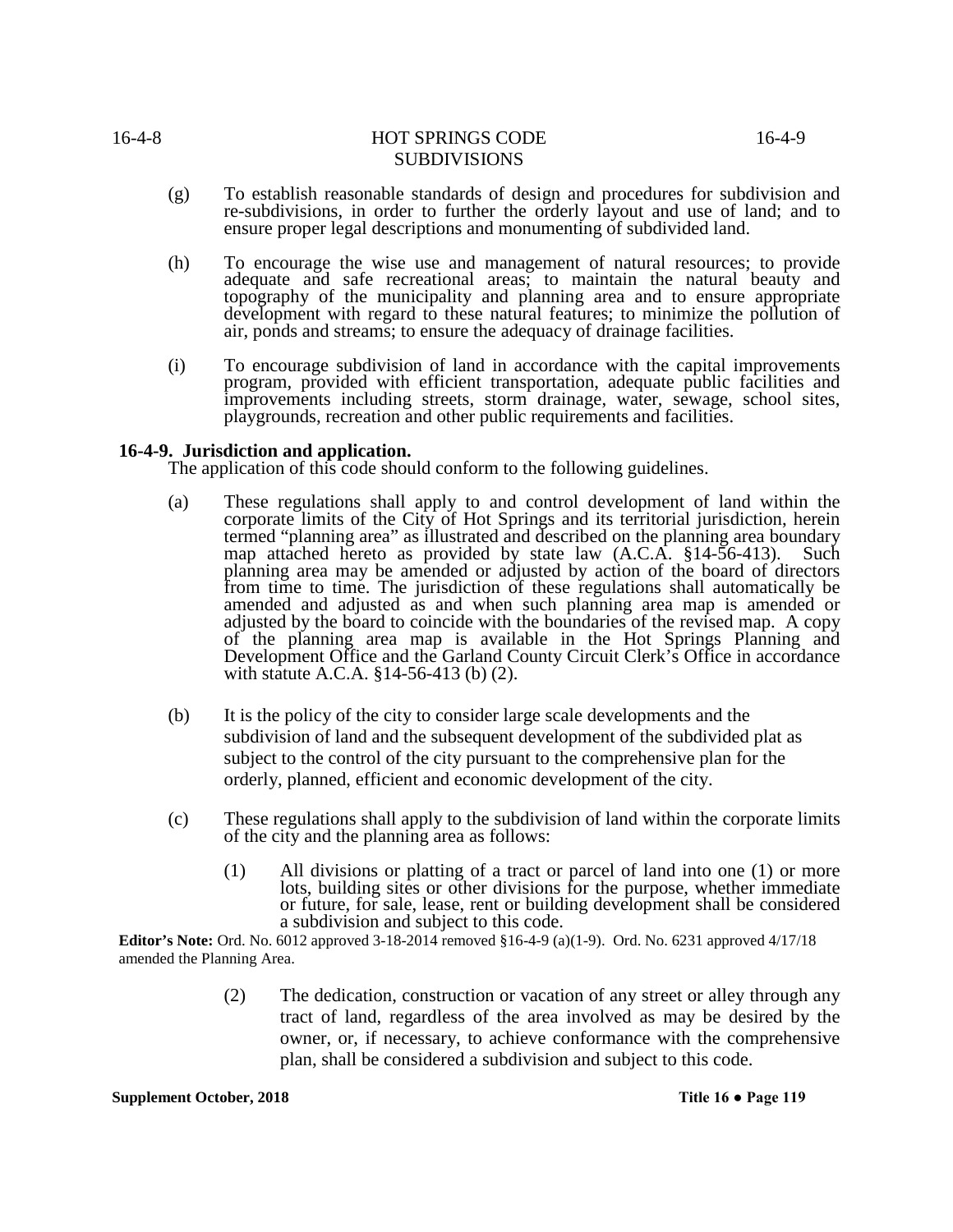- (3) The reduction in width or depth of a lot or tract of land through public acquisition for right-of-way for street or drainage purposes shall not be deemed to create nonconformity, provided that the resultant land area and configuration is sufficient to meet minimum dimensional and area standards of the applicable zoning regulations or the applicable standards as set forth in Article IV hereof.
- (d) These regulations shall apply to large scale developments within the corporate limits of the city and the planning area as specified in Article II hereof.
- (e) These regulations shall not apply to the following:
	- (1) The division of land into parcels greater than ten (10) acres provided each newly created lot or parcel has minimum lot frontage on a public street and requires the construction of no additional streets; and
	- (2) The public acquisition by purchase or dedication of parcels of land for the widening or opening of streets or other public improvements.
	- (3) Lots of Records (Ord. No. 5822, §2, 6-7-2011)
	- (4) Family Land Division subject to the following qualifications:

(i) The minimum acreage or size for each new family lot parcel or tract shall be one (1) acre. The residual parcel and any other lot, parcel or tract resulting from family divisions shall also conform to the provisions of this chapter. The lot shall be of a size and configuration to allow construction in conformity with minimum local or state setback or building line requirements.

(ii) The property has been owned for at least four (4) consecutive years by the current owner or the property owner.

(iii) Family divisions shall be located on legal private easements of not less than 20 feet or shall front on publicly maintained roads. All required access permits from a publicly maintained road shall be demonstrated prior to approval of the plat.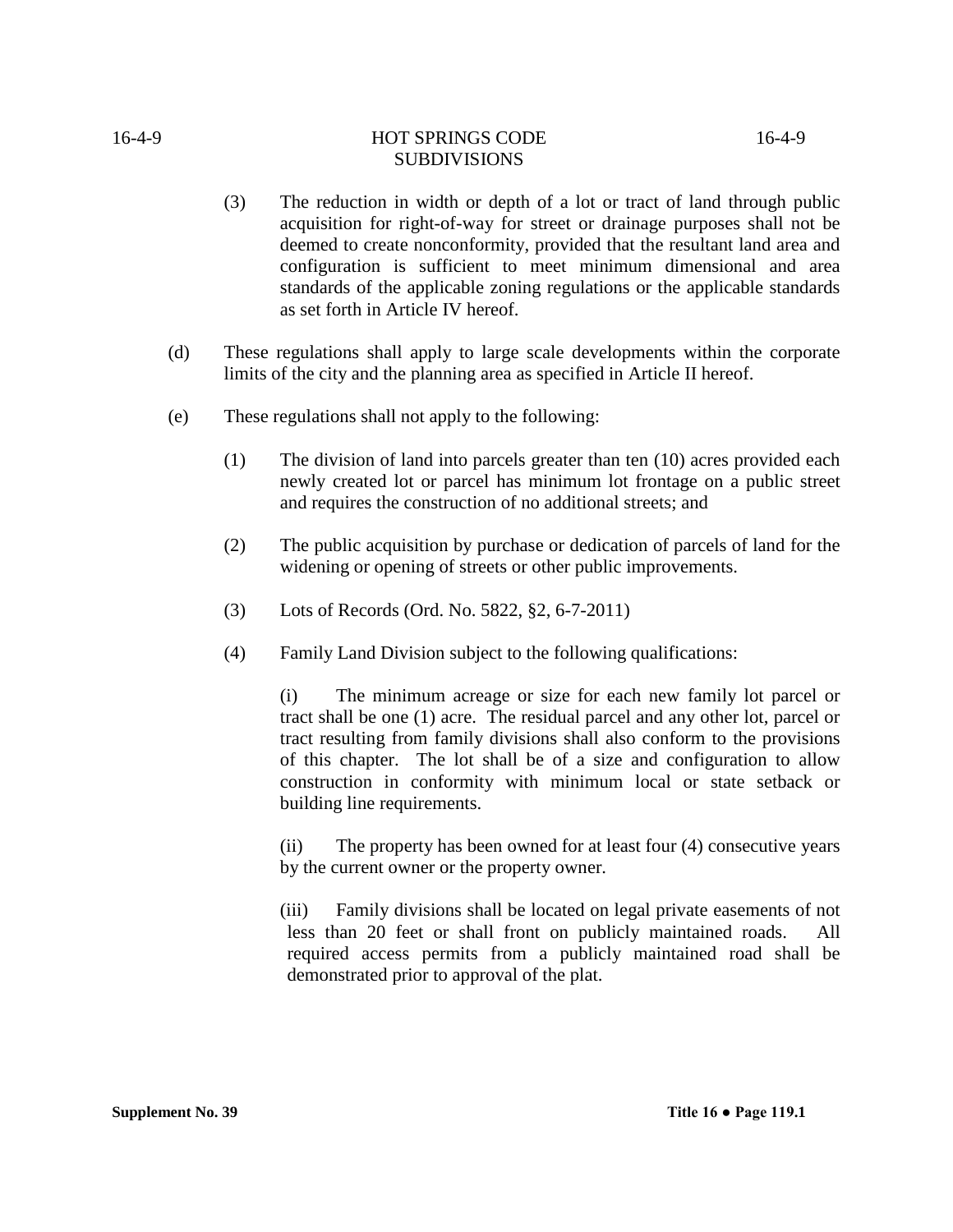(iv) Each proposed family division application shall include a survey plat prepared by a licensed surveyor for the proposed division which plat shall include a statement acknowledging that *Family Land Division Qualifications are known to the applicant/land owner and those qualifications are met*. *This plat represents an exempt Family Land Division. Any further division hereof must meet the requirements for a subdivision in accordance with Hot Springs Subdivision Code. Acceptance of a Family Land Division Plat neither implies compliance with other rules and regulations nor suitability for development. Any private streets or driveways within the boundary of this document are privately owned and will therefore not be accepted for perpetual maintenance by the City of Hot Springs or by Garland County.* 

(v) Certification and Notes. The plat shall display certifications and notes as required.

(1) Certificates shall be in such form provided by the City of Hot Springs. Certification Signature blocks shall contain text no smaller than 11 point font providing for signature and date by licensed land surveyor (Certificate of Surveying Accuracy), and all owners (Owner Certificate Family Land Division) and all such required signatures shall be provided prior to plat acceptance. Certificate of Recording Family Land Division provides for Garland County Circuit Clerk documentation.

(2) Construction activity note. The plat shall include on its face the following: *Construction activity in the State of Arkansas is regulated by the Arkansas Fire Prevention Code and this document does not presume to grant authority for any violation of said code nor any applicable technical codes and specifications, whether or not submitted for City of Hot Springs review or for Planning Commission approval. Contact the local Fire Code Official prior to beginning any construction activity.*

(vi) Acceptance will be demonstrated by Certificate of Exempt Family Land Division and by signature of the authorized approving official.

(vii) All other applicable federal, state, and local requirements shall apply.

(Ord No. 5834, §1, 9/6/11)

*\_\_\_\_\_\_\_\_\_\_\_\_*

**Editors Note**-Ord. No. 5822 repealed an exemption for certain lots and replace with "lots of record". **Cross Reference-** 16-4-90 definition of lots of record.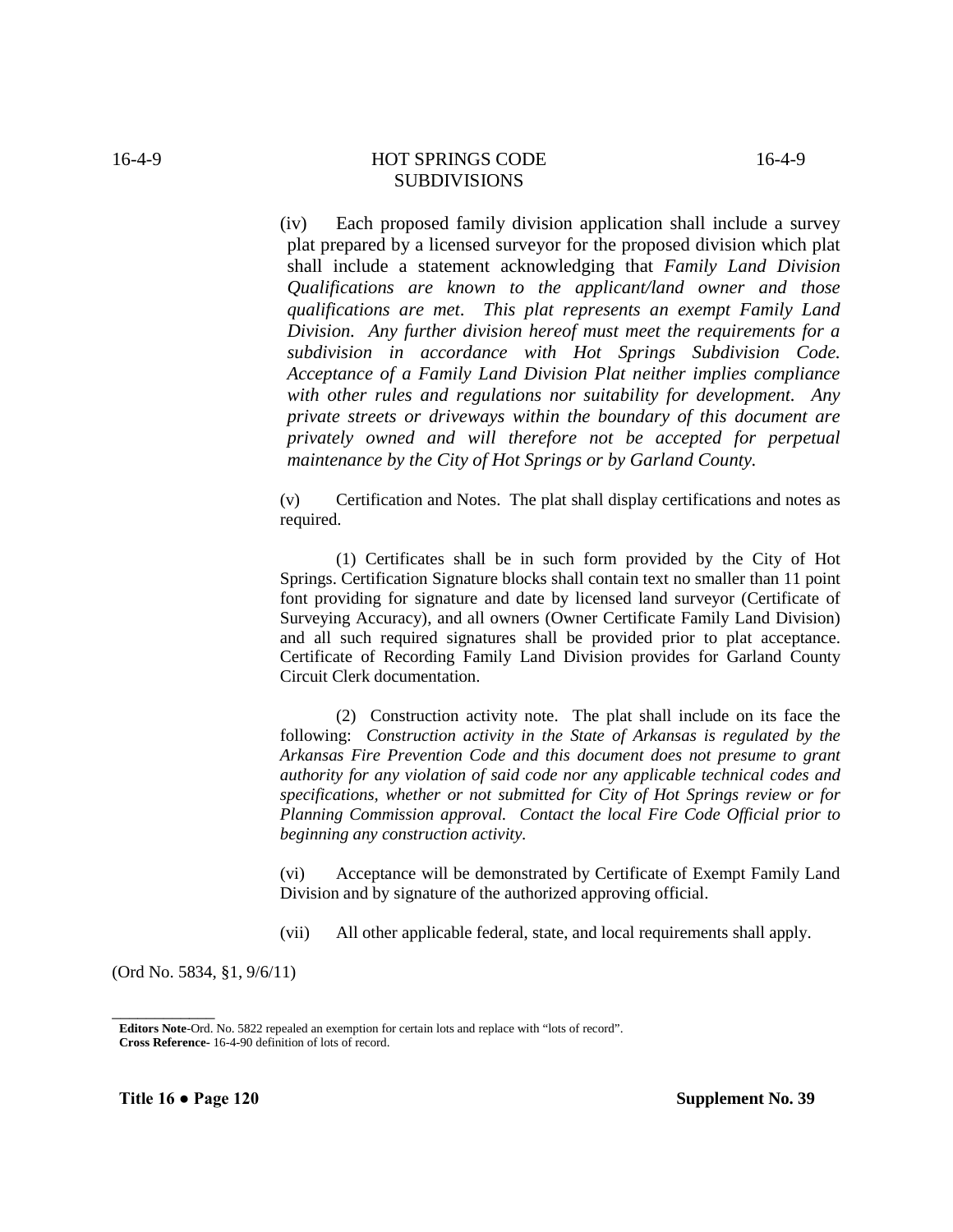#### 16-4.10 **HOT SPRINGS CODE** 16-4-10 **SUBDIVISIONS**

#### **16-4-10. Types of subdivisions.**

The application of this code should conform to the following guidelines for subdivisions:

- (a) Recognizing that subdivision regulations must be applied to various land development types, and because of the special conditions pertaining to each, these regulations hereby provide for the establishment of six (6) subdivision types: commercial/office, industrial, manufactured home park, manufactured home subdivision, residential and minor subdivisions and incidental submissions. Design standards applicable to each of these six (6) types are outlined in later sections of these regulations.
- (b) Prior to the approval of any subdivision improvement plans, the planning commission shall classify and evaluate each subdivision according to its planned future use, it being the responsibility of the applicant to identify the type on the proposed plat. Where a proposed plat incorporates more than one (1) use of the type specified in these regulations, either the different land use types shall be clearly delineated on the submitted preliminary plat, or separate plats shall be filed for each land use type together with a scale drawing illustrating the proposed layout as a totality.
- (c) The purpose and intent of each subdivision type shall be generally as follows:
	- (1) Commercial or office subdivisions are intended to accommodate one (1) or more commercial building sites on either single or multiple lots in a carefully planned configuration designed to protect and enhance the viability of each separate structure and ownership.
	- (2) Industrial subdivisions are intended to fulfill a two-fold objective:
		- a. To provide both opportunity and flexibility for industrial activities to take place at appropriate locations in a compatible manner with adjacent non-manufacturing areas.
		- b. To apply sound design principles and orderly development to industrial parcels through the creation of one (1) or more building sites or lots.
	- (3) Manufactured home subdivisions are intended to ensure proper layout and development of lots for manufactured home occupancy by establishing appropriate standards for density, spacing and placement and by requiring offstreet parking, storage facilities and open space. These regulations are intended to facilitate location of manufactured homes within the jurisdiction of these regulations by making available appropriate sites for such occupancy.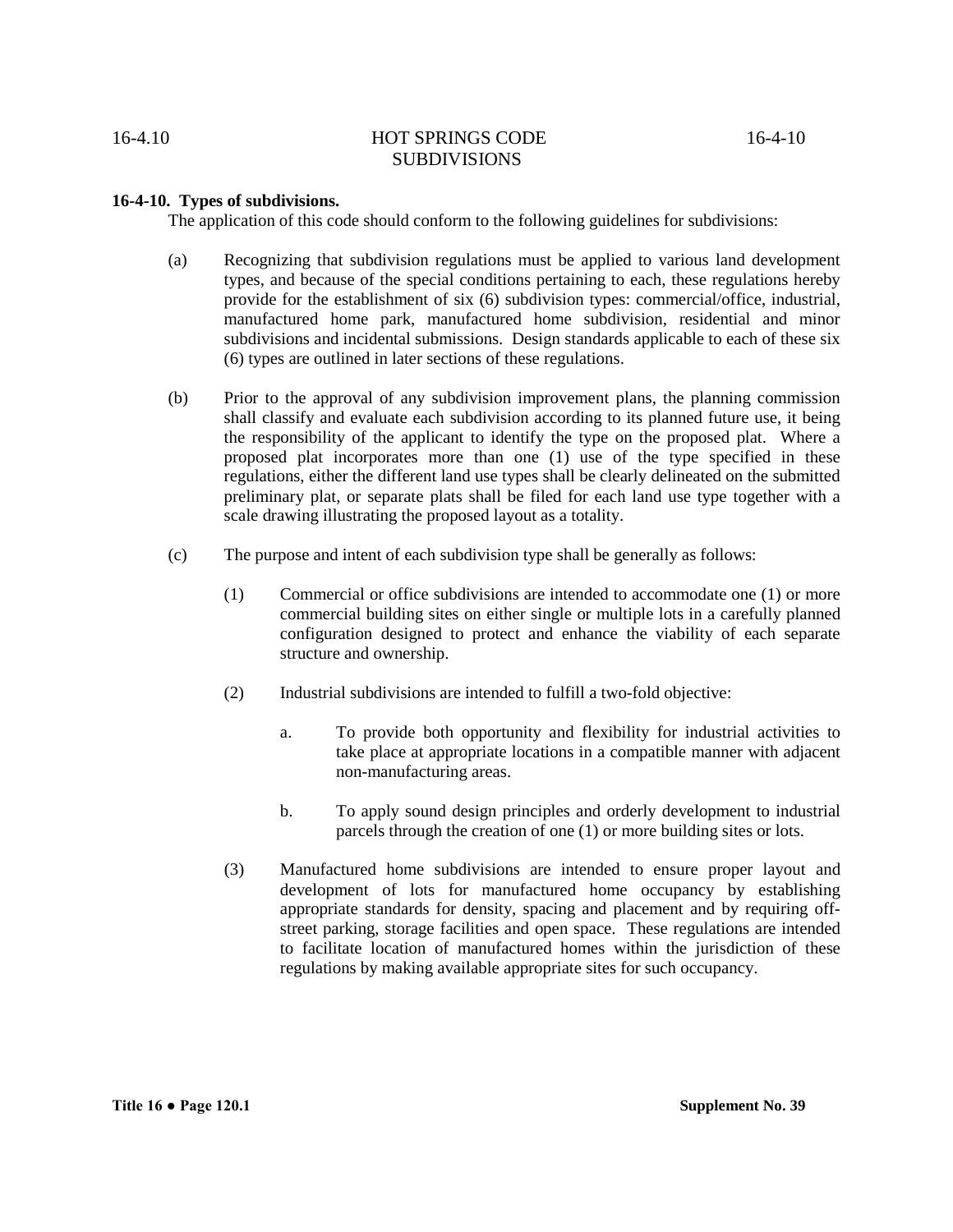- (4) Manufactured home parks are intended to ensure proper layout and development of manufactured homes spaces for lease or rent by establishing appropriate standards for density, spacing and placement and requiring off-street parking, storage facilities and open space. These regulations are intended to facilitate location of manufactured home parks within the planning area by making available appropriate sites for such occupancy.
- (5) Residential subdivisions are intended to ensure efficient, aesthetic and convenient designs for single-family, zero-lot line, duplex and multifamily residential development, and to provide harmonious relationships with surrounding areas.
- (6) Minor subdivisions and incidental submissions are intended to provide review standards for small subdivisions, lot splits, re-combinations and lot-line adjustments of a minor nature.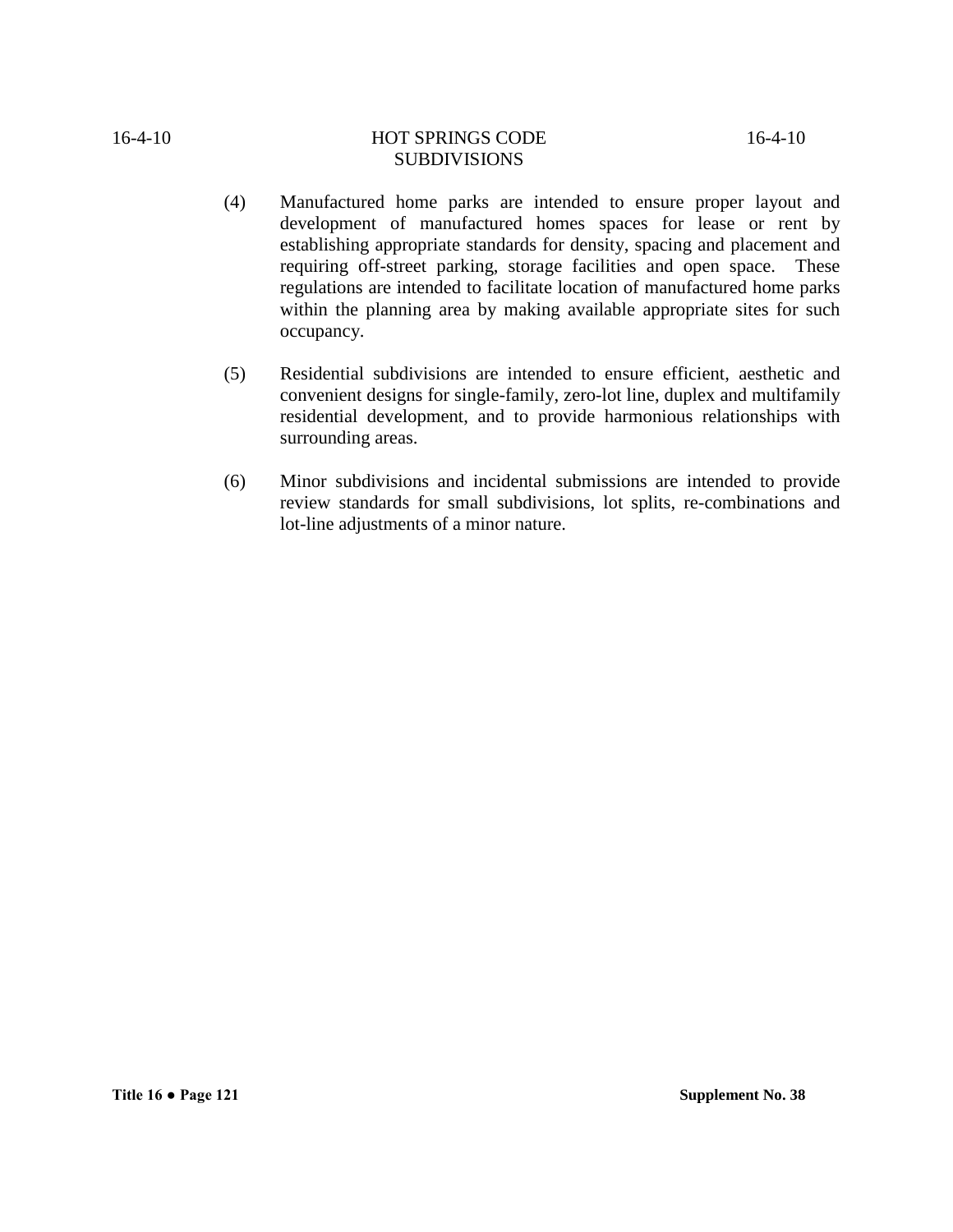#### **16-4-11. Plat recording and improvements required.**

The following regulations shall govern the recording of plats and issuance of construction permits for large scale developments and subdivisions:

- (a) No subdivision plat or any part thereof shall be recorded prior to obtaining final plat approval from the planning department, nor shall anyone convey title to any lot or lots before obtaining final plat approval and recording the final plat with the Garland County Circuit Clerk. The filing of record of metes and bounds legal descriptions for any property or parcel contained within an active preliminary plat shall void said preliminary plat approval.
- (b) No building permit, plumbing or other permits shall be issued for construction of any building or structure located on a lot or plat subdivided or sold, nor for any large scale development, in violation of the provisions of these regulations or local, state or federal laws within the corporate limits of the City of Hot Springs or the planning area as applicable. Provided, further, that no permits shall be issued until the final plat has been approved and the infrastructure improvements have been constructed or bond provided in accordance with the applicable development ordinance.
- (c) No building permit, plumbing or other applicable permits shall be issued for construction of any building or structure on any tract of land within the corporate limits of the City of Hot Springs until the plans for such building or structure is approved in writing by the planning director or his authorized representative.
- (d) The city will not permit any development on a lot in a subdivision for which a plat has been filed and recorded but neither infrastructure improvements have been constructed nor bond provided in accordance with the applicable development ordinance.

(Ord. No. 5835, §2, 9/6/11)

#### **16-4-12. Re-subdivision of land.**

When applying to re-subdivide land, the following guidelines shall be followed:

(a) Previously platted lots served by an existing street system may be recombined without re-platting, provided that there is no increase in the number of lots and no increase in the number or extent of non-conformities of size, shape or open space.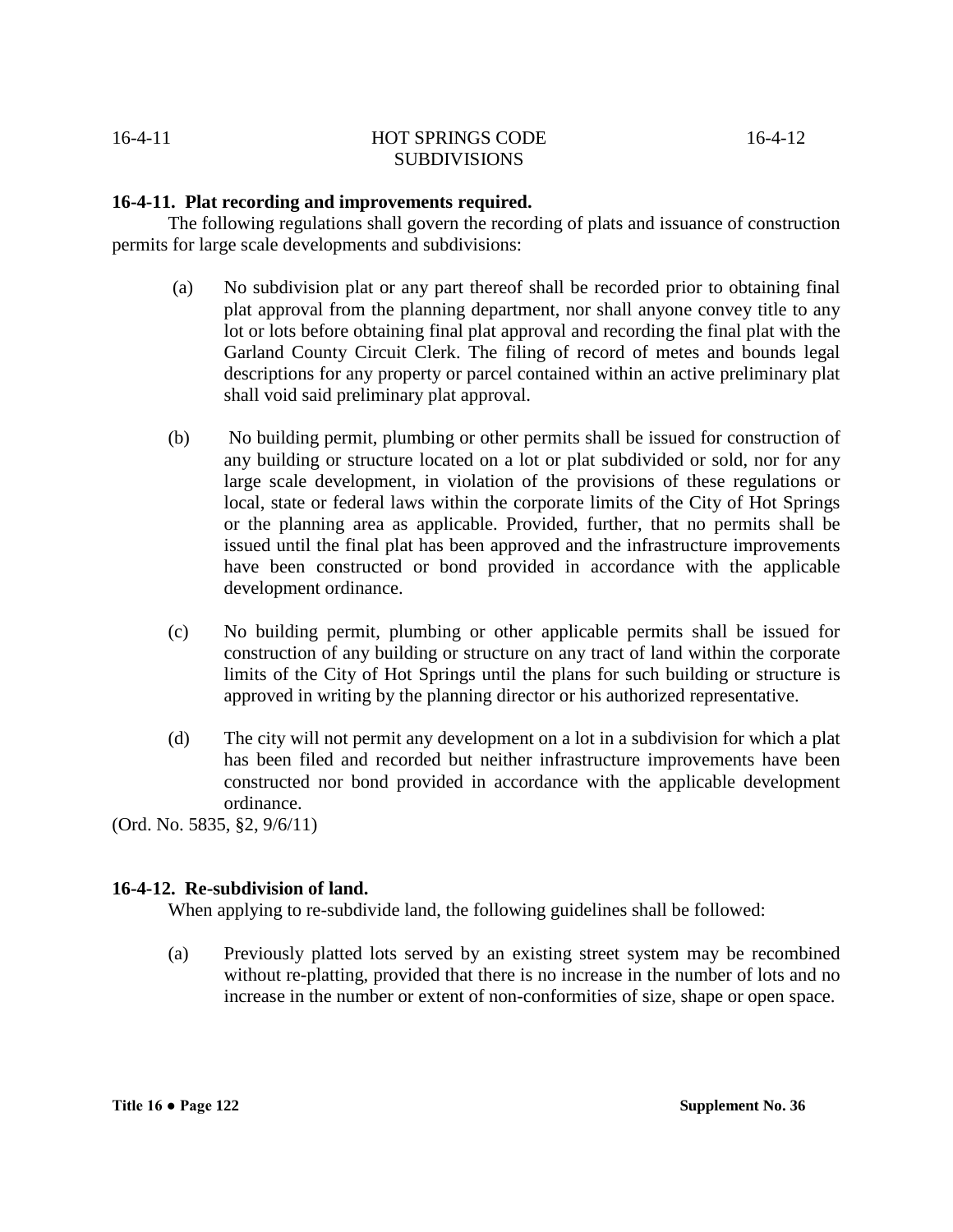(b) Previously platted lots or series of lots returned to acreage by court order or which were formerly provided access from rights-of-way which have been abandoned shall be re-subdivided in conformance with these regulations prior to issuance of any permits for construction. The reduction to acreage or abandonment of street right-of-way shall constitute abandonment of the former lots of record.

#### **16-4-13. Vacation of plats.**

Any plat or any part of any plat lying within the corporate limits of the city may be vacated by the owner pursuant to the procedure set forth in A.C.A. §14-41-301 et. seq. (Reduction to Acreage). Any plat lying outside the city limits and within the planning area may be vacated by action of the appropriate county authority in accordance with applicable state law (A.C.A. §14-18-109).

#### **16-4-14. Conformance to zoning.**

All subdivisions and large scale development projects shall conform to all provisions of the applicable zoning district regulations in which the proposed development or subdivision is located. No provision of the proposed subdivision plat or development site plan shall override such zoning requirements. No waiver shall be requested or approved which would conflict in any way with the applicable zoning requirements. Any subdivision or large scale development project located in a portion of the planning area not subject to zoning regulations, shall conform to the applicable standards as set forth in Article IV (Standards) hereof.

#### **16-4-15. Waivers.**

The application of this code should conform to the following guidelines for waivers.

- (a) The rules and regulations set forth in these regulations are the standard requirements of the city. Where the applicant alleges that extraordinary hardships or practical difficulties may result from strict compliance with these regulations, or the purpose of these regulations may be served to a greater extent by an alternative proposal, the planning department shall review such requests for waivers and the planning department shall forward its recommendation to the planning commission for final action so that substantial justice may be done and the public interest secured. Such waivers, however, shall not have the effect of nullifying the intent and purpose of these regulations. The following criteria shall be used to determine whether a waiver shall be granted:
	- (1) The conditions upon which the request for waiver is based are unique to the property because of its particular physical surroundings, shape or topographical conditions.
	- (2) The granting of the waiver will not be detrimental to the public safety, health or welfare of, or injurious to other property.
	- (3) The waiver will not in any manner vary the provisions of the applicable zoning regulations. Provided, however, that the planning commission may consider and approve requests for building set-back waivers at the preliminary plat stage. If approved, such set-back waivers shall be so noted on the final plat.
	- (4) Pecuniary hardship, standing alone, shall not constitute grounds for the granting of a waiver or variance.

**Supplement No. 33 Title 16 ● Page 123**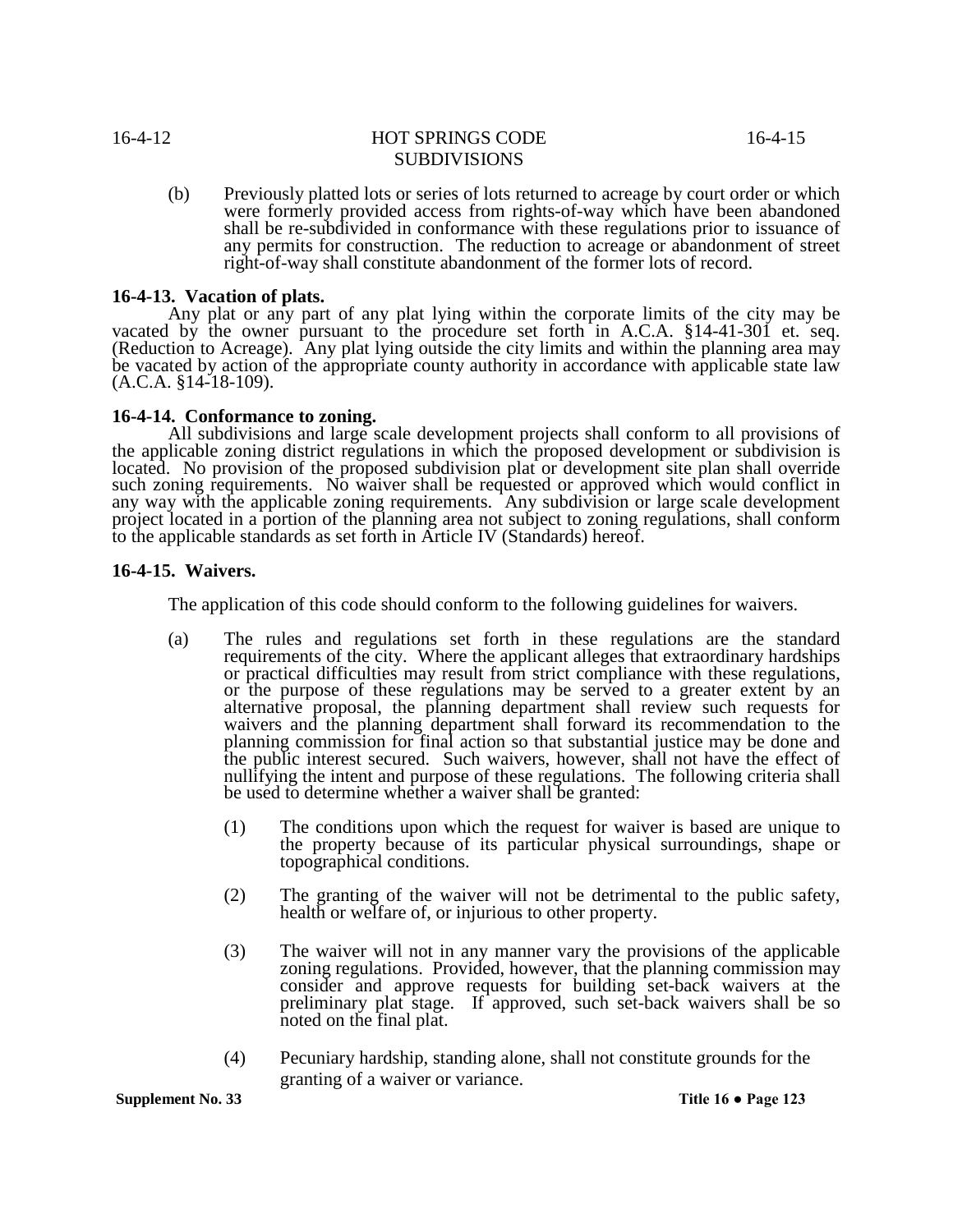- (b) No waiver shall be granted except upon written petition by the developer when the preliminary plat or site plan is filed for consideration by the planning commission. The petition shall state fully the grounds for the application and all of the facts upon which the petition is made. In approving waivers, the planning commission may, at its option, require special conditions to ensure development in accordance with objectives, standards and requirements of this code.
- (c) In those instances where a recorded final subdivision plat has established building setback lines in accordance with zoning regulations, waivers of those lines shall only be granted by the board of zoning adjustment upon application for a re-plat and review and recommendation by the planning department. Waiver requests of the setback standards established by this code for such subdivisions located in any portions of the planning area not subject to zoning regulations shall be considered by the planning commission. The planning commission or board of zoning adjustment shall review each building line waiver request for hardship circumstances as required by the applicable zoning regulations. Any such waivers approved by the board of zoning adjustment or the planning commission shall be reflected on a final re-plat of the subject lots which shall be signed by the planning director and recorded in the office of the circuit clerk of the county. A bill of assurance amendment shall not be required by the review process nor shall the planning director sign a bill of assurance. The owner or applicant shall be instructed to review the filing procedure with the circuit clerk should a revised bill of assurance be required by that office. Platting costs shall be borne by the applicant or owner.

#### **16-4-16. Amendments and modifications.**

The holder of an approved large-scale development site plan or any subdivision plat may request modification thereof or the conditions of approval by submitting an amended plan or plat which shall be filed and processed in the same manner as the original application. However, the planning director may approve such minor changes in the site plans and subdivision plats so as to not cause any of the following circumstances to occur:

- (a) Any change in the allowable use of the development.
- (b) Any increase of greater than five (5) percent in the number of dwelling units but not to exceed the total allowable dwelling units in the respective zoning classification for projects subject to zoning regulations.
- (c) Any modification compounding the problems of vehicular circulation, safety and provision of public utilities.
- (d) Any modification having a measurable adverse impact on adjacent property.
- (e) Any reduction of the approved building setback lines.
- (f) Any reduction of the off-street parking and loading requirements below those specified in this code.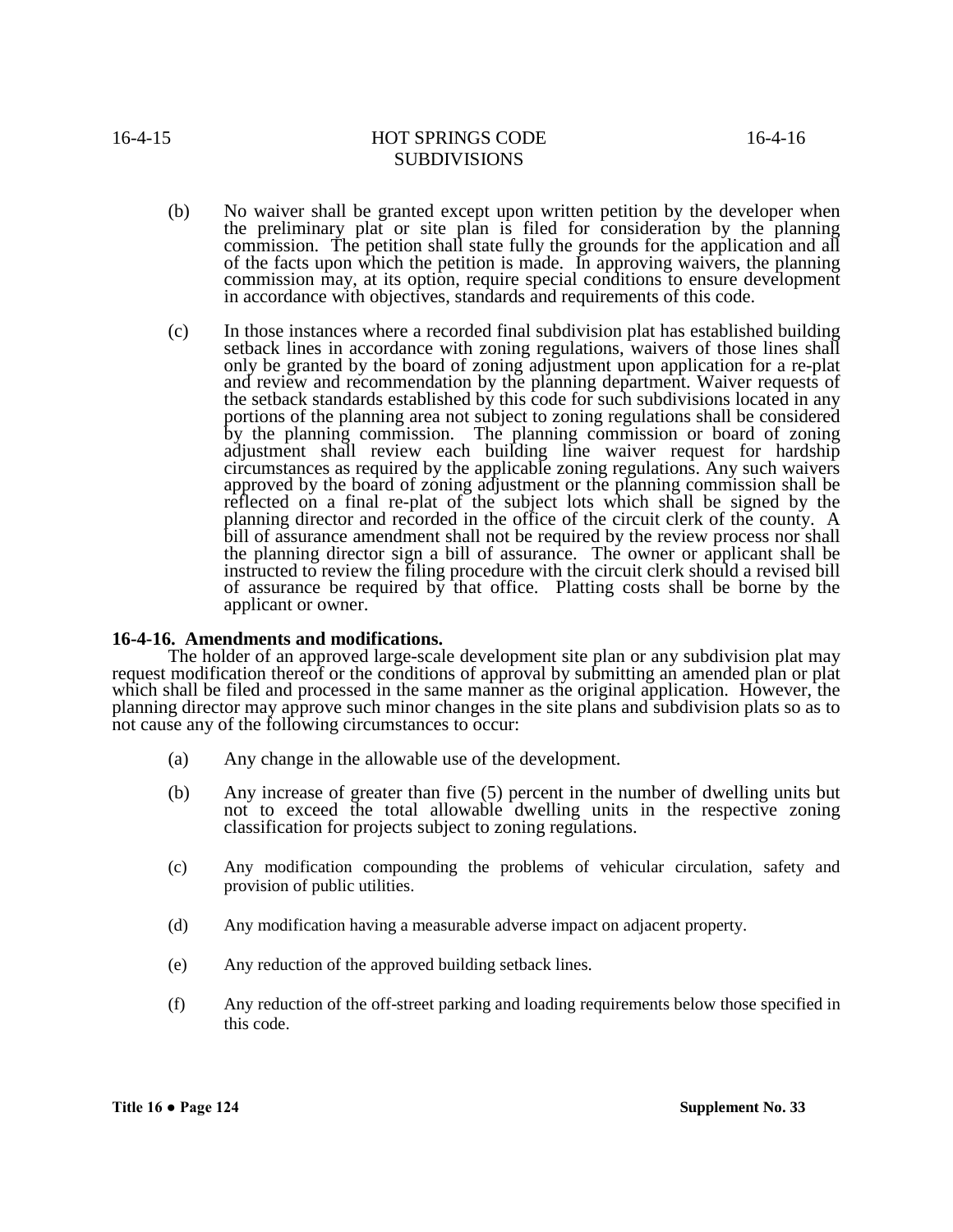#### **16-4-17. Appeals to the board of directors.**

Any action of the planning commission may be appealed to the board of directors in accordance with the following procedure.

- (a) The aggrieved party shall request an appeal by filing a "notice of appeal" with the planning department not later than thirty (30) days from the date of the planning commission's final action. The notice of appeal shall be filed on such form(s) as may be prescribed by the planning department. The city clerk shall prepare a proposed resolution for consideration at the next regular meeting of the board of directors in accordance with the board's agenda preparation rules and procedures.
- (b) Appeals shall be heard by the board of directors *de novo* whereby the board shall hear and decide to grant or deny an application based on all the evidence presented to the board, including the planning commission record, as well as any other proof either party may wish to place before the board. The legislation shall be worded in the affirmative and the board may vote to either grant or deny the application.

#### **16-4-18 -- 16-4-19. Reserved.**

## **ARTICLE II. MULTIPLE BUILDING AND LARGE SCALE REVIEW AND SITE PLAN APPROVAL**

#### **16-4-20. Purpose.**

(a) The purpose of this section is to accomplish the goals of the City of Hot Springs Comprehensive Plan and affect observance of the Arkansas Fire Prevention Code.

(b) Multiple building sites and large scale development sites pose a higher degree of potential impact, both positive and negative, to the orderly growth and development of the City of Hot Springs and are therefore subject to a close scrutiny of these potential impacts. This review is a streamlined method for more complex projects to receive multiple city department review by a single application, thereby reducing multiple submittals and saving time.

This section does not apply to existing lots of record where one  $(1)$  single-family dwelling and any accessory structure is proposed.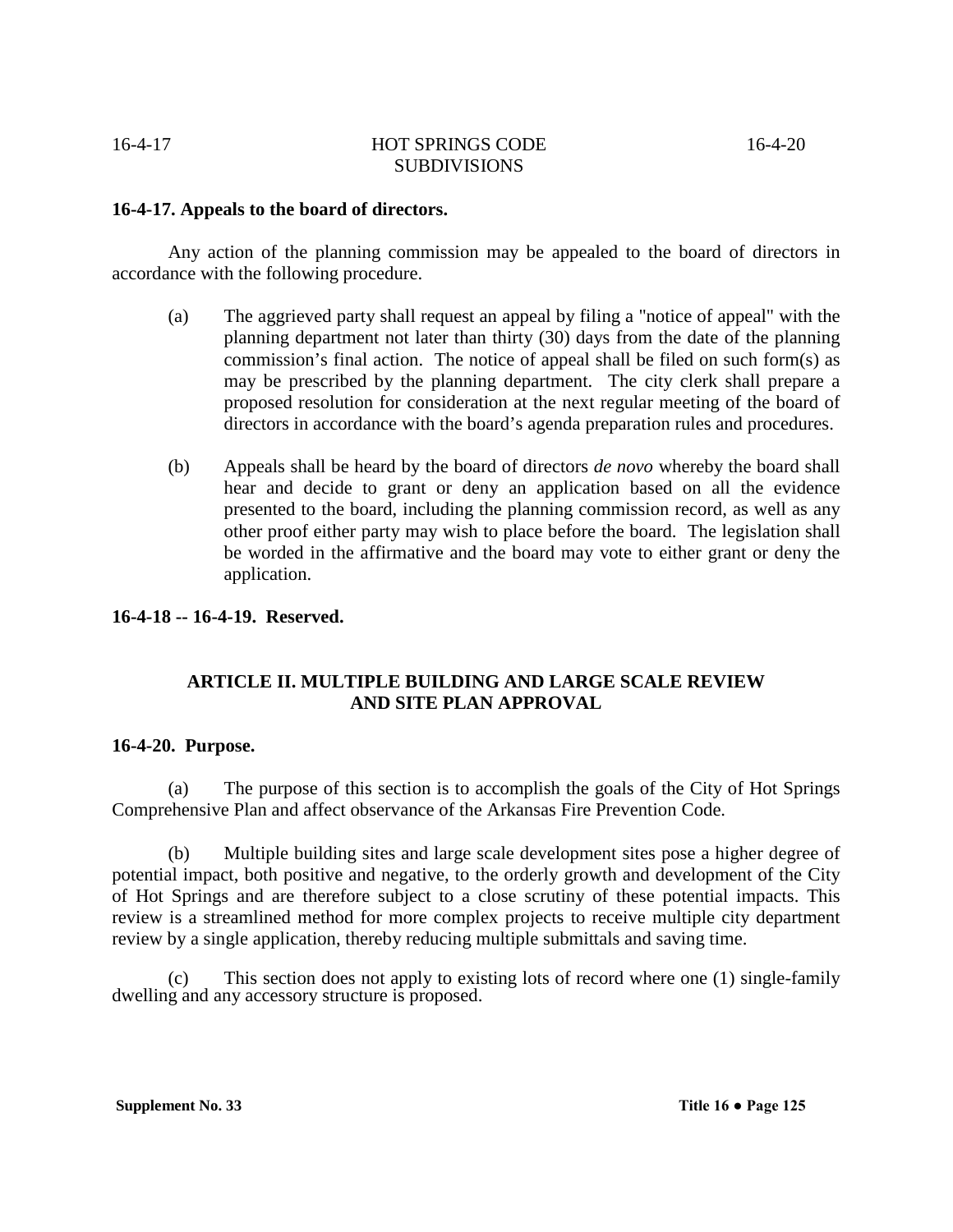#### **16-4-21. Authority.**

(a) Large scale development projects and multiple structure projects in the City of Hot Springs Planning Area, involving the construction of two (2) or more structures, together with the necessary access drives, easements, utilities, parking, landscaping, pedestrian circulation, and building locations shall be subject to the provisions of this section. Complete plans for all such projects shall be submitted to the department of planning and development, accompanied by a completed application form and payment of the appropriate fees, for review by the planning commission. No permit shall be issued until the site plan is approved.

- (b) Large scale development projects include the following:
- (1) All Group A-Assembly, Group E-Educational, and Group I-Institutional occupancies as defined in the Arkansas Fire Prevention Code, except Group A occupancies with an occupant load less than or equal to 50;
- (2) Buildings and structures 3 or more stories in height as defined in the Arkansas Fire Prevention Code; and
- (3) *Reserved.*

#### **16-4-22. Site plan review, form and content.**

(a) Site plan review is a development process that provides for case by case consideration of project particulars where many of the individual components of a project are verified as compliant with the appropriate codes and ordinances in a single step. This does not forego the requirements of subdividing. All subdivisions, as defined in this code, shall be administered in accordance with the requirements of those sections. Subdivision platting shall precede site planning for multiple building lease or sales sites.

A site plan shall be submitted for review as a large scale development or multiple building site and shall show all pertinent information including:

- (1) A site plan, drawn to scale, on white paper no larger than 24x36 and no smaller than  $11x17$  and showing the following to be compliant with the respective individual standards and ordinances:
	- a. Graphic scale and north arrow
	- b. Location map
	- c. Zoning classification per the City of Hot Springs Zoning Map
	- d. Location of all structures showing setbacks to all property lines and distances between buildings
	- e. Overall site layout depicting any individual platted lots
	- f. Location and dimensions of existing and proposed vehicular access and interior vehicle circulation
	- g. Arrangement of all off-street vehicle parking and showing all dimensions

**Title 16 ● Page 126 Supplement No. 33**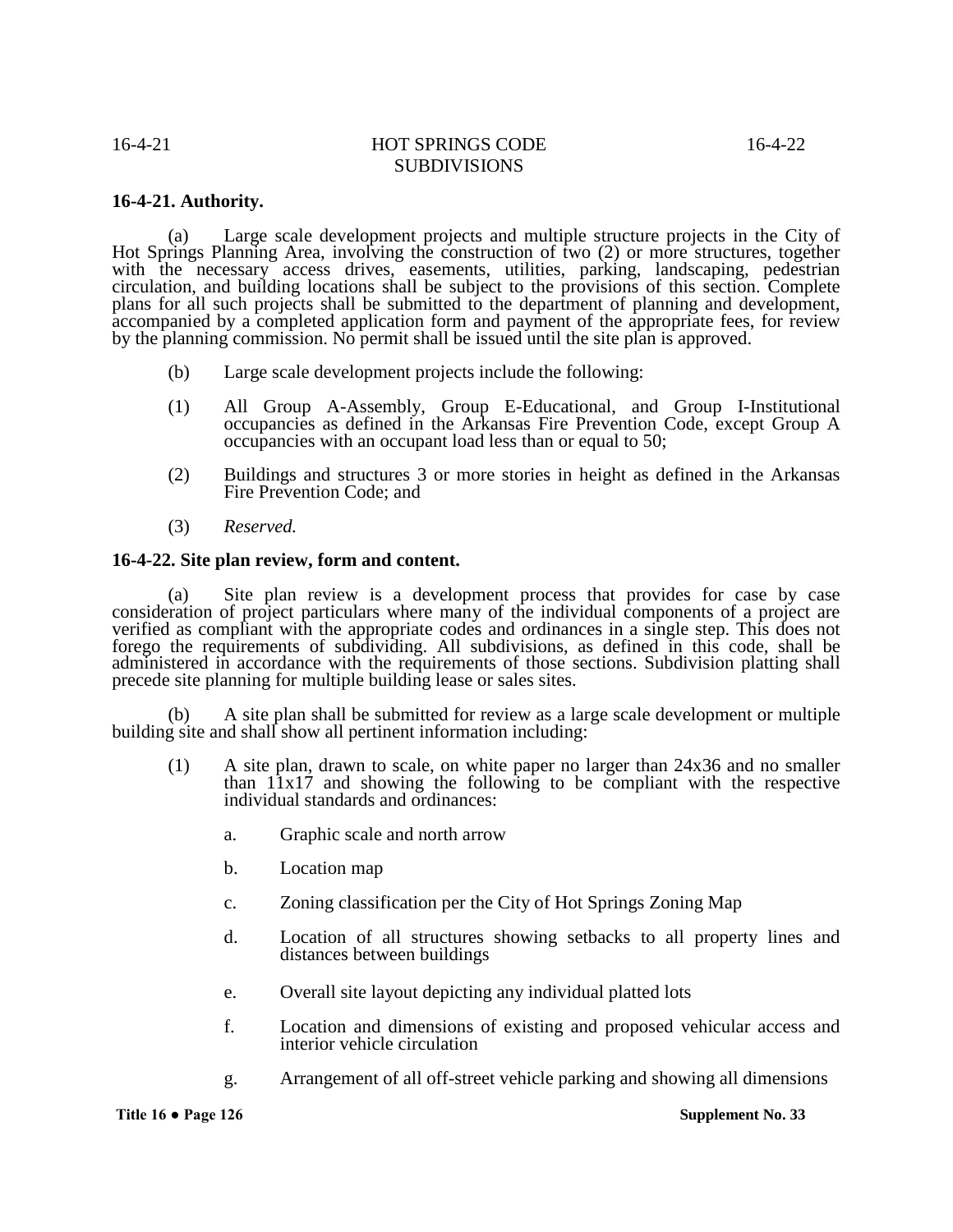- h. Existing and proposed pedestrian circulation
- i. Drainage and stormwater provisions and associated easements
- j. Proposed perimeter treatment of the property including screening, fences, walls and retaining walls
- k. Schematic landscape plan showing proposed treatment of the areas designated as either buffers or private common open space
- l. Location and dimensions of all existing and proposed private and public utilities and easements
- m. The proposed development's relationship to surrounding areas including adjacent property zoning, uses, street names and right of way widths
- (c) The following quantitative data shall be included:
	- a. Proposed and existing building coverage of all buildings
	- b. Overall area and individual platted lot areas
	- c. Proposed and existing total and individual floor area of all buildings
	- d. Number of proposed and existing parking spaces
	- e. Number of proposed and existing disabled parking spaces
- (d) A land survey showing the exact property boundary lines, including a legal description of the total site proposed for development and individual previously platted lots within the overall development, all existing and proposed easements and a statement of present property ownership and proposed or contracted future ownership. The survey shall include a flood plain statement and any areas of the property located in a special flood hazard area shall be shown, including boundaries of the special flood hazard area.
- (e) Any variances or waivers from the literal provisions of the various codes and ordinances shall be depicted on the site plan and requested in writing to accompany the submittal. The requests shall clearly state the reasons for the request and the undue hardship presented by compliance with the particular code or ordinance. Pecuniary hardship, standing alone, shall not constitute a hardship. A use other than that allowed by the zoning ordinance may not be requested in this way. The planning commission may modify or waive standards only after satisfactory demonstration of the undue hardship.
- (f) The submittal shall include, in writing and accompanying information, any known or perceived negative or adverse impacts that the proposed project may impose on adjacent or nearby properties.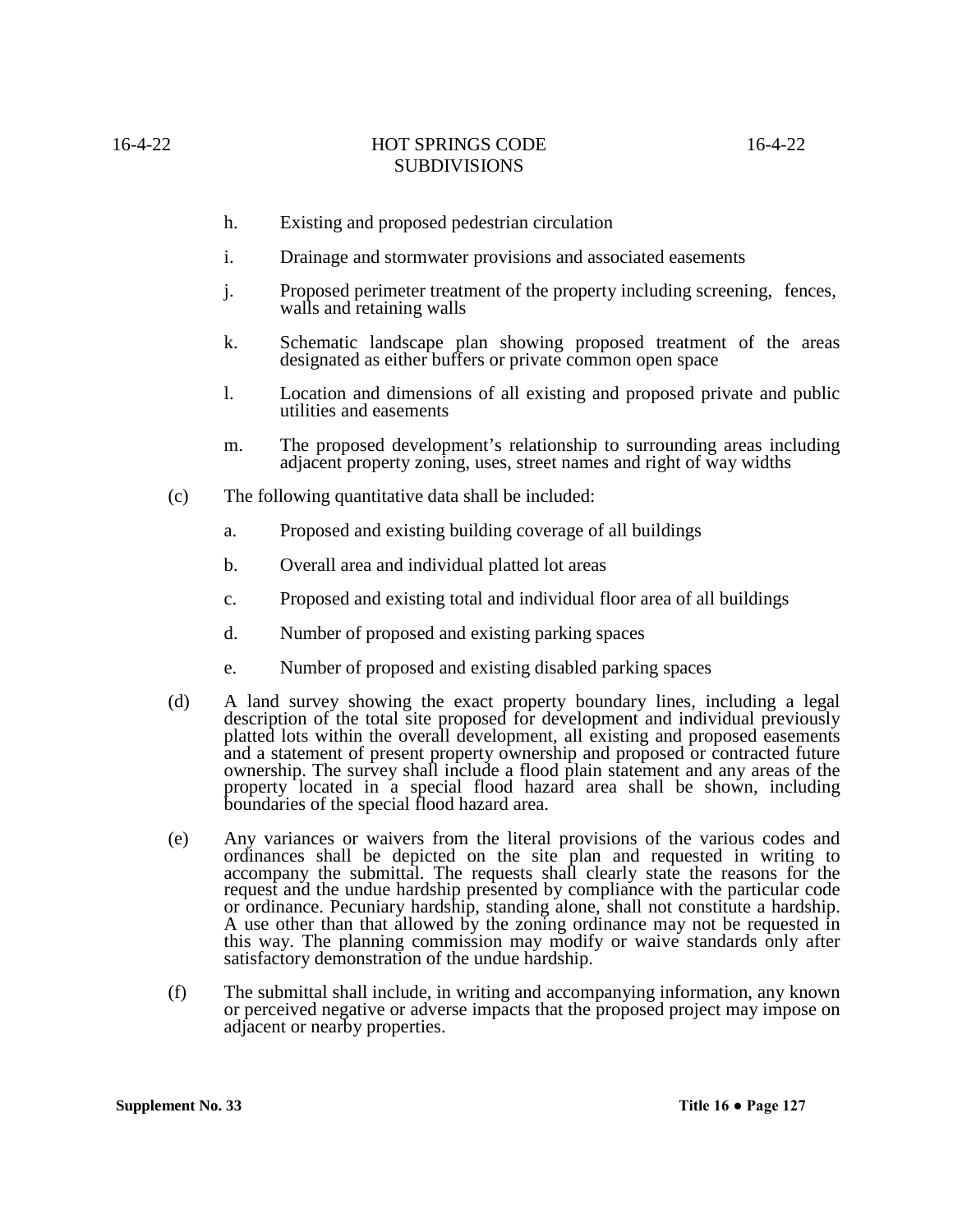- (g) The submittal shall include either a completed and approved Development Permit Exemption Certificate or a completed and approved Application and Permit Form to Develop in a Flood Hazard Area from the Garland County Flood Plain Management Officer.
- (h) In the case of a phased development, the initial site plan shall include the information required by this section for the entire property. Each subsequent structure or lot development shall complete site plan approval and shall include all previous development particulars.

#### **16-4-23. Amendments and modifications.**

(a) The holder of an approved and valid site plan may request modification of the site plan or the conditions of approval by submitting an amended site plan which shall be filed and reviewed in the same manner as the original application. However, the planning director may administratively approve such minor changes in the site plans as will not cause any of the following circumstances to occur:

- (1) Any change in the allowable use of the development;
- (2) Any increase in the approved number of dwelling units;
- (3) Any reduction of the approved building setback lines;
- (4) Any reduction in the approved off-street parking;
- (5) Any increase in the approved building area;
- (6) Any reduction in the approved vehicular or pedestrian circulation; or
- (7) Any reduction in the approved provision of public utilities;

#### **16-4-24. Review.**

(a) A complete submittal shall include a completed application form, all required materials, information and data as described above and payment of the requisite fees and be received in the planning department. Staff shall perform an initial review of the submitted documents in order to verify completeness and legibility. The petitioner shall be notified by the Planning department of any deficiencies in the content of the application within three business (3) days of receipt of a complete submittal. All submittals, and any subsequent corrections after planning staff initial review, shall then be forwarded to the Development Review Committee (DRC) for review and comments. The planning commission shall consider the submittal, and any corrections or additions subsequent to DRC comments, at its next available regular meeting. The planning commission shall consider the submittal on the following standards:

- (1) Completeness and accuracy of the required submission materials, information and data;
- (2) Compliancy with all applicable codes and ordinances; and
- (3) The nature and extent of any presented or perceived negative or adverse impacts that the proposal may impose on adjacent or nearby properties and the methods of mitigation of those impacts proposed by the petitioner.

#### **Title 16 ● Page 128 Supplement No. 33**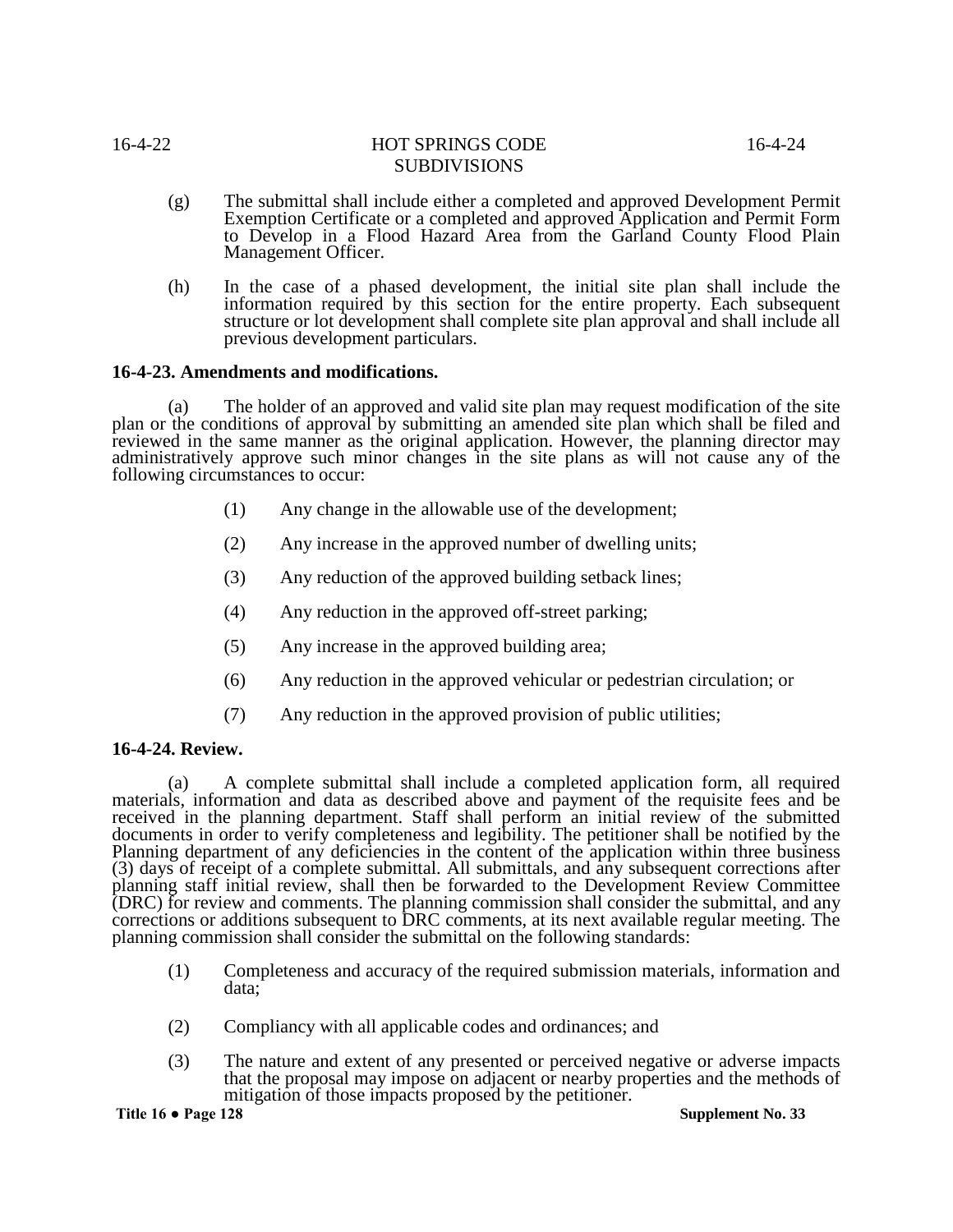#### **16-4-25. Term of approval.**

Multiple building or large scale site plans approved by the planning commission shall be effective for one (1) year from the date of approval. Prior to its expiration date, the director of planning and development may extend the original site plan approval for up to two (2) one (1) year periods upon the applicant's written request. Planning commission approval of any project that has not fully secured all required permits within the period of time set forth shall be null and void.

#### **16-4-26. Additional regulations.**

In addition to the requirements of this section, the planning commission may impose on a site plan such additional requirements as are necessary to accomplish the stated purpose of this section. Such requirements may include, but are not limited to utility easements, right of way dedication, stormwater provisions or any additional information where the building official is empowered by the Arkansas Fire Prevention Code to require the same during the normal course of evaluation.

#### **16-4-27 - 16-4-40. Reserved**.

#### **ARTICLE III. SUBDIVISION PLAT APPROVAL AND REVIEW**

#### **16-4-41. General procedure.**

The planning commission shall exercise the power and authority to review, approve or deny plats for subdivisions and improvements in accordance with these regulations. In this regard, the application procedures and approval process for subdivision development shall be accomplished in four (4) steps, as follows:

- (a) *Pre-application conference.* The first step consists of a pre-application conference. This step involves an informal discussion with the planning department and the submission of a sketch plan containing the information required hereinafter. The pre-application procedure affords the developer the opportunity to obtain the advice and assistance of the planning department early and informally in order to:
	- (1) Assist the developer in analyzing the development plan.
	- (2) Give informal guidance to the development at a stage when potential points of difference can be more easily resolved, thus simplifying official actions and saving unnecessary expense and delay to the developer.
- (3) Determine whether or not a combined preliminary and final plat procedure may be authorized. Advice of the planning department shall be provided in either verbal or written form at the option of the developer within thirty (30) days of the sketch plan submission. It shall be binding on neither the city nor the developer.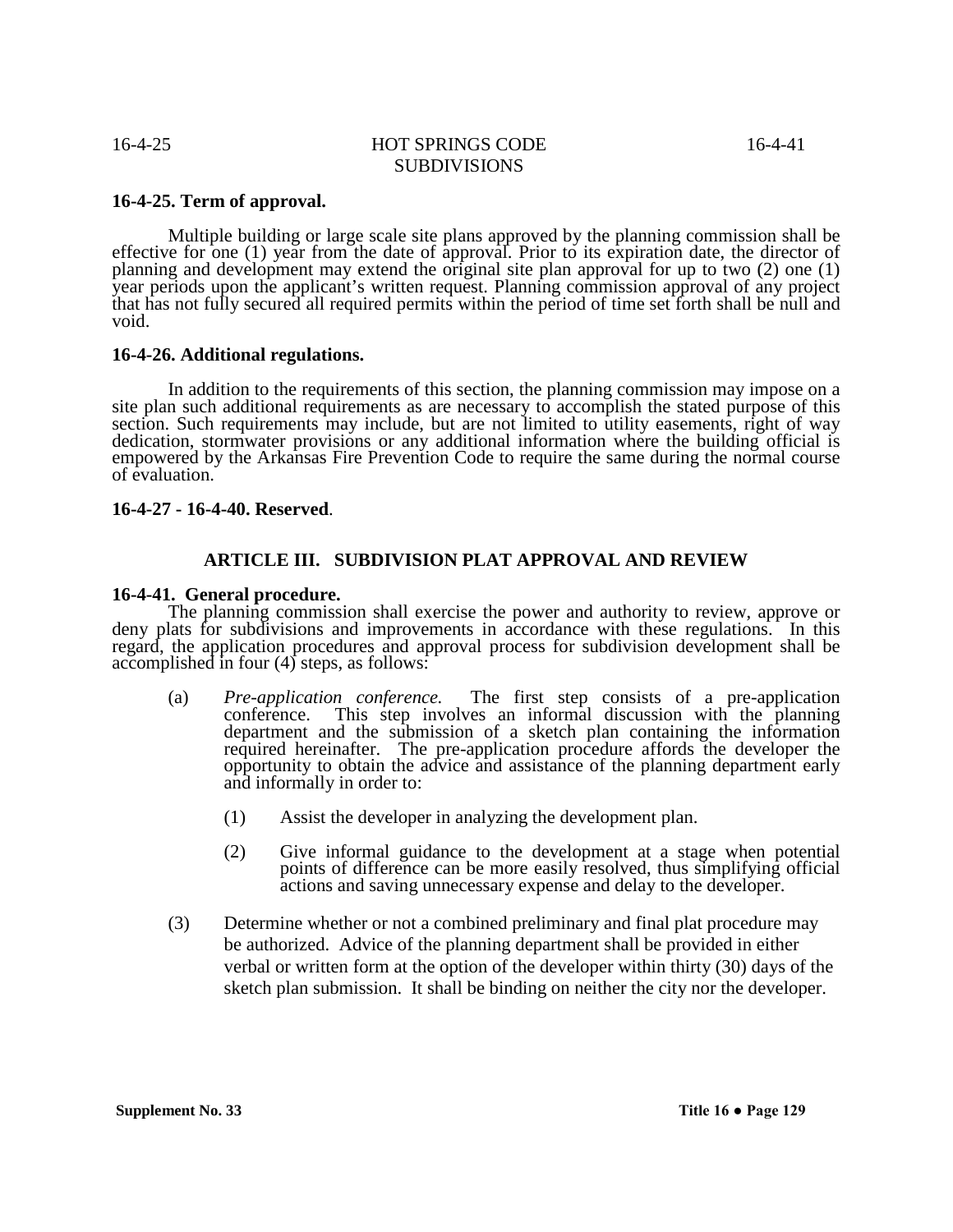- (b) *Development plan and preliminary plat.* The second step involves preparation, by the applicant or applicant's agent, of development plans and a preliminary plat for consideration by the planning commission and various city departments and agencies. These documents are designed to show the proposed subdivision in sufficient detail to indicate its workability in all respects with all the details fully computed. A developer proposing to subdivide within the city or planning area of the planning commission shall not proceed with any construction work on the proposed subdivision, excluding clearing subject to applicable storm water permitting requirements but including grading, before obtaining preliminary plat and development plan approval. The development plan shall include detailed construction specifications and plans as required by the street, drainage, stormwater, fire prevention and municipal utility codes.
- (c) *Final plat.* The third step involves submission of a final plat conforming to the approved preliminary plat. This step shall be initiated not later than two (2) years after approval of the preliminary plat by the planning commission unless an extension has been granted. The final plat is a completed document incorporating survey documentation in a form required for legal record and sale of lots.
- (d) *Public infrastructure acceptance.* The fourth step involves acceptance of all public dedications, improvements and utilities as prescribed in these regulations by the city and/or county.

# **16-4-42. Development plan and preliminary plat application and consideration procedure.**

The following procedure shall apply to the submission, consideration and approval of development plans and preliminary plats.

- (a) Whenever a subdivision is proposed and before any sale of lots located in said subdivision as a whole or any part thereof is made or structures constructed, the owner shall file an application for consideration of the proposed subdivision with the planning department. The applicant shall remit all the necessary fees and submit all necessary documents, plans and plats as required by these subdivision regulations and in accordance with such application filing deadlines as established by the planning commission or planning department.
- (b) Upon receipt of a complete application, the planning department shall cause to be distributed copies of the development plan and preliminary plat to other city departments, utility companies, and county and state agencies as appropriate, who shall review the proposed subdivision for conformance with these subdivision regulations and applicable elements of the comprehensive plan. In their review, the various departments and agencies shall take into consideration the requirements of the community and the use of the land being subdivided and may offer suggestions concerning changes to enable the project to meet the purpose and intent of these regulations. Particular attention shall be given to width, arrangement and location of streets; utility easements; drainage; lot sizes and arrangements; and other facilities such as parks, playgrounds, trails or school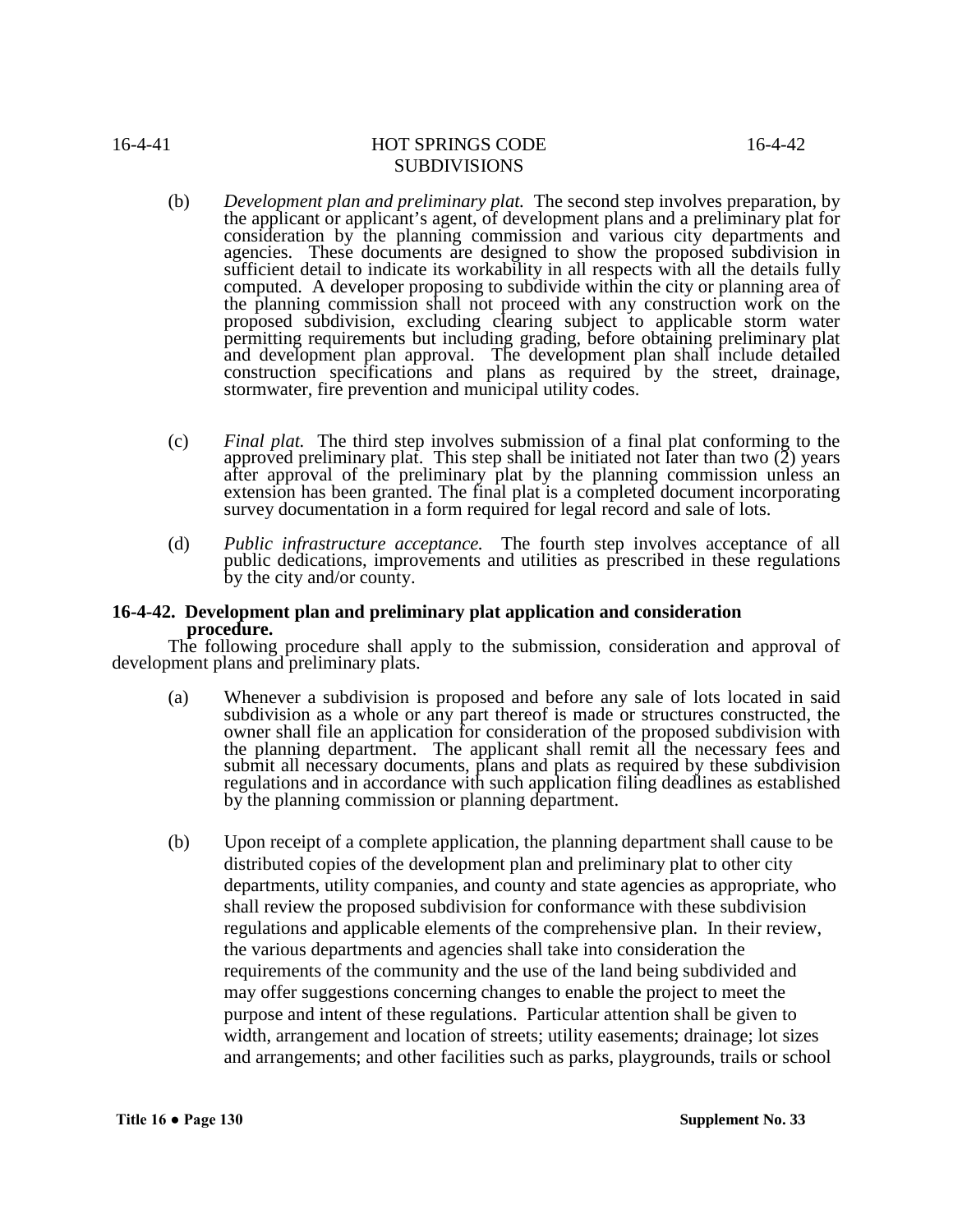sites, public buildings, parking areas and arterial streets; and the relationship of the proposed subdivision to adjoining, existing, proposed and possible subdivision of lands.

- (c) Recommendations and comments from the various departments and agencies shall be provided to the planning department in such manner as prescribed by the planning department. The planning department shall forward such recommendations and comments, if any, to the planning commission along with the planning department's own comments and recommendation.
- (d) The planning commission shall review the development plans and preliminary plat along with the comments from the various reviewing departments and agencies and the planning department's recommendation for approval, disapproval or modification.
- (e) The planning commission shall review the preliminary plat at its regularly scheduled or special called meeting. The planning commission shall then approve, conditionally approve, deny or defer the plat. Notification of the planning commission's decision and reason for such decision shall be provided in writing to the developer within ten (10) business days of the planning commission's action.
- (f) Development plans and preliminary plat approved by the planning commission shall be effective and binding upon the commission for two (2) years from the date of planning commission approval at the end of which time the final plat application for the subdivision must have been approved by the planning department unless an extension has been duly granted. Any plat not receiving final approval within the period of time set forth herein or otherwise conforming to the requirements shall be null and void, and the developer shall be required to submit new development plans and preliminary plat of the property for preliminary approval subject to all zoning restrictions, if any, and these regulations.
- (g) Upon receipt of a written request fifteen (15) days prior to the expiration of the preliminary plat, the planning director may extend the original preliminary plat approval, for up to one (1) year, when it can be demonstrated that there are no changes in the plat design or neighborhood that warrant a complete review.
- (h) Approval of the development plans and preliminary plat shall be evidenced by the planning director's execution of the Certificate of Preliminary Plat Approval.
- (i) Receipt by the developer of the executed certificate of development plans and preliminary plat approval is his authorization to proceed with the installation of required public improvements. The developer shall construct all improvements to the specifications of the approved development plans. Construction work shall be subject to on-site inspections by the city to verify conformance with the approved construction plans.
- (j) If the application is conditionally approved by the planning commission, such conditions shall be agreed to by the applicant and necessary changes made to the development plans and preliminary plat before the Certificate of Preliminary Plat Approval can be executed by the planning director.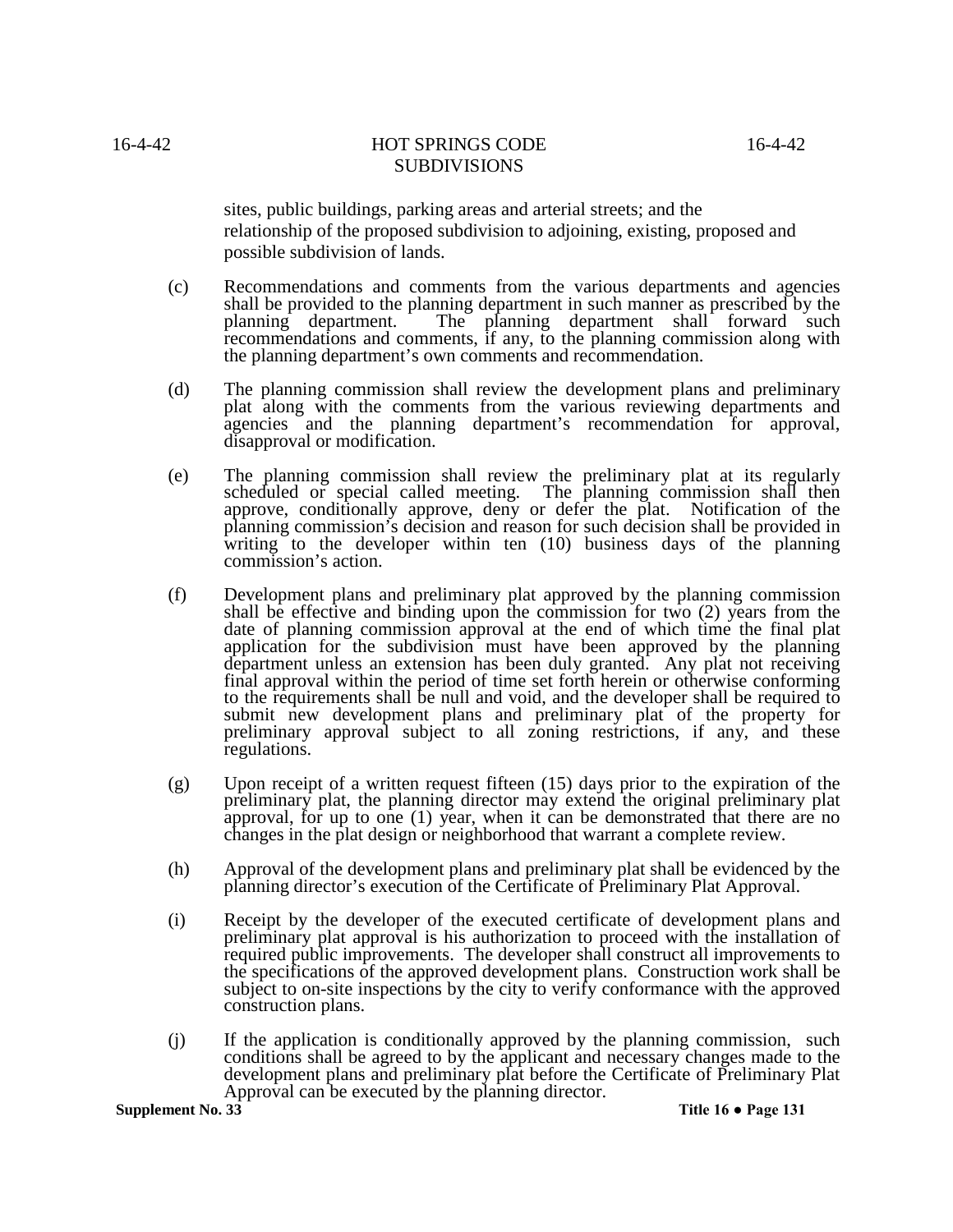- (k) Within thirty (30) days of the commission's action, a denied application may be resubmitted to the planning department for review of the required modifications and re-submission to the planning commission. Any such re-submission must be accompanied by payment of fifty percent (50%) of the otherwise applicable fees. The failure to resubmit an application within the prescribed period of time shall invoke procedures required for the filing of a new application.
- (l) The planning commission may defer action on a preliminary plat no more than twice before taking action on the request.

#### **16-4-43. Bill of assurance.**

A draft bill of assurance, if any, shall be submitted to the planning department for review and approval with the preliminary plat and a final copy containing any revisions with the final plat. Such document shall incorporate but not necessarily be limited to the following: Offering dedications of streets and alleys, parks and other public lands; establishing easements, setting forth privileges and conditions pertaining thereto, and setting forth the restrictions and covenants of the subdivision; setting forth procedures by which amendments to the bill of assurance can be made. The final bill of assurance shall contain reference to the approval of the final plat.

(b) Where minimum floor elevations are required to be placed on the final plat, the source of the information by which the elevation was obtained shall be shown on both the plat and contained in the bill of assurance. The bill of assurance shall contain language advising the property owner to verify the most current information available on the status of flooding on the property.

(c) Where private streets are included within the subdivision, the final bill of assurance shall include a statement that such streets are private and not under the care and custody of the city or county and will, therefore, not be maintained by the city or county.

#### **16-4-44. Final plat review and consideration procedure.**

(a)  $\overline{A}$  developer seeking approval of a final plat shall submit the necessary application form and final plat documents to the planning department. The applicant shall remit all necessary fees and meet all the submission requirements at the time of the filing as described in these subdivision regulations and as established by the planning commission or planning department for a final plat review.

(b) The various city departments shall review final plats for conformance with the approved development plans and preliminary plat and for conformance with the survey requirements within these regulations. Comments will be forwarded to the planning department in such manner as prescribed by the planning department.

(c) Water and wastewater facilities shall be reviewed for conformance with the approved construction plans by the appropriate agencies.

(d) Responsibility for final plat approval shall reside with the planning director, who shall approve or disapprove the final plat within thirty (30) days of the submission thereof, unless the developer agrees in writing to deferral. No final plat shall be approved until its conformance with the development plans, preliminary plat and the survey requirements within these regulations have been verified. Approval of the final plat shall be accomplished when the planning director signs the certificate of final plat approval as shown on the plat.<br>Title 16 • Page 132 Supplement No. 33 **Title 16 ● Page 132**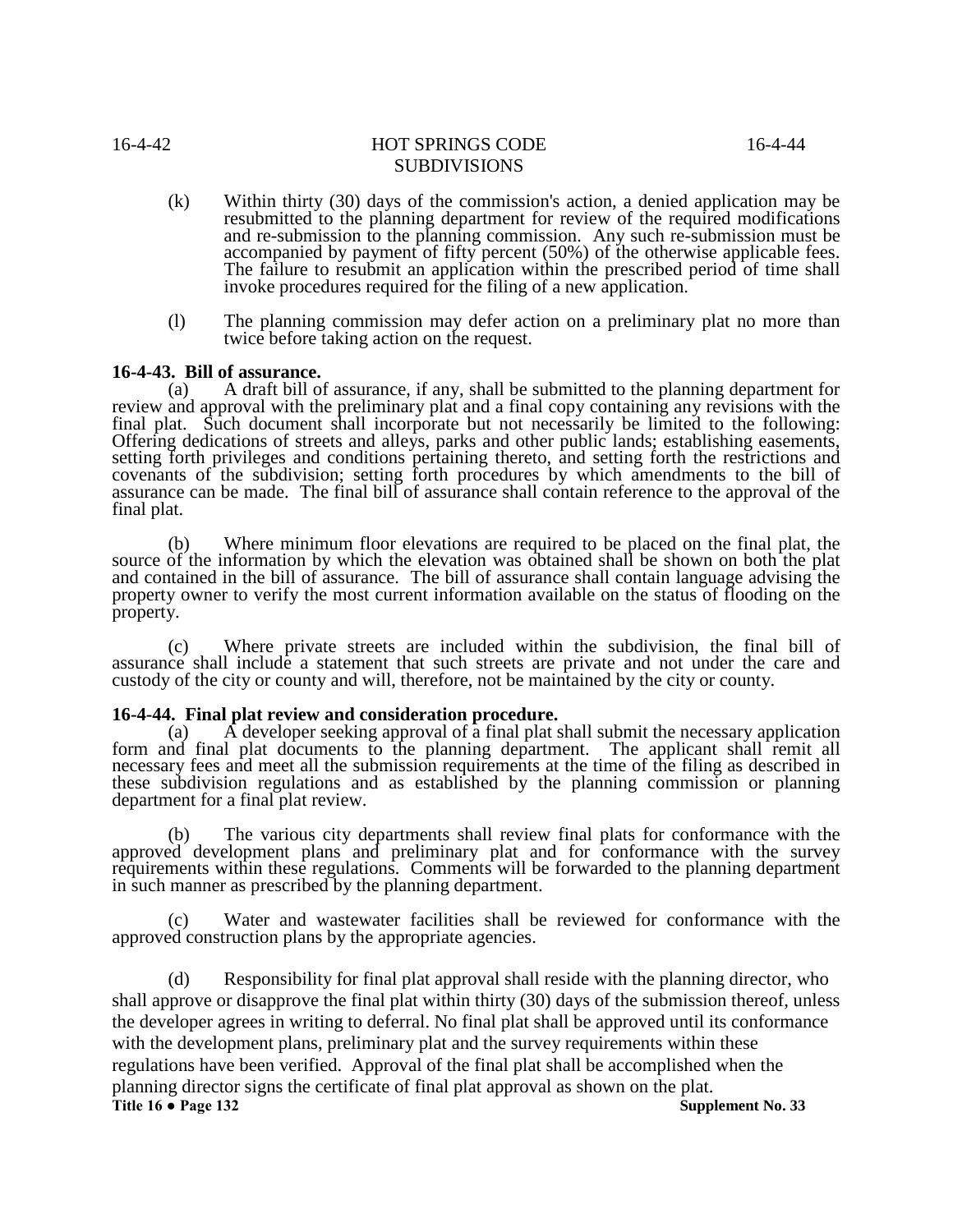(A) The applicant shall be responsible for filing the approved plat for record in Garland County Circuit Clerk's office within thirty (30) days of its approval and the execution of the certificate of final plat by the Planning Director. Failure to so record shall render such plat null and void. (Ord. No. 6079, '1, 7-7-2015)

(f) Any plat submitted for final plat approval not in conformance with the approved preliminary plat as determined by the planning director shall be denied. If the final plat is denied, such decision shall be communicated to the developer in written form expressing the reasons therefore within five (5) days after such determination is made. Any plat applications denied by the planning director may be appealed to the planning commission for action.

The developer may, in conformance with the provisions of these regulations, seek final plat approval for only a portion of the property for which the preliminary plat was approved in accordance with the preliminary plat phasing plan. For residential plats, however, such phasing shall contain no less than ten (10) percent (in no case fewer than five (5) lots) of the total number of lots contained within the approved preliminary plat. Plats containing fewer than six (6) lots shall not be phased unless specifically authorized by the planning commission. The developer shall not omit segments of streets from a phase that would be required to serve adjacent developing areas.

(h) The final plat may be approved prior to completion of infrastructure construction provided all the assurances and bonding as required in Article IV (Standards) have been provided.

#### **16-4-45. Consideration of minor subdivisions and incidental submissions.**

The provisions of this section shall govern the consideration and approval of minor subdivisions and lot splits, recombination, re-plats or lot-line adjustments (hereafter termed incidental submissions).

- (a) This section shall apply to the following circumstances:
	- (1) Lot splits in which a single unsubdivided, tract or parcel is being split into two lots meeting minimum lot requirements of these regulations and any applicable zoning regulations. For purposes of these regulations, undivided parcels (lots of record) are eligible for a lot split only once. Any further divisions of the original or the newly created parcel shall be considered a subdivision in accordance with these regulations. The lot split plat shall describe and depict the original lot of record as the parent parcel and such plat shall include a note stating: *This plat represents an approved lot split. Any further division hereof must meet the requirements for a subdivision in accordance with Hot Springs Subdivision Code.*
	- (2) Minor subdivisions containing no more than four (4) lots, in which all lots front an existing public street. Minor subdivisions shall not include any subdivision which is part of a larger tract to be developed in phases.
	- (3) Recombination of ten (10) or fewer lots in which all lots front a public street.
	- (4) Replats of existing lots or lot line adjustments in existing subdivisions in which there are ten  $(10)$  or fewer lots considered for replat.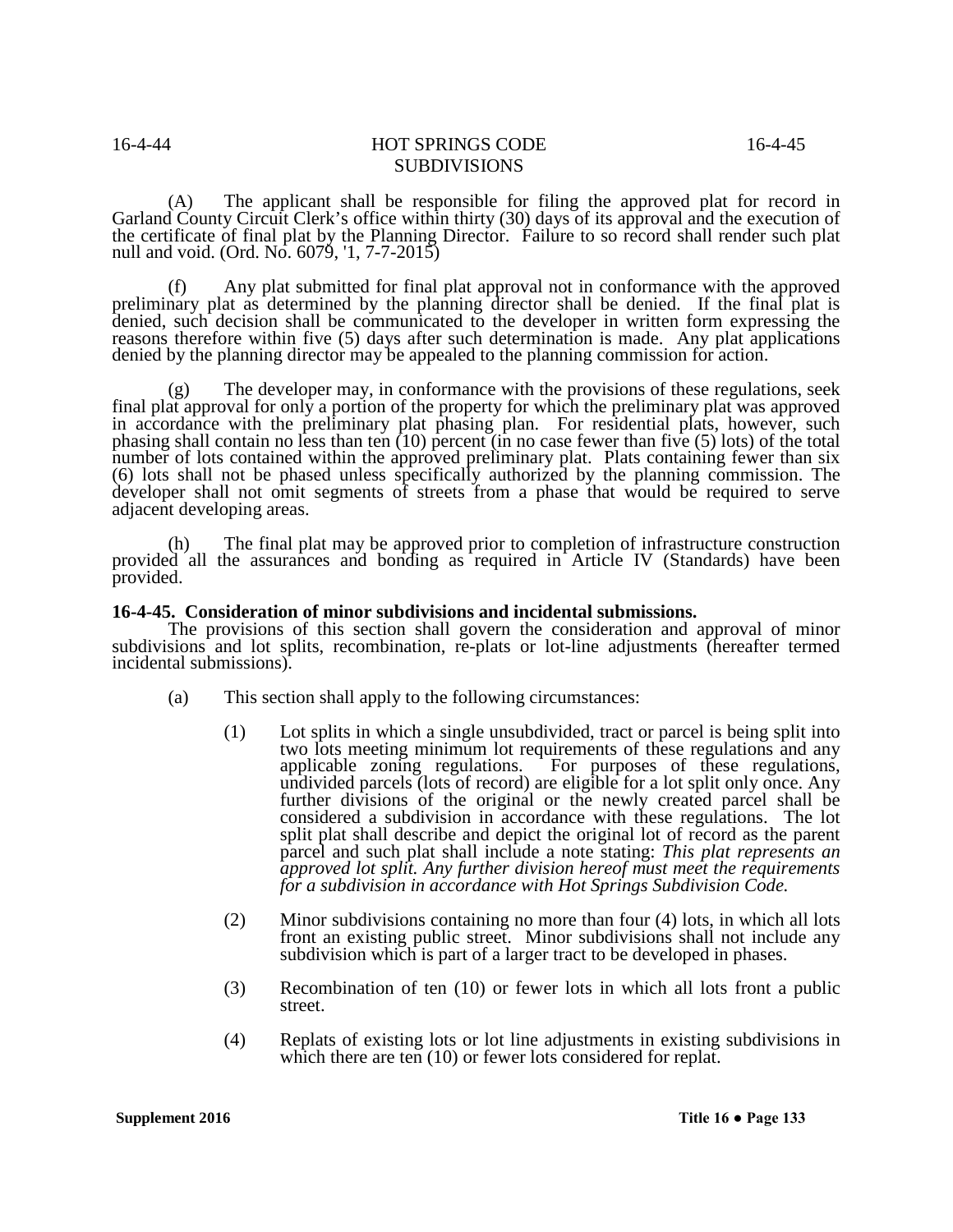- (5) Lot-line adjustments to change property lines of existing parcels. This process can be used to combine two (2) or more adjacent parcels into one (1) parcel, alter the boundary between two (2) parcels, make survey corrections in lot lines, or reconfigure the shapes of parcels. In every instance, however, the lot line adjustment process must result in the same number, or fewer, of parcels as there was prior to the adjustment. The lot line adjustment process shall not be used to create additional parcels.
- (b) The planning commission hereby delegates to the planning director authority to approve plats for minor subdivisions and incidental submissions meeting the requirements of this section; provided, however, that the planning director may request planning commission review at his discretion. The planning director does not, however, have authority to disapprove minor subdivisions or incidental submissions. Should, in the opinion of the planning director, a minor subdivision or incidental submission not meet the requirements of this section, the planning director, at the request of the applicant, shall forward the request to the planning commission for consideration in accordance with the planning commission's meeting procedures.
- (c) Approval of minor subdivisions or incidental subdivisions may be granted by the planning director only if the following threshold guidelines are met:
	- (1) No new street or alley is required.
	- (2) No vacation of streets, alleys, setback lines, access control or easements is required or proposed.
	- (3) Such action will not result in any significant increases in public service requirements, nor will interfere with maintaining existing public service levels.
	- (4) There is adequate street right-of-way as required by these regulations and the master street plan.
	- (5) All easement requirements have been satisfied.
	- (6) All lots created by such split or readjusted shall have direct access to a public street.
	- (7) No substandard sized lots or parcels shall be created.
	- (8) No waivers or variances from these regulations are requested.
	- (9) No public improvements, including utility mains or other appurtenances are required.
	- (10) The submission does not represent the piecemeal development of a larger development that seeks to avoid the spirit and intent of the comprehensive plan or this code.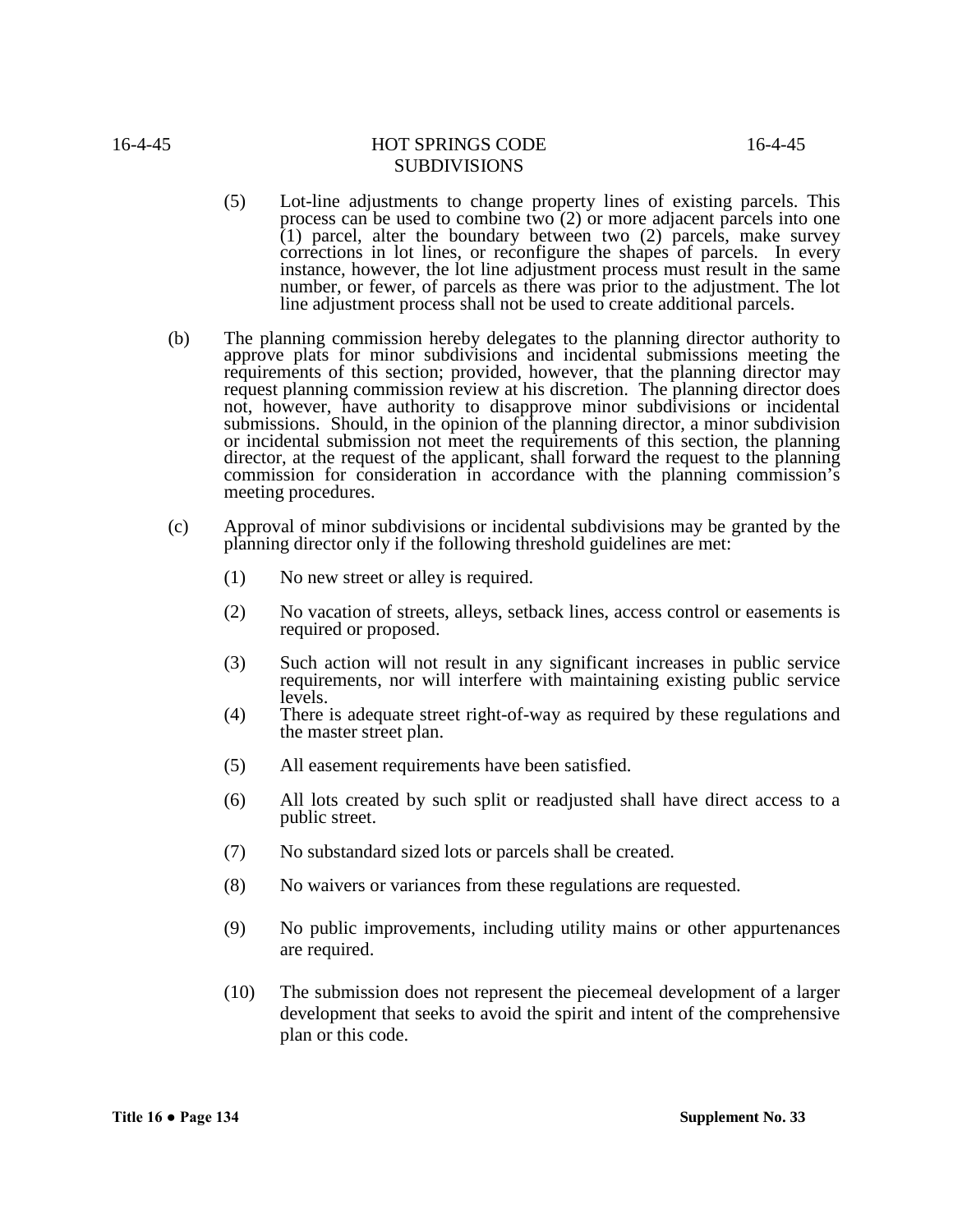#### **Supplement No. 33 Title 16 ● Page 135**

# 16-4-45 HOT SPRINGS CODE 16-4-45

SUBDIVISIONS

- (d) Submission and approval of minor subdivisions shall be considered as a combined preliminary and final plat. In this regard, the applicant shall meet the submission requirements for a development plan, preliminary plat and final plat including payment of all prescribed fees.
- (e) All minor subdivision and incidental submissions shall be submitted to the various city departments for review and comments prior to approval.
- (f) Request for incidental submissions, other than minor subdivisions, shall be made by the owner of the land to the planning department on such application forms and in such manner as may be prescribed by the planning director or planning commission. The application fee for incidental submissions shall be the amount prescribed for a preliminary plat. The application shall be accompanied by a professionally prepared plat drawn to scale of the lot(s) or parcel(s) involved. The plat shall include the items specified for incidental submissions and such other information as may be required by the planning director in order to determine if the application meets the requirements for approval as an incidental submission.
- (g) The planning director shall, in writing, either approve or forward the proposed minor subdivision or incidental submission to the planning commission within thirty (30) days of application. Approved plats shall be signed by the planning director and filed with the county circuit clerk.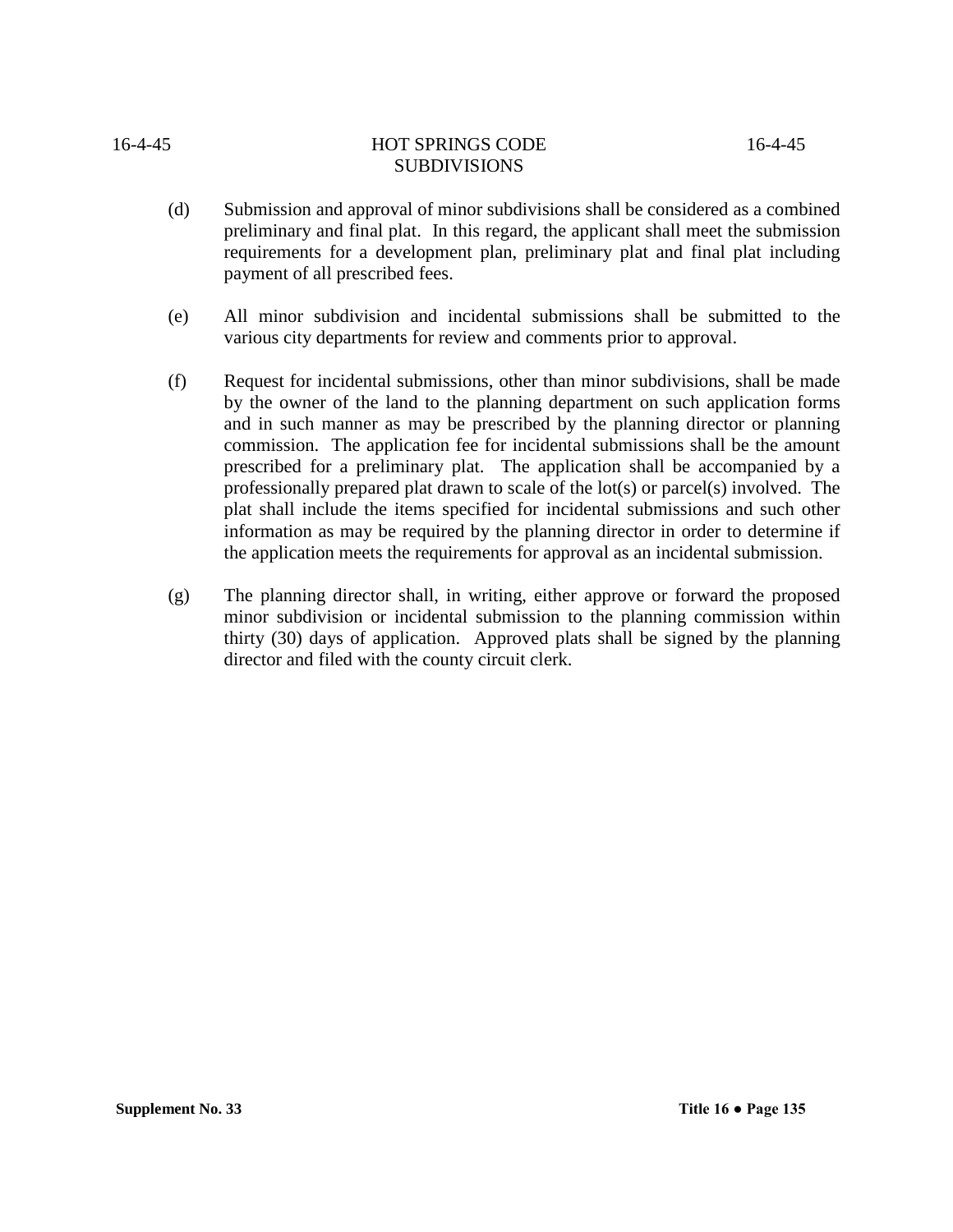## **16-4-46. Submission requirements.**

All sketch plans, development plans, preliminary plats, final plats and incidental submissions shall contain the information as indicated in the following table. Plans, plats and specifications must be submitted by such deadlines as established by the planning commission for each submission.

|                | <b>Subdivision Submission Requirements</b>                                                                                                                                                                                                     | Pre-Application | Development Plan | Preliminary Plat | Final Plat | Incidental Submittals<br>Where Applicable |
|----------------|------------------------------------------------------------------------------------------------------------------------------------------------------------------------------------------------------------------------------------------------|-----------------|------------------|------------------|------------|-------------------------------------------|
| 1              | Number of copies, sheet sizes and formats as prescribed by the<br>planning director including electronic copies                                                                                                                                | $\sqrt{}$       | $\sqrt{2}$       | $\sqrt{}$        | $\sqrt{ }$ | $\sqrt{}$                                 |
| $\overline{2}$ | Cover sheet with name, address and contact telephone number<br>for owner, developer, engineer and surveyor                                                                                                                                     | $\sqrt{}$       | $\sqrt{}$        | $\sqrt{}$        | $\sqrt{ }$ | $\sqrt{}$                                 |
| 3              | Key page indexing multi-sheet plats and plans                                                                                                                                                                                                  | $\sqrt{}$       | $\sqrt{2}$       | $\sqrt{}$        | $\sqrt{ }$ | $\sqrt{}$                                 |
| $\overline{4}$ | The name and type of the subdivision on each plat or plan sheet.                                                                                                                                                                               | $\sqrt{ }$      | $\sqrt{ }$       | $\sqrt{2}$       | $\sqrt{ }$ | $\sqrt{}$                                 |
| 5              | Date prepared, north arrow, numerical and graphic scale on<br>each sheet                                                                                                                                                                       | $\sqrt{}$       | $\sqrt{2}$       | $\sqrt{}$        | $\sqrt{ }$ | $\sqrt{}$                                 |
| 6              | Vicinity map, covering a minimum radius of one-half mile of<br>the proposed site, illustrating general location of arterial streets<br>and highways, section lines, railroads, schools, park and other<br>significant community facilities     | $\sqrt{}$       |                  | $\sqrt{}$        | $\sqrt{ }$ | $\sqrt{}$                                 |
| $\overline{7}$ | Acreage in the tract, area allocated to each land use, cultural<br>and natural features of the site, and anticipated subdivision<br>characteristics including the approximate number of lots,<br>location of street right-of-way and easements | $\sqrt{ }$      |                  |                  |            |                                           |
| 8              | A current topographic map illustrating in a simple sketch form<br>the proposed layout of streets, lots and other features, and their<br>relationship to the surrounding development patterns                                                   | $\sqrt{}$       |                  |                  |            |                                           |
| 9              | Minimum building setback lines with dimensions                                                                                                                                                                                                 |                 | $\sqrt{ }$       | $\sqrt{}$        | $\sqrt{ }$ | $\sqrt{}$                                 |
| 10             | Lot and block number on each lot                                                                                                                                                                                                               |                 |                  | $\sqrt{}$        | $\sqrt{}$  | $\sqrt{}$                                 |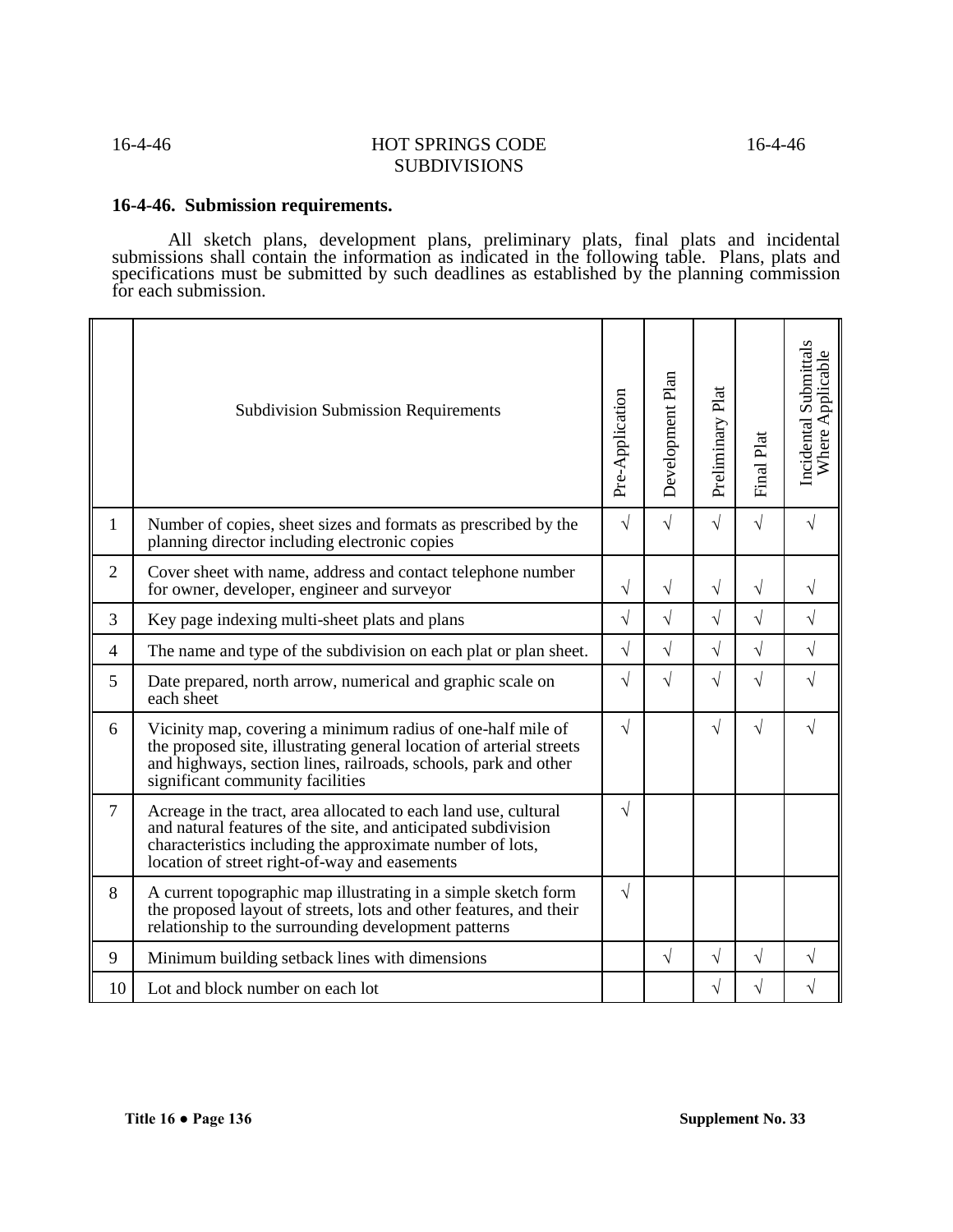|    | <b>Subdivision Submission Requirements</b>                                                                                                                                                                                                                                                                                                                                                                                                                                                  | Pre-Application | Development Plan | Preliminary Plat | Final Plat | Incidental Submittals<br>Where Applicable |
|----|---------------------------------------------------------------------------------------------------------------------------------------------------------------------------------------------------------------------------------------------------------------------------------------------------------------------------------------------------------------------------------------------------------------------------------------------------------------------------------------------|-----------------|------------------|------------------|------------|-------------------------------------------|
| 11 | Tabulation by lot and/or tract showing total lot area in square<br>feet and width at front setback line                                                                                                                                                                                                                                                                                                                                                                                     |                 |                  | $\sqrt{ }$       | $\sqrt{ }$ | $\sqrt{}$                                 |
| 12 | Location of the tract by legal description giving acreage to the<br>nearest one-tenth of an acre                                                                                                                                                                                                                                                                                                                                                                                            |                 |                  | $\sqrt{}$        | $\sqrt{ }$ |                                           |
| 13 | Boundary lines of each phase when phased construction and/or<br>platting is proposed                                                                                                                                                                                                                                                                                                                                                                                                        |                 | $\sqrt{}$        | $\sqrt{}$        | $\sqrt{ }$ |                                           |
| 14 | Easements, buffer strips and public service utility rights-of-way<br>giving dimensions, locations and purposes of each                                                                                                                                                                                                                                                                                                                                                                      |                 |                  | $\sqrt{}$        | $\sqrt{}$  |                                           |
| 15 | Identification of open space, land to be reserved or dedicated<br>for public uses and land to be used for other purposes including<br>sufficient geometric data with bearing and distance for each line<br>shall be provided to produce a closed polygon along all lot lines<br>and any areas to be dedicated or reserved for public use or<br>acquisition with the purpose indicated thereon; and of any areas<br>to be reserved by deed covenant for common use of all property<br>owners |                 |                  | $\sqrt{ }$       | $\sqrt{ }$ |                                           |
| 16 | Any request for variances or waivers from these subdivision<br>regulations                                                                                                                                                                                                                                                                                                                                                                                                                  |                 | $\sqrt{}$        | $\sqrt{}$        |            |                                           |
| 17 | In every instance where phasing is proposed, the preliminary<br>plat shall reflect the phases in a logical progression so as to<br>preclude skipping lots or leaving streets without continuity                                                                                                                                                                                                                                                                                             |                 |                  | $\sqrt{ }$       |            |                                           |
| 18 | Names of recorded subdivisions and streets abutting the<br>proposed subdivision, if any                                                                                                                                                                                                                                                                                                                                                                                                     |                 | V                |                  |            | $\sqrt{}$                                 |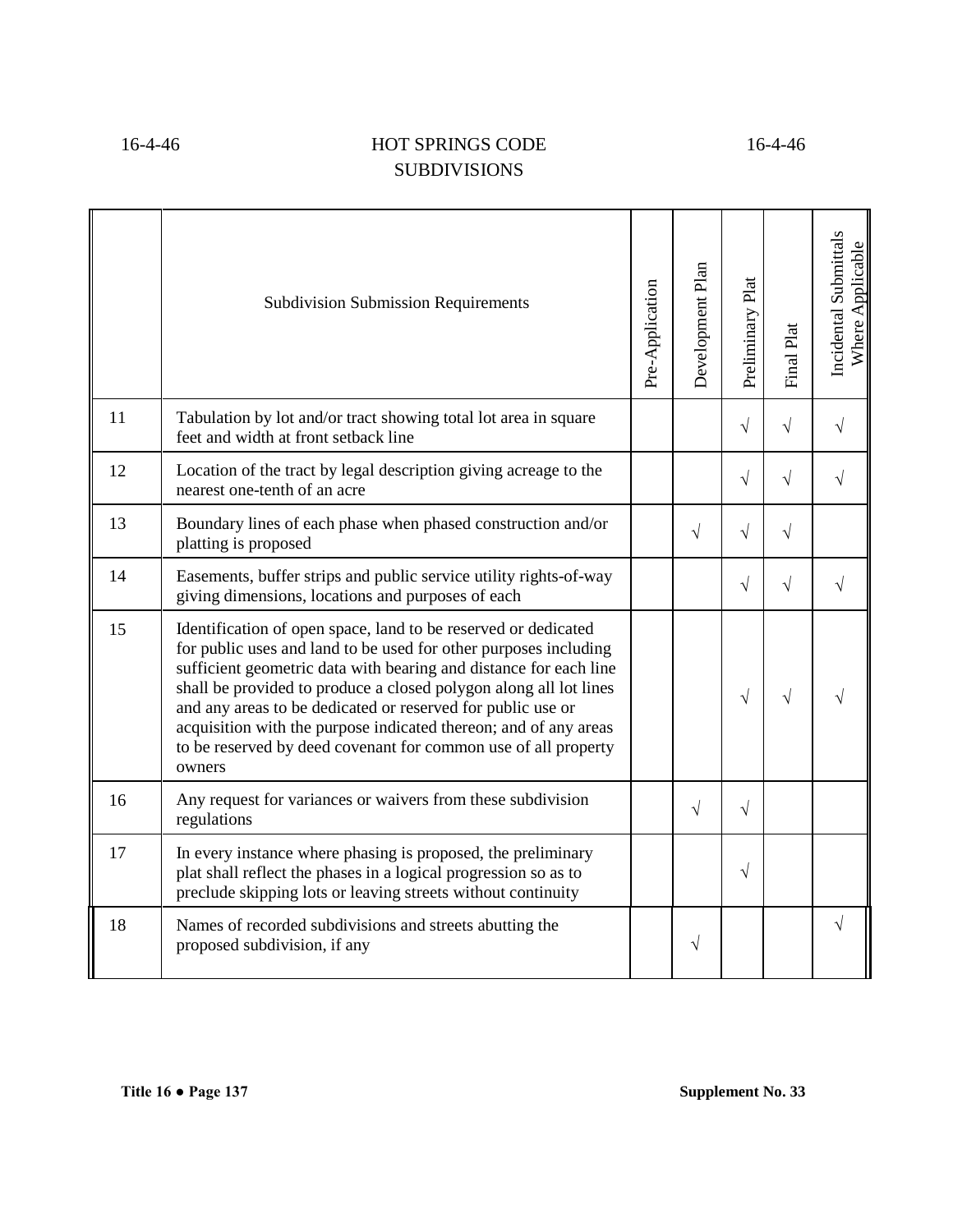|    | <b>Subdivision Submission Requirements</b>                                                                                                                                                                                                                                                                                                                                                                                                                                                                                                                                                                                                                                                                                                                                                                                                                                                                                                                                                                                                                                                                                                                                                                                                                                                                                                                                                       | Pre-Application | Development Plan | Preliminary Plat | Final Plat | Incidental Submittals<br>Where Applicable |
|----|--------------------------------------------------------------------------------------------------------------------------------------------------------------------------------------------------------------------------------------------------------------------------------------------------------------------------------------------------------------------------------------------------------------------------------------------------------------------------------------------------------------------------------------------------------------------------------------------------------------------------------------------------------------------------------------------------------------------------------------------------------------------------------------------------------------------------------------------------------------------------------------------------------------------------------------------------------------------------------------------------------------------------------------------------------------------------------------------------------------------------------------------------------------------------------------------------------------------------------------------------------------------------------------------------------------------------------------------------------------------------------------------------|-----------------|------------------|------------------|------------|-------------------------------------------|
| 19 | Boundary information of the tract shall be as follows:<br>a. Boundary lines shall be indicated by a heavy line<br>b. Adjusted Arkansas State Plane Coordinates (south<br>zone, NAD-83) shall be shown for all boundary corners<br>and all corners of record utilized, along with a statement<br>indicating the ratio error of closure of the field work<br>c. Adjusted bearings and distances shall be shown on all<br>boundary lines and ties to all corners of record utilized.<br>Where boundary lines are curves, sufficient curve data<br>Shall be provided to establish or reestablish the curve.<br>as a minimum, curve data for each curve shall consist of<br>radius, arc distance, delta angle and chord bearing and<br>distance, delta angle and chord bearing and distance.<br>Where boundary lines are common with previously<br>Platted properties, record bearings and distances shall<br>also be shown<br>d. Accurate locations and adequate physical descriptions of all<br>monuments shall be shown indicating size, type of material<br>and construction thereof, and size and type of survey disk<br>utilized. Where found monuments are<br>replaced with more permanent monuments, such<br>replacements shall be noted and a description of the type of<br>found monument indicated.<br>e. Clearly labeled, point of beginning (POB) from a well<br>defined reference point |                 |                  | $\sqrt{}$        | $\sqrt{}$  |                                           |
|    | f. Boundary information to be provided in both electronic<br>and print media                                                                                                                                                                                                                                                                                                                                                                                                                                                                                                                                                                                                                                                                                                                                                                                                                                                                                                                                                                                                                                                                                                                                                                                                                                                                                                                     |                 |                  |                  |            |                                           |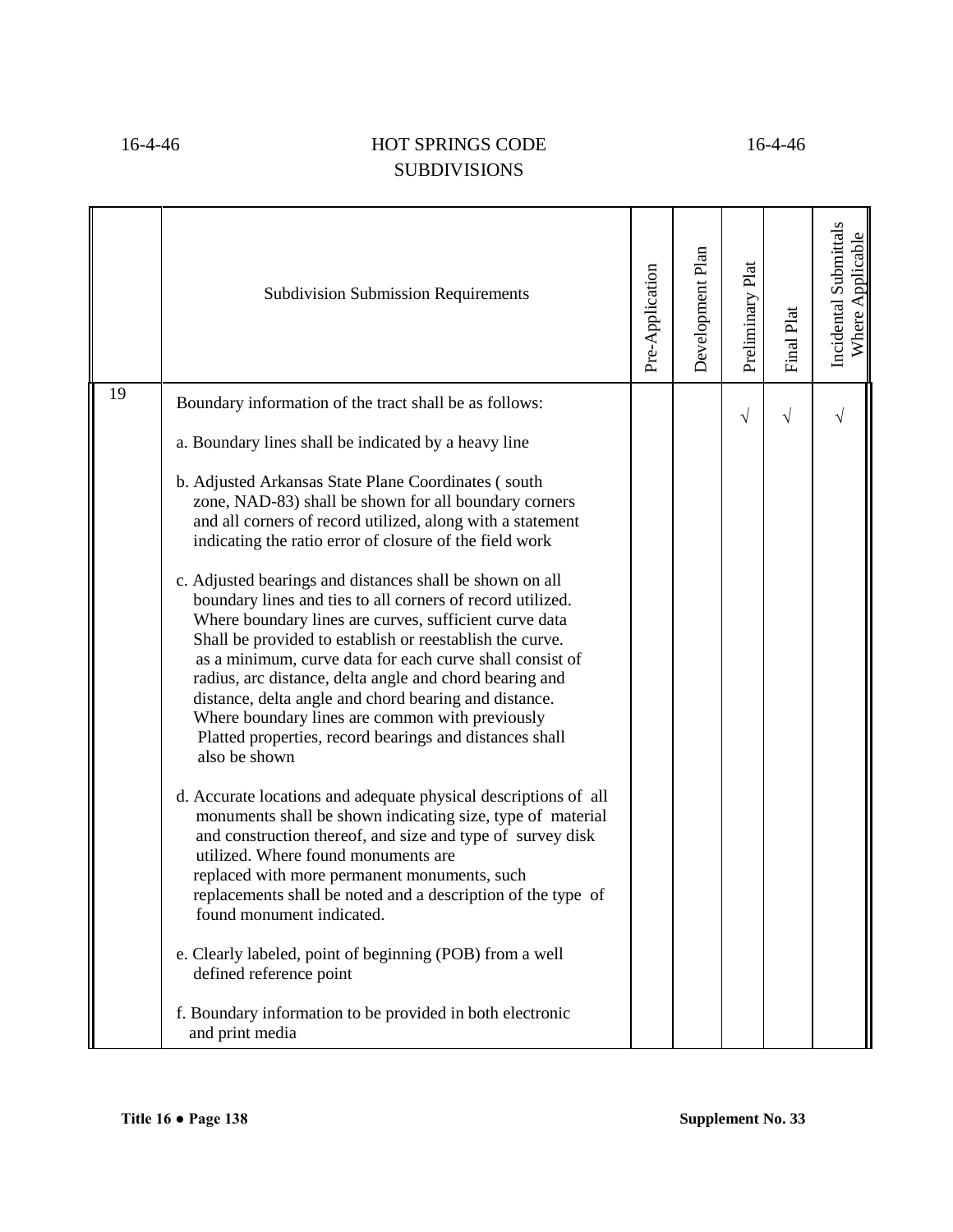|    | <b>Subdivision Submission Requirements</b>                                                                                                                                                                                                                                                                                                                                                                                                          | Pre-Application | Development Plan | Preliminary Plat | Final Plat | Submittals Where<br>Incidental |
|----|-----------------------------------------------------------------------------------------------------------------------------------------------------------------------------------------------------------------------------------------------------------------------------------------------------------------------------------------------------------------------------------------------------------------------------------------------------|-----------------|------------------|------------------|------------|--------------------------------|
| 20 | Written statement from all utility providers that utilities have<br>been or will be provided including: gas, electrical, telephone,<br>and television cable facilities                                                                                                                                                                                                                                                                              |                 | $\sqrt{}$        |                  | $\sqrt{ }$ | $\sqrt{}$                      |
| 21 | Written approval of water and wastewater facilities from the<br>Arkansas State Department of Health                                                                                                                                                                                                                                                                                                                                                 |                 | $\sqrt{}$        |                  |            | $\sqrt{}$                      |
| 22 | Written approval of any wastewater treatment facilities by the<br>Arkansas Department of Environmental Quality (ADEQ)                                                                                                                                                                                                                                                                                                                               |                 | $\sqrt{}$        |                  |            | $\sqrt{}$                      |
| 23 | Cultural features within and immediately surrounding the<br>proposed subdivision including existing and platted streets,<br>bridges, culverts, utility lines, pipelines, power transmission<br>lines, easements, park areas, structures, city and county lines,<br>section lines and other significant information                                                                                                                                  |                 | $\sqrt{}$        |                  |            | $\sqrt{}$                      |
|    | Existing contours shall be shown at intervals of not more than<br>five (5) feet for terrain with an average slope exceeding ten (10)<br>percent or more, and at an interval of two (2) feet for terrain<br>with slopes less that ten $(10)$ percent. The source of the<br>contours along with the source form which all elevations were<br>derived shall be clearly described. An on-site benchmark shall<br>be referenced and the elevation shown. |                 | $\sqrt{}$        |                  |            | V                              |
| 25 | Natural features within and immediately surrounding the<br>proposed subdivision including drainage channels, bodies of<br>water, wooded areas and other significant features. On all<br>watercourses leaving the tract, the direction of flow shall be<br>indicated, and for all watercourses entering the tract, the<br>drainage area above the point of entry shall be noted in acres.                                                            |                 | $\sqrt{ }$       |                  |            | $\sqrt{}$                      |
| 26 | Location of any portion of property with the flood-way or the<br>one hundred year flood plain, based upon the Federal<br>Emergency Management Agency's (FEMA) National Flood<br>Insurance Program (NFIP) provided for and adopted by the city<br>or county.                                                                                                                                                                                         |                 | $\sqrt{ }$       |                  | $\sqrt{ }$ | $\sqrt{}$                      |

**Title 16 ● Page 139 Supplement No. 33**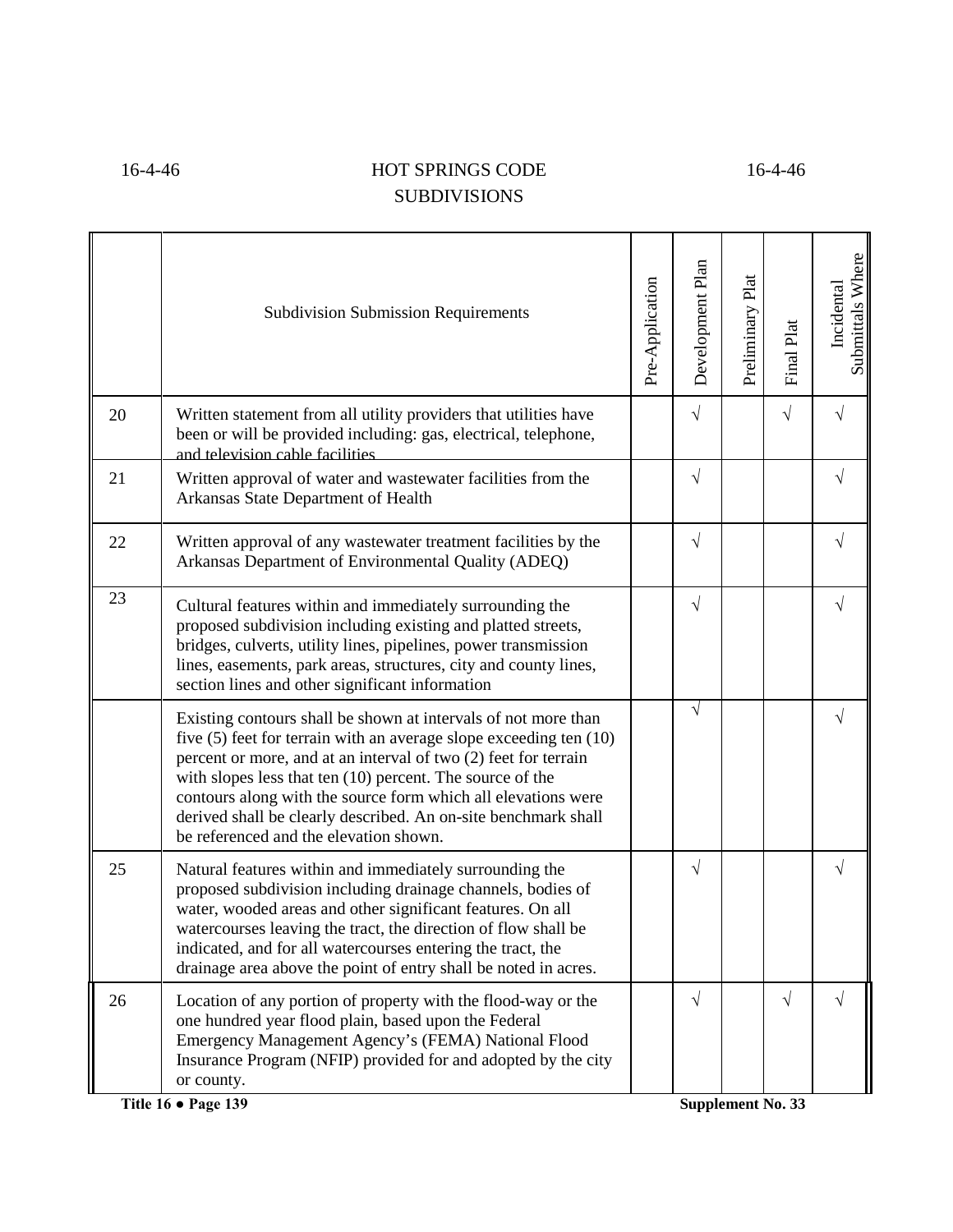|    | <b>Subdivision Submission Requirements</b>                                                                                                                                                                                                                                                                                                                                                                                                                                                                                                                                                                                                                        | Pre-Application | Development Plan | Preliminary Plat | Final Plat | Incidental Submittals<br>Where Applicable |
|----|-------------------------------------------------------------------------------------------------------------------------------------------------------------------------------------------------------------------------------------------------------------------------------------------------------------------------------------------------------------------------------------------------------------------------------------------------------------------------------------------------------------------------------------------------------------------------------------------------------------------------------------------------------------------|-----------------|------------------|------------------|------------|-------------------------------------------|
| 27 | Where a portion of a subdivision is suspected to be flood prone<br>and specific flood elevations are not included by the NIFP<br>study, or is not covered by available U.S. Army Corps of<br>Engineers information, an engineering analysis establishing<br>Base Flood Elevations shall be submitted. The analysis shall be<br>submitted as part of the plan filing. Such analysis shall be<br>prepared by the developer's engineer at the developer's<br>expense. The analysis shall determine to the best of the<br>engineer's ability a safe building line, and it shall be clearly and<br>legibly drawn on the development plans and the preliminary<br>plat. |                 | $\sqrt{}$        | $\sqrt{}$        |            | $\sqrt{ }$                                |
| 28 | Any area or lot which may be prone to flooding shall have the<br>lowest allowable finished floor elevation indicated on the final<br>plat. This elevation shall be compared to the one in one hundred<br>year flood elevation shown on the flood insurance study or, if<br>not available, any other applicable study in which the one in<br>one hundred year flood elevation is depicted. The minimum<br>finished floor elevation shown on the plat shall be at least two<br>feet above the water level of the 100 year flood.                                                                                                                                    |                 |                  |                  | $\sqrt{}$  | $\sqrt{}$                                 |
| 29 | Soil tests may be required where it is suspected that soil<br>conditions may affect structural or operational aspects of the<br>facilities to be constructed. Such circumstances may include the<br>stability of slopes, foundation conditions and potential hazards<br>created by deep cuts and/or fills required for street or utility<br>construction and similar situations.                                                                                                                                                                                                                                                                                  |                 | $\sqrt{}$        |                  |            |                                           |
| 30 | Complete street design and construction plans complying with<br>the City's street specification ordinance (These specifications<br>may be included as part of the development plan and/or as a<br>separate specification document).                                                                                                                                                                                                                                                                                                                                                                                                                               |                 | $\sqrt{}$        |                  |            |                                           |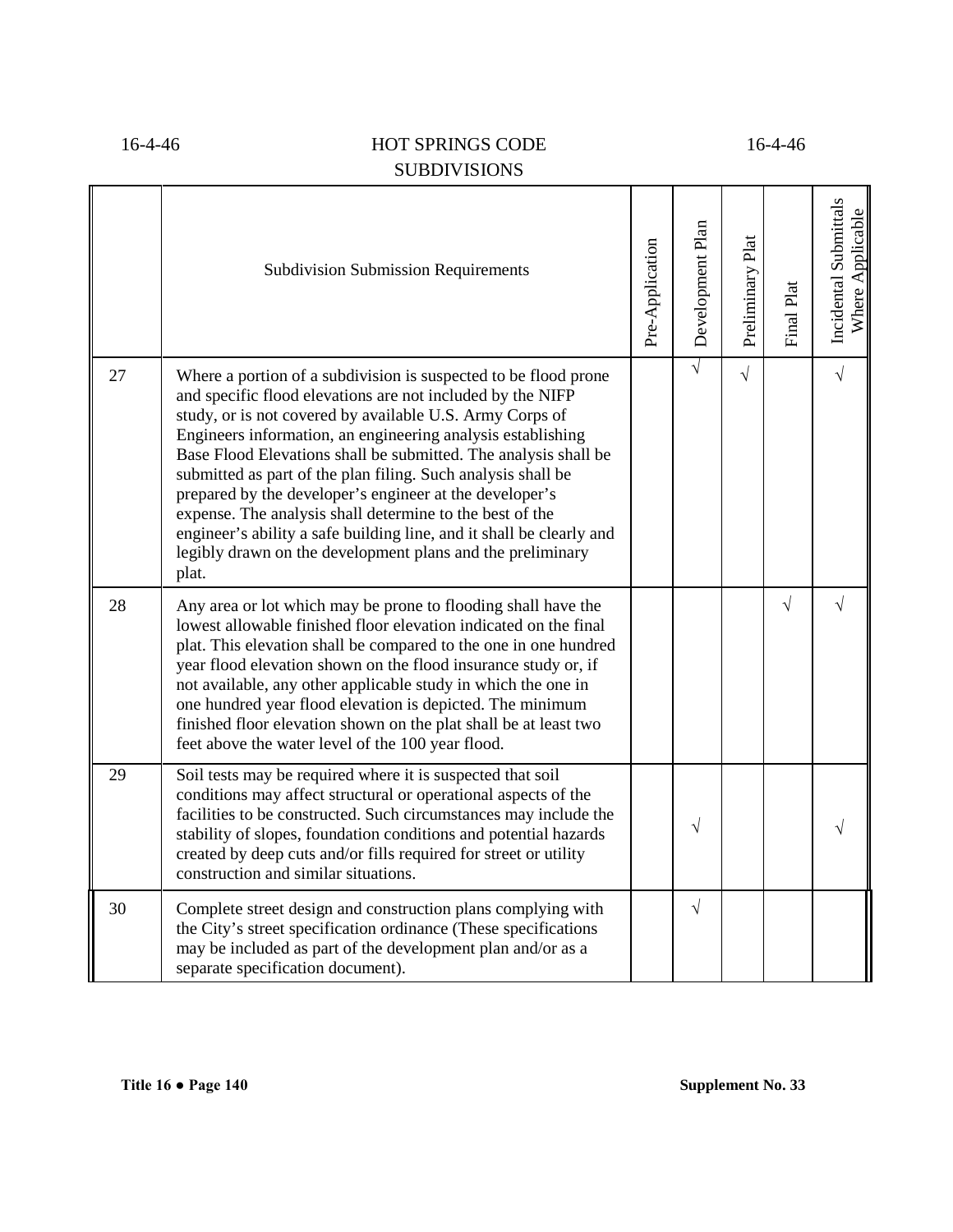|    | <b>Subdivision Submission Requirements</b>                                                                                                                                                                                                                                                                                                                                                                                                                          | Pre-Application | Development Plan | Preliminary Plat | Final Plat | Incidental Submittals<br>Where Applicable |
|----|---------------------------------------------------------------------------------------------------------------------------------------------------------------------------------------------------------------------------------------------------------------------------------------------------------------------------------------------------------------------------------------------------------------------------------------------------------------------|-----------------|------------------|------------------|------------|-------------------------------------------|
| 31 | Street centerline shall be shown with the following information<br>provided:<br>a. Bearings and distances along all line segments<br>b. Curve data for all curves indicating the following:<br>1. Radius<br>2. Arc Length<br>3. Delta Angle<br>4. Chord bearing and distance                                                                                                                                                                                        |                 |                  |                  | $\sqrt{ }$ | $\sqrt{}$                                 |
| 32 | Complete drainage and storm water design, including drainage<br>piping profiles, and construction plans complying with the<br>City's municipal utilities specification and storm water design<br>and construction plans complying with the city's drainage data<br>for all water courses entering and leaving the subdivision<br>boundaries. (These specifications may be included as part of the<br>development plan and/or as a separate specification document.) |                 | $\sqrt{}$        |                  |            | $\sqrt{}$                                 |
| 33 | Complete water and wastewater design and construction plans<br>complying with the City's municipal utilities specification<br>ordinance. (These specification may be included as part of the<br>development plan and/or as a separate specification document).                                                                                                                                                                                                      |                 | $\sqrt{}$        |                  |            | V                                         |
| 34 | Location of all proposed fire hydrants, meter, valves, backflow<br>devices and related appurtenances.                                                                                                                                                                                                                                                                                                                                                               |                 | $\sqrt{ }$       |                  |            | $\sqrt{}$                                 |
| 35 | Static pressure and flow of all fire hydrants serving or<br>proposing to serve the subdivision                                                                                                                                                                                                                                                                                                                                                                      |                 | V                |                  |            | $\sqrt{}$                                 |
| 36 | Zoning classifications within the plat and abutting areas, if<br>applicable                                                                                                                                                                                                                                                                                                                                                                                         |                 |                  | V                |            | V                                         |
| 37 | Municipal and/or county boundaries that pass through or abut<br>the subdivision                                                                                                                                                                                                                                                                                                                                                                                     |                 |                  | $\sqrt{}$        |            | $\sqrt{}$                                 |
| 38 | Certification boxes duly executed as required by this code<br>including license number registration of all processionals                                                                                                                                                                                                                                                                                                                                            |                 |                  | $\sqrt{}$        | $\sqrt{}$  | $\sqrt{}$                                 |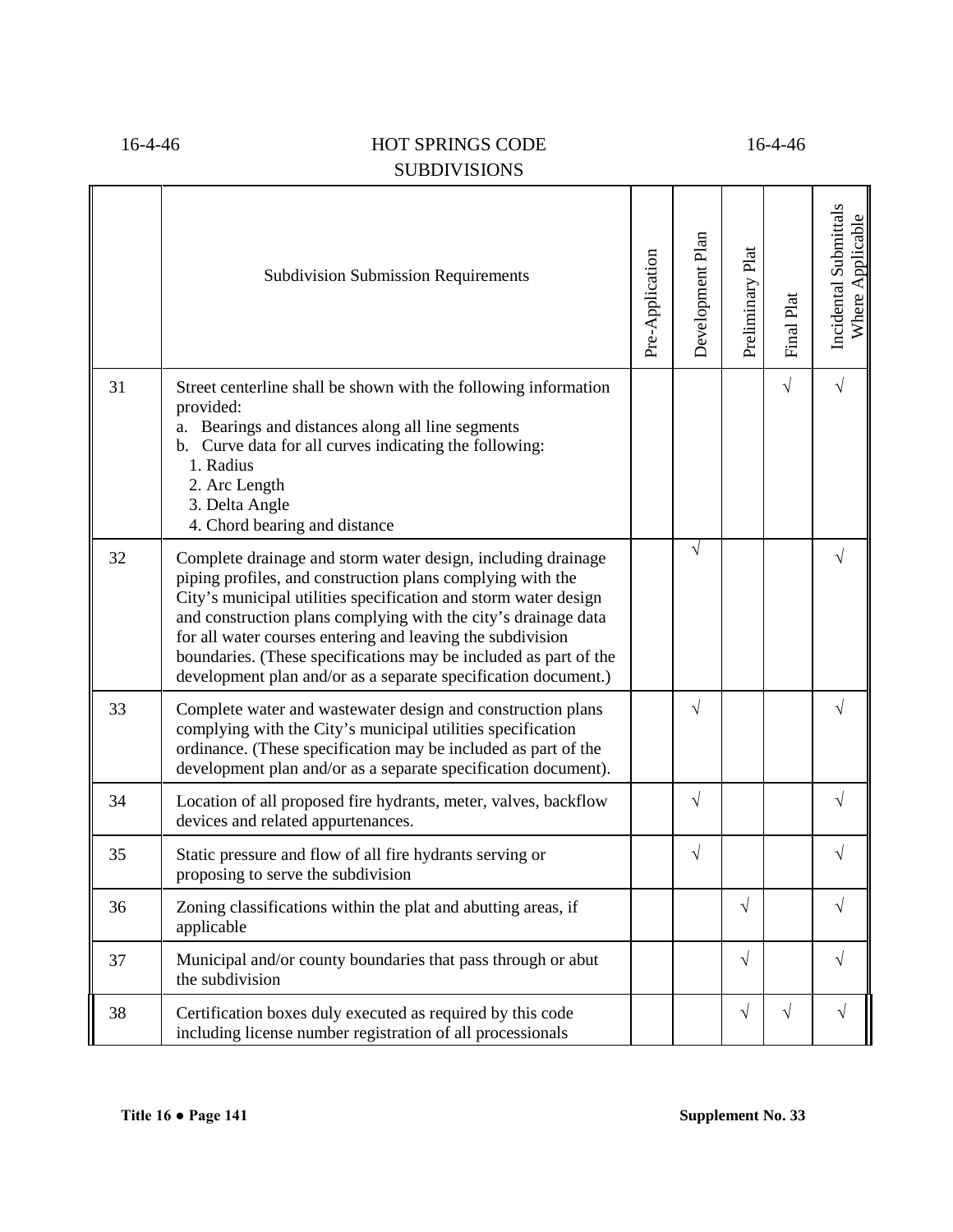|    | <b>Subdivision Submission Requirements</b>                                                                                                                                                                                                                                                                      | Pre-Application | Development Plan | Preliminary Plat | Final Plat | Incidental Submittals<br>Where Applicable |
|----|-----------------------------------------------------------------------------------------------------------------------------------------------------------------------------------------------------------------------------------------------------------------------------------------------------------------|-----------------|------------------|------------------|------------|-------------------------------------------|
| 39 | A copy of the bill of assurance, if any, for the subdivision<br>generally describing covenants, restrictions and conditions<br>applicable to a property. (A draft copy shall be submitted for<br>review at the time of preliminary plat review and a final copy<br>suitable for recording with the final plat.) |                 |                  | $\sqrt{ }$       | $\sqrt{}$  | $\sqrt{}$                                 |
| 40 | Names of all streets as approved by the proper city or county<br>authority responsible for street naming E-911 purposes                                                                                                                                                                                         |                 |                  | $\sqrt{}$        |            |                                           |
| 41 | Streets and alleys within and abutting the subdivision, with<br>street names indicated                                                                                                                                                                                                                          |                 |                  |                  | $\sqrt{}$  | J                                         |
| 42 | Copies of all survey calculations and field notes shall be<br>submitted for review, when requested. When errors are<br>suspected, the planning commission may cause a surveyor to<br>check the final plat for correctness at the applicant's expense.                                                           |                 | $\sqrt{}$        |                  | $\sqrt{}$  |                                           |
| 43 | Copies of approvals of completed construction by the owner of<br>each utility having been installed in the subdivision.                                                                                                                                                                                         |                 |                  |                  | $\sqrt{ }$ | $\sqrt{}$                                 |
| 44 | "As built" drawings for streets, drainage, water, and sewerage<br>facilities along with written approval from the appropriate<br>agencies or departments.                                                                                                                                                       |                 |                  |                  | $\sqrt{}$  |                                           |
| 45 | Engineer's cost estimate for completion of infrastructure<br>improvement if bonding final plat                                                                                                                                                                                                                  |                 |                  |                  | $\sqrt{ }$ |                                           |
| 46 | Submission of performance bond if infrastructure improvement<br>not completed prior to final plat                                                                                                                                                                                                               |                 |                  |                  | $\sqrt{}$  |                                           |
| 47 | Provision of the required maintenance bond                                                                                                                                                                                                                                                                      |                 |                  |                  | $\sqrt{ }$ |                                           |
|    |                                                                                                                                                                                                                                                                                                                 |                 |                  |                  |            |                                           |

# **16-4-47. Certifications.**

Preliminary and final plats shall contain the following certifications as appropriate: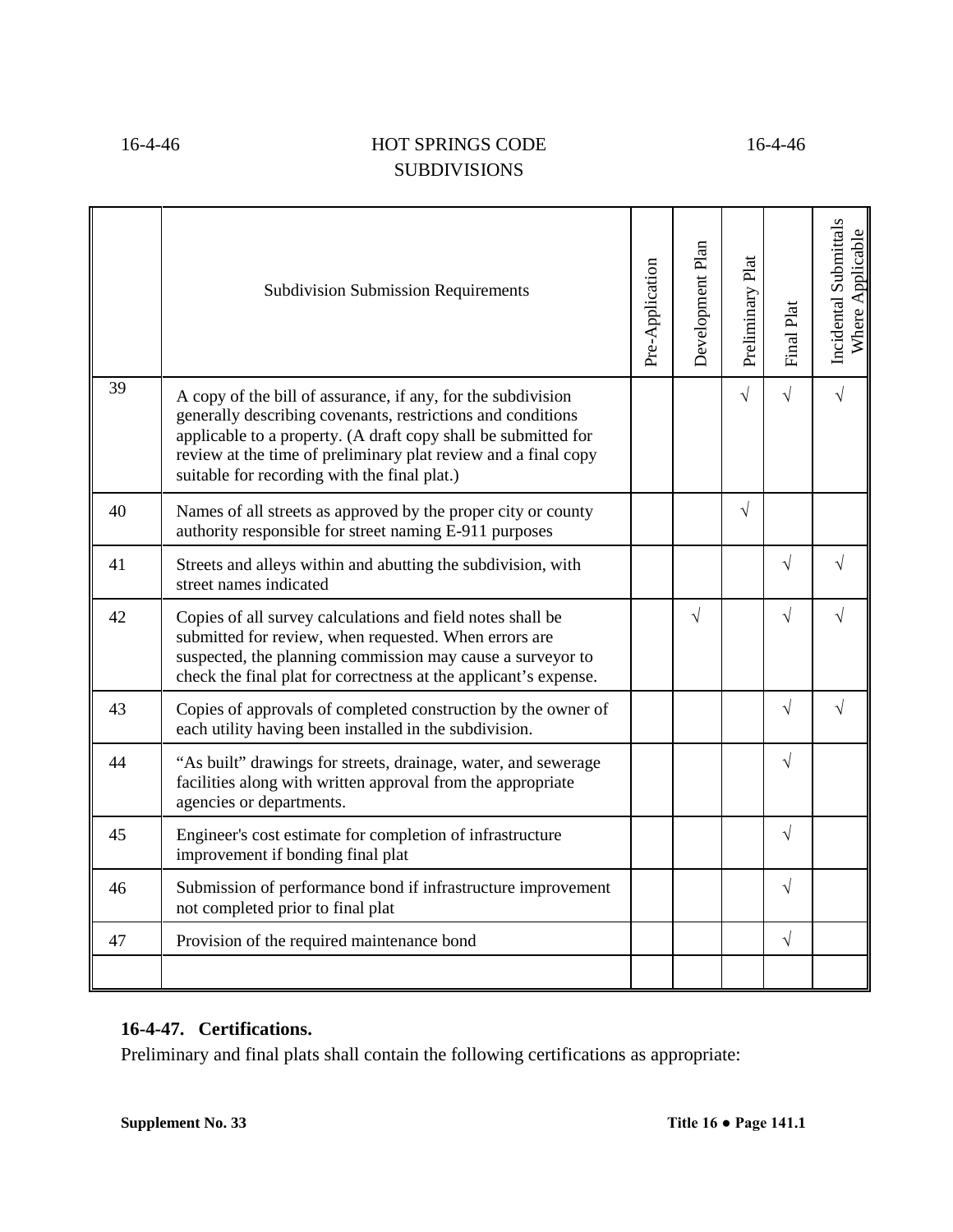## **CERTIFICATE OF PRELIMINARY SURVEYING ACCURACY**

The undersigned, being an Arkansas Registered Professional Surveyor, hereby certifies that this plat correctly represents a boundary survey made or verified by me that all surveying requirements of the State of Arkansas and City of Hot Springs Subdivision Code have been complied with.

 $Signal, \_\_$ 

\_\_\_\_\_\_\_\_\_\_\_\_\_\_\_ Date of Execution

> (*Typed Name)* Arkansas Registered Professional Surveyor No. \_\_\_\_\_\_\_\_\_\_\_

# **CERTIFICATE OF PRELIMINARY PLAT APPROVAL**

All requirements of the Hot Springs Subdivision Code relative to the preparation and submission of a preliminary plat having been fulfilled, approval of this plat is hereby granted, subject to further provisions of said code. This certificate shall expire two (2) years from date of planning commission approval unless a written request for extension is received in the planning office fifteen  $(15)$  days prior to that date. This plat will be recorded at Garland County Circuit Clerk's Office within 30 days of the date of execution; failure to so record shall render this plat null and void

Date of Planning Commission Approval: \_\_\_\_\_\_\_\_\_\_\_\_\_\_\_\_\_\_.

Signed,\_\_\_\_\_\_\_\_\_\_\_\_\_\_\_\_\_\_\_\_\_\_\_\_\_\_\_\_\_

\_\_\_\_\_\_\_\_\_\_\_\_\_\_\_ Date of Execution (*Typed Name)*

Planning Director Hot Springs Planning Commission

(Ord. No. 6079, §2, 7/7/15)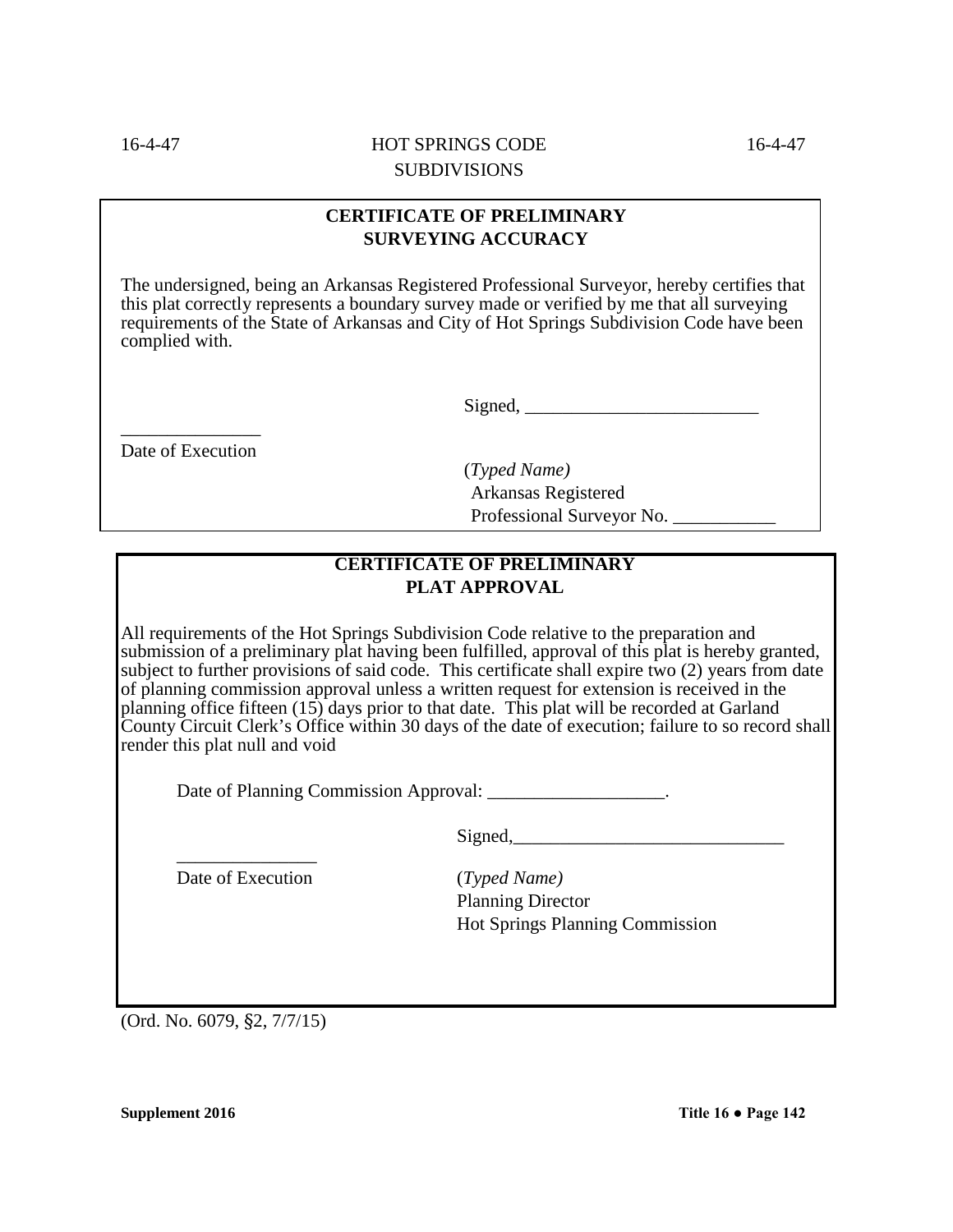|                                           | <b>CERTIFICATE OF OWNER FINAL PLAT</b>                                                                                                                                                        |
|-------------------------------------------|-----------------------------------------------------------------------------------------------------------------------------------------------------------------------------------------------|
| real estate in accordance with this plat. | We, the undersigned, owners of the real estate shown and described herein, do hereby certify<br>that we have laid off, platted and subdivided, and do hereby lay off, plat and subdivide said |
|                                           | Signed,                                                                                                                                                                                       |
| Date of Execution                         | (Typed Name)                                                                                                                                                                                  |
|                                           | Property Owner                                                                                                                                                                                |
|                                           | Address                                                                                                                                                                                       |
| Source of Title: Book Page                |                                                                                                                                                                                               |

| <b>CERTIFICATE OF RECORDING FINAL PLAT</b>          |
|-----------------------------------------------------|
|                                                     |
|                                                     |
| Signed.                                             |
| (Typed Name)<br><b>Garland County Circuit Clerk</b> |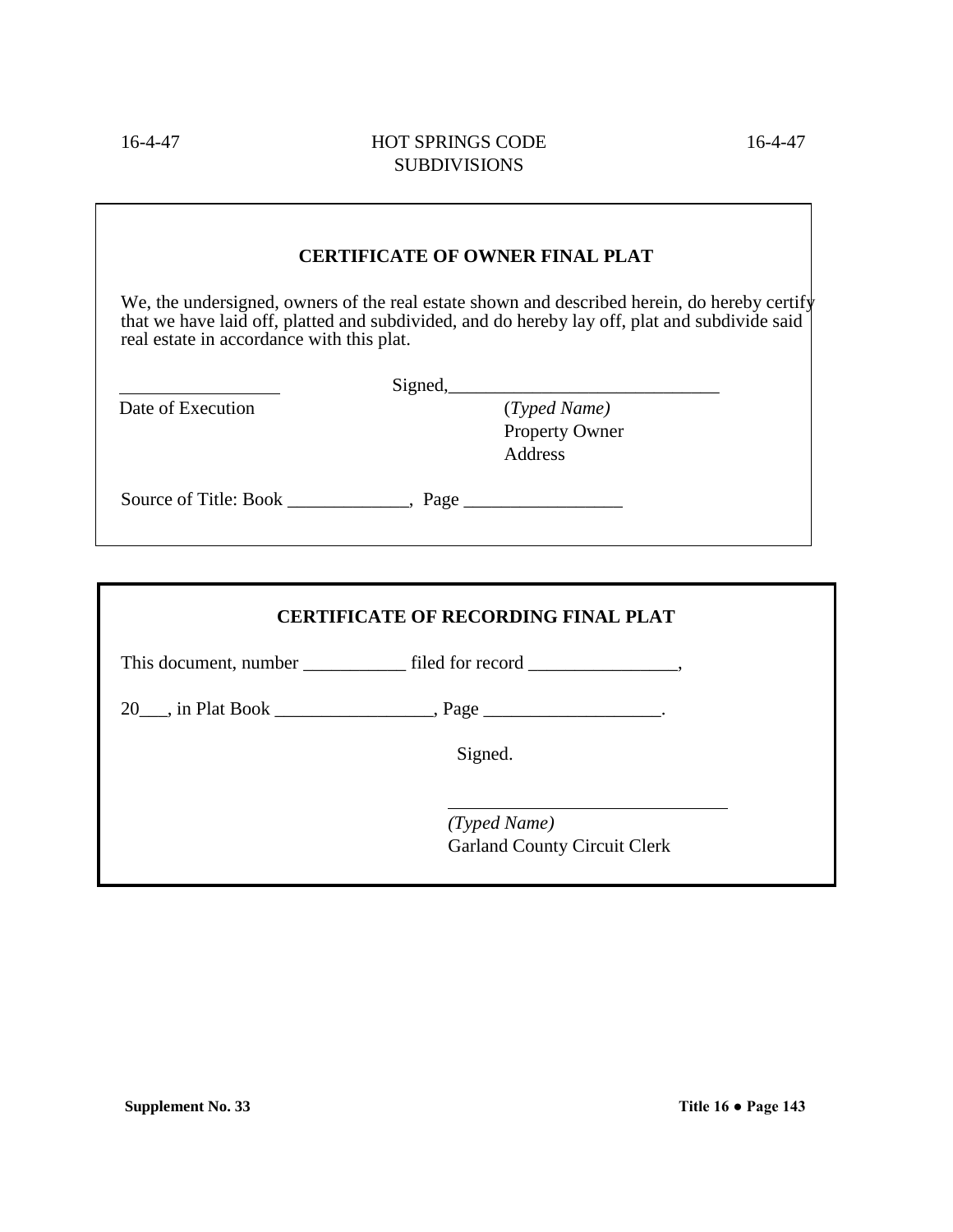#### **CERTIFICATE OF SURVEYING ACCURACY FINAL PLAT**

I, the undersigned Professional Surveyor do hereby certify that this plat correctly represents a boundary survey made or verified by me, all monuments required actually exist and are correctly shown hereon and that all surveying requirements of the Hot Springs Subdivision Regulations have been complied with. This survey has been duly filed for record in the offices of the State Surveyor.

Signed, \_\_\_\_\_\_\_\_\_\_\_\_\_\_\_ \_\_\_\_\_\_\_\_\_\_\_\_\_\_\_\_\_\_\_\_\_\_\_\_\_\_\_\_\_\_\_\_\_\_\_\_\_

Date of Execution (*Typed Name)*

Arkansas Registered Professional Surveyor No.

#### **CERTIFICATE OF INSPECTION FINAL PLAT**

I, the undersigned Professional Engineer, do hereby certify that I have inspected or caused to be inspected the infrastructure improvements shown on this final plat and have found them to have been constructed in accordance with and meeting the standards of all applicable development codes and specifications of the City of Hot Springs, Arkansas.

Signed,

\_\_\_\_\_\_\_\_\_\_\_\_\_\_\_ \_\_\_\_\_\_\_\_\_\_\_\_\_\_\_\_\_\_\_\_\_\_\_\_\_\_\_

Date of Execution (*Typed Name)* Arkansas Registered Engineer  $No.:$ 

#### **CERTIFICATE OF FINAL PLAT APPROVAL**

Pursuant to the Hot Springs Subdivision Regulations, and all of the conditions of approval having been completed, this document is hereby accepted. This certificate is hereby executed under the authority of said rules and regulations.

Signed,

\_\_\_\_\_\_\_\_\_\_\_\_\_\_\_ (*Typed Name)* Date of Execution Planning Director Hot Springs Planning Commission

**Title 16 ● Page 144 Supplement No. 33**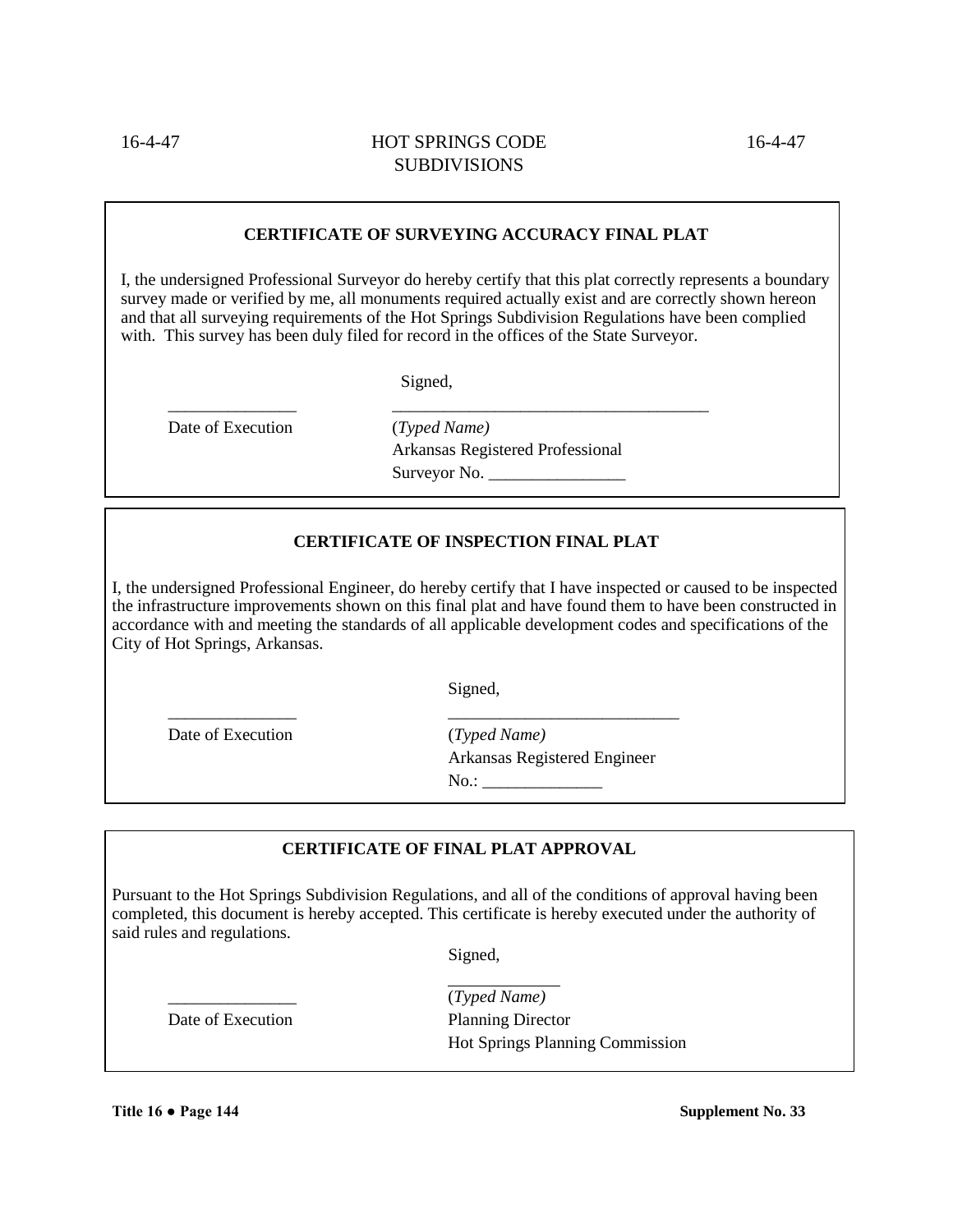#### **CERTIFICATE OF FLOODPLAIN APPROVAL**

I hereby certify that I have caused to prepare a determination of the base flood elevation for this property. The flood elevation contours, as shown hereon, shall be utilized in the planning and construction of all improvements within the city limits of the depicted area. Furthermore, I have found this document meeting all standards of all applicable floodplain codes and specifications of the City of Hot Springs, Arkansas.

*(signed)*

\_\_\_\_\_\_\_\_\_\_\_\_\_\_\_ \_\_\_\_\_\_\_\_\_\_\_\_\_\_\_\_\_\_\_\_\_\_\_\_\_\_\_\_\_\_\_\_\_\_\_\_\_

Date of Execution *<i>(typed name)* 

Arkansas Registered Engineer  $No.:$ 

#### **Base Flood Elevation Data**

This is to certify that the base flood elevations (BFEs) for this area depicted on the map have been established under the requirements of the City of Hot Springs, Arkansas floodplain management ordinance No. 3887. Elevation certificates shall be prepared for any lot or structure within the designated area and upon completion of said certificate and before any construction begins, a copy filed with the City of Hot Springs Floodplain Administrator.

(signed)

\_\_\_\_\_\_\_\_\_\_\_\_\_\_\_\_\_\_\_\_\_ \_\_\_\_\_\_\_\_\_\_\_\_\_\_\_\_\_\_\_\_\_\_\_\_\_\_\_\_\_\_\_\_\_\_

Date of Execution Denny McPhate, CFM Floodplain Management Officer City of Hot Springs, Garland County, AR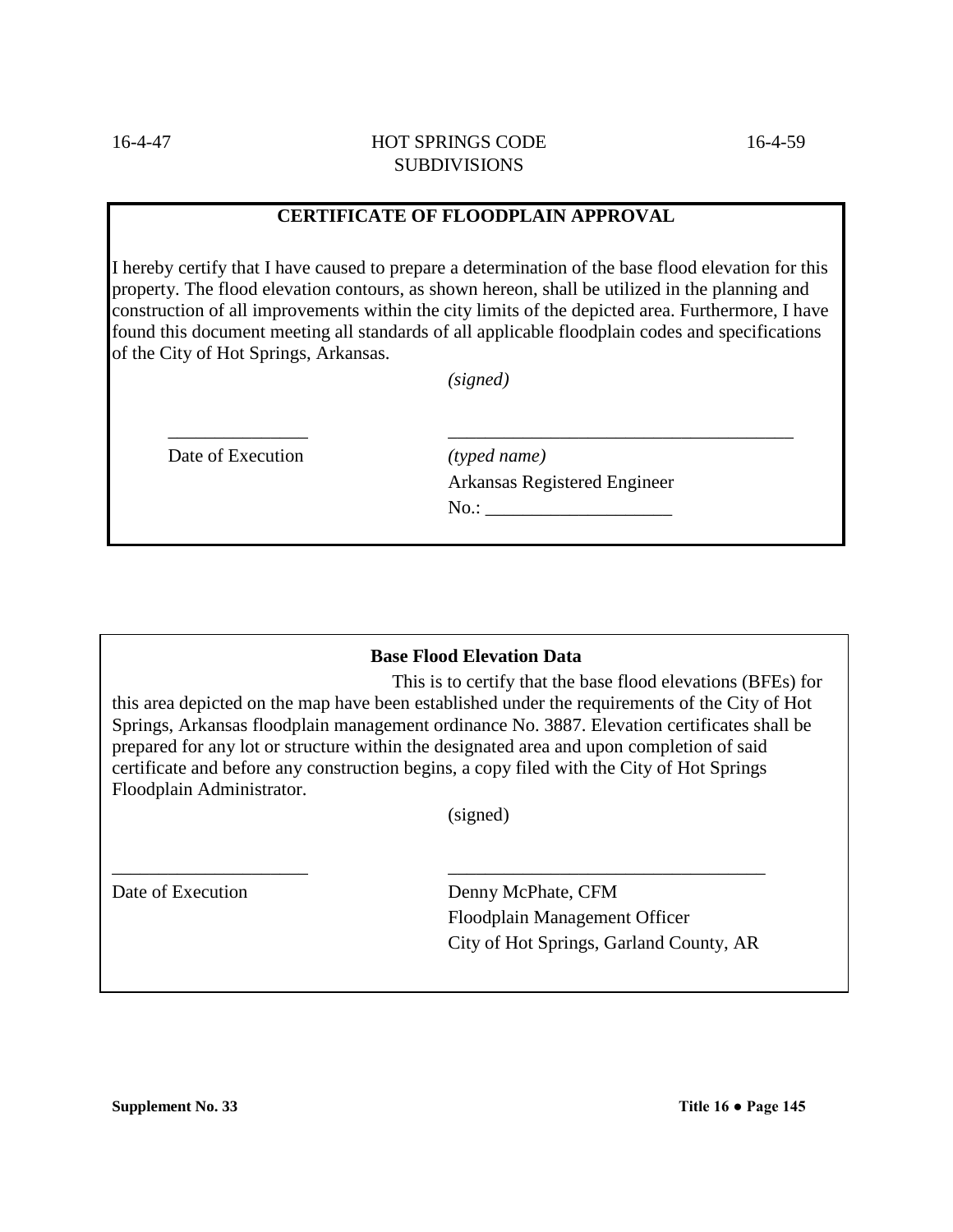**OWNER CERTIFICATE FAMILY LAND DIVISION**

Family Land Division Qualifications are known to the applicant/land owner and those qualifications are met.

This Plat represents an exempt Family Land Division.

Any further division hereof must meet the requirements for a subdivision in accordance with Hot Springs Subdivision Code.

Acceptance of a Family Land Division Plat implies neither compliance with other rules and regulations nor suitability for development.

\_\_\_\_\_\_\_\_\_\_\_\_\_\_\_ \_\_\_\_\_\_\_\_\_\_\_\_\_\_\_\_\_\_\_\_\_\_\_\_\_\_\_\_\_\_\_\_

Any private streets or driveways within the boundary of this document are privately owned and will therefore not be accepted for perpetual maintenance by the City of Hot Springs or Garland County.

Date of Execution (*Typed Name*)

Property Owner

Source of Title: D.R. Page \_\_\_\_\_\_\_\_\_\_\_\_\_\_\_\_\_\_\_\_\_\_\_\_\_\_\_\_\_\_\_

# **CERTIFICATE OF SURVEYING ACCURACY**

I, the undersigned Professional Surveyor do hereby certify that this plat correctly represents a boundary survey made or verified by me, all monuments required actually exist and are correctly shown hereon and that all surveying requirements of the Hot Springs Subdivision Regulations have been complied with. This survey has been duly filed for record in the offices of the State Surveyor.

\_\_\_\_\_\_\_\_\_\_\_\_\_\_ \_\_\_\_\_\_\_\_\_\_\_\_\_\_\_\_\_\_\_\_\_\_\_\_\_\_\_\_\_\_\_

Date of Execution (*Typed Name)*

Arkansas Registered Professional Surveyor No.

**Title 16 ● Page 145.1 Supplement No. 36**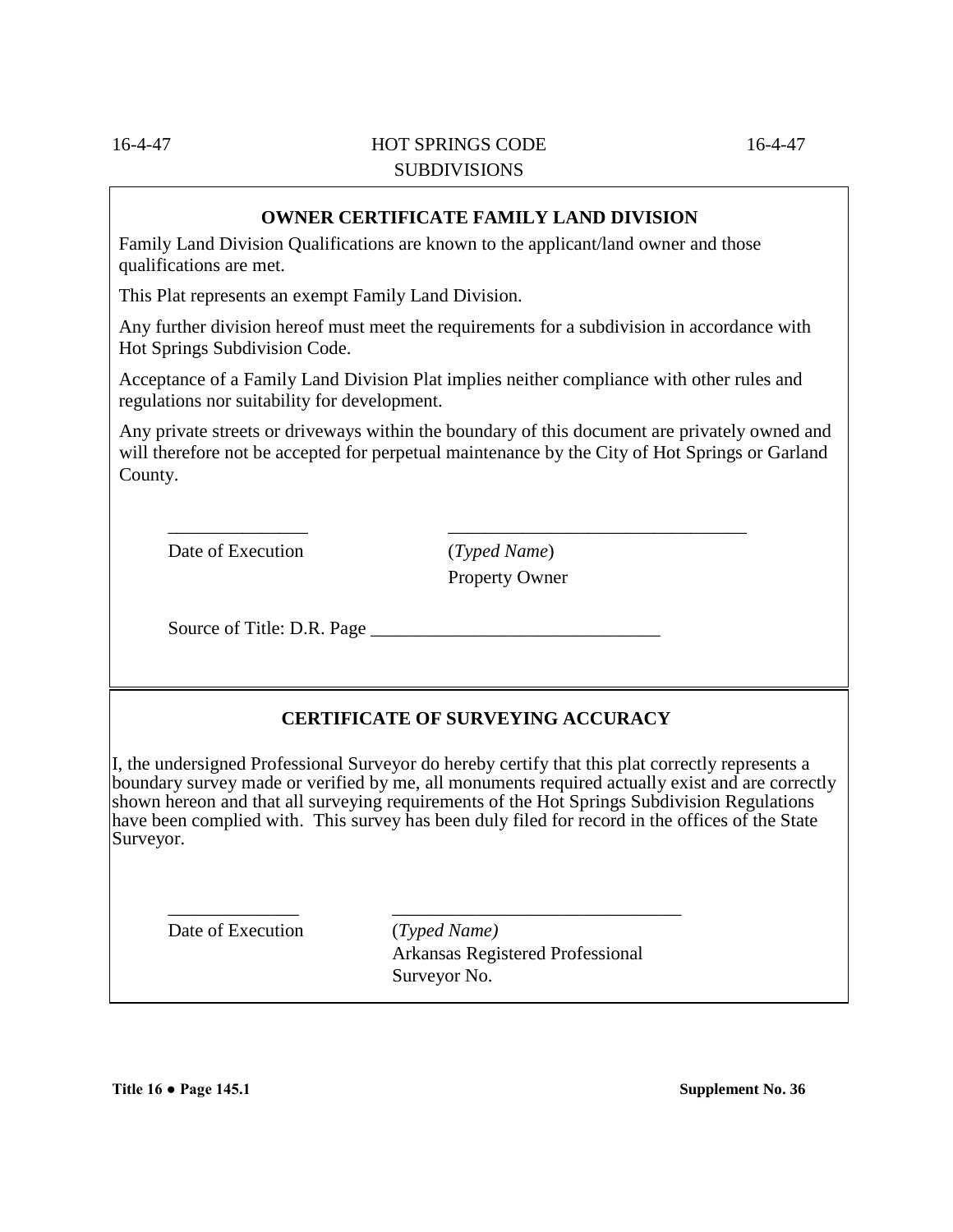**CERTIFICATE OF EXEMPT FAMILY LAND DIVISION**

Pursuant to the Hot Springs Code Subdivision Regulations, and all of the conditions of exemption having been demonstrated, this document is hereby accepted under the authority of said rules and regulations.

\_\_\_\_\_\_\_\_\_\_\_\_\_\_ \_\_\_\_\_\_\_\_\_\_\_\_\_\_\_\_\_\_\_\_\_\_\_\_\_\_\_\_\_\_\_

Date of Execution *(Typed Name)*

Director of Planning and Development City of Hot Springs, Arkansas

| <b>CERTIFICATE OF RECORDING FAMILY LAND DIVISION</b> |
|------------------------------------------------------|
|                                                      |
|                                                      |
| (Typed Name)<br><b>Garland County Circuit Clerk</b>  |

Construction activity in the State of Arkansas is regulated by the Arkansas Fire Prevention Code and other associated technical codes and specifications. This document does not presume to grant authority for any violation of said codes whether or not additional information is submitted for City of Hot Springs review or Planning Commission approval. Contact the local Fire Code Official prior to beginning any construction activity. (Ord No. 5834, § 2, 9/6/11)

**16-4-48 -- 16-4-59. Reserved.**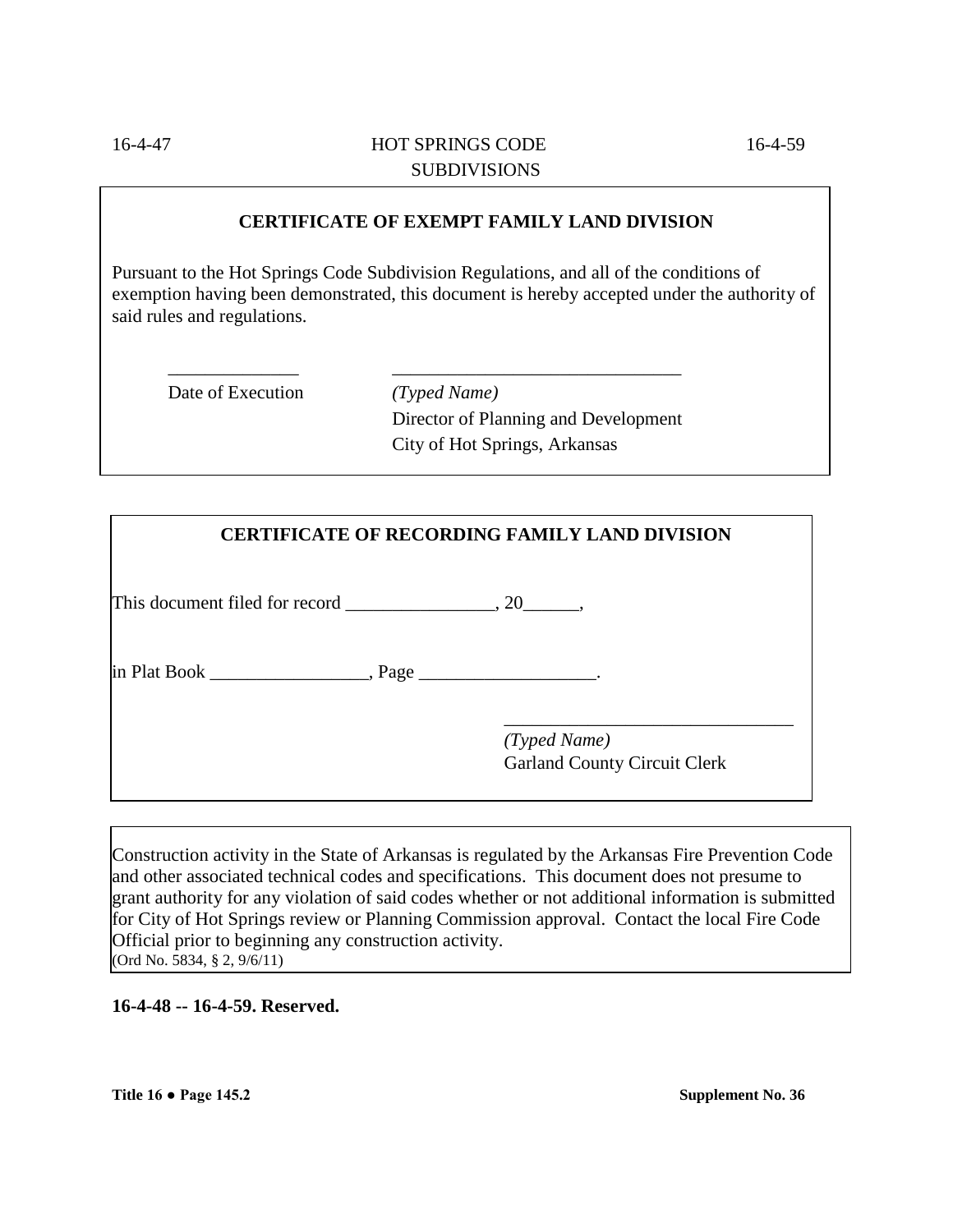#### **ARTICLE IV. STANDARDS**

#### **16-4-60. General.**

This article establishes standards for the layout and development of subdivisions and large scale developments within the jurisdiction of the planning commission. Unless otherwise stated, these standards apply to subdivisions and large scale developments both within the city and within the planning area.

#### **16-4-61. Alleys.**

The following guidelines shall apply to alleys:

- (a) Alleys may be required at the rear of any lots proposed to be used for commercial or industrial purposes.
- (b) Alleys shall not be located in residential subdivisions, except where the developer produces written evidence satisfactory to the commission of the need of such alleys.
- (c) Evidence to support the need for alleys shall be filed with the development plans and preliminary plat and made a part of the application.

#### **16-4-62. Blocks.**

The following guidelines shall apply to blocks:

- (a) Blocks in residential subdivisions shall not exceed twenty-two hundred (2,200) feet in length nor be less than four hundred (400) feet in length. Wherever practicable, blocks along major and minor arterial streets shall be not less than one thousand (1,000) feet in length.
- (b) Blocks shall have sufficient width to provide for two (2) tiers of lots unless a different arrangement is required in the form of a single tier of lots of maximum depth for blocks adjacent to arterial streets, expressways, freeways, railroads, waterways or similar barriers.
- (c) In blocks of nine hundred (900) feet or more in length, the dedication of a public crosswalk for pedestrian travel may be required to provide access to public or private facilities such as schools or parks. Such crosswalks shall have a minimum right-of-way width of ten (10) feet and a pavement width of four (4) feet and extend entirely across such block at approximately the midpoint of the length of the block. Internalized circulation systems in the form of pedestrian paths may be substituted in lieu of crosswalks upon the approval of the planning commission.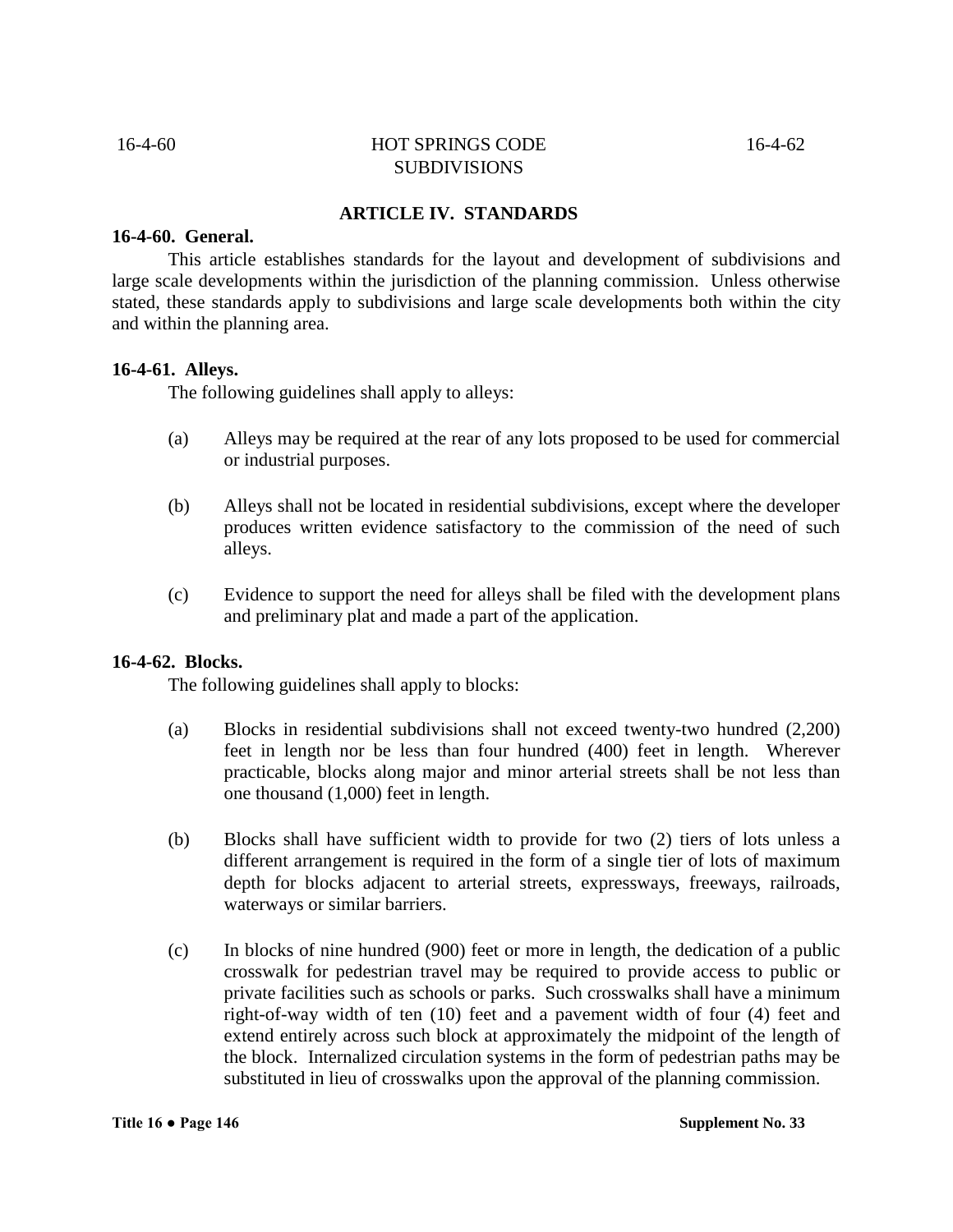### **16-4-63. Sidewalks.**

Sidewalks shall be provided in accordance with the Hot Springs Street Specifications Ordinance and the Americans with Disabilities Act (ADA) standards in addition to the requirements of this code.

#### **16-4-64. Storm drainage.**

In order to insure adequate drainage, the following guidelines shall be observed:

- (a) Every subdivision shall make adequate provisions to accommodate or dispose of stormwater by means of drains, sewers, catch basins, culverts and other facilities deemed necessary by the city.
- (b) Drainage facilities within the City of Hot Springs shall meet the minimum requirements of the Hot Springs Drainage Specifications Ordinance and the Hot Springs Stormwater Ordinance in addition to the requirements of this code.
- (c) Where a subdivision is traversed by a watercourse, channel or stream, a stormwater easement or drainage right-of-way shall be provided. Such easements or rights-of-way shall conform substantially to the lines of the watercourse and shall be of sufficient width and construction to provide adequate stormwater drainage and access for maintenance thereof.
- (d) Stormwater may not be diverted from one (1) watershed to another within the plat boundaries.

# **16-4-65. Acquisition of public land.**

In order to insure adequate green space and public lands, the following guidelines shall apply to acquisition of land for public purposes.

(a) Any developer of land who proposes to make or has made a subdivision of land shall conform to any duly adopted city or county master plans by indicating on any plats or drawings submitted to the commission for its consideration any and all proposed public facilities which are located within the property, and shall plat the public lands to the dimensions and in the location determined by the commission. Such public land shall be reserved for acquisition by the city or county. Such acquisition must be made within twelve (12) months from the date the developer's preliminary plat is approved by the planning commission. Acquisition shall be deemed as having been made when either an option to purchase is executed or litigation to condemn is filed by the city or county. No developer shall be denied the privilege of having a preliminary plat approved solely by reason of the issue of reserved public land unless the city or county determines and advises the developer, within sixty (60) days from the date, his preliminary plat is approved by the planning commission, that public funds for the acquisition of such public lands will be available within twelve (12) months from the date the preliminary plat is approved.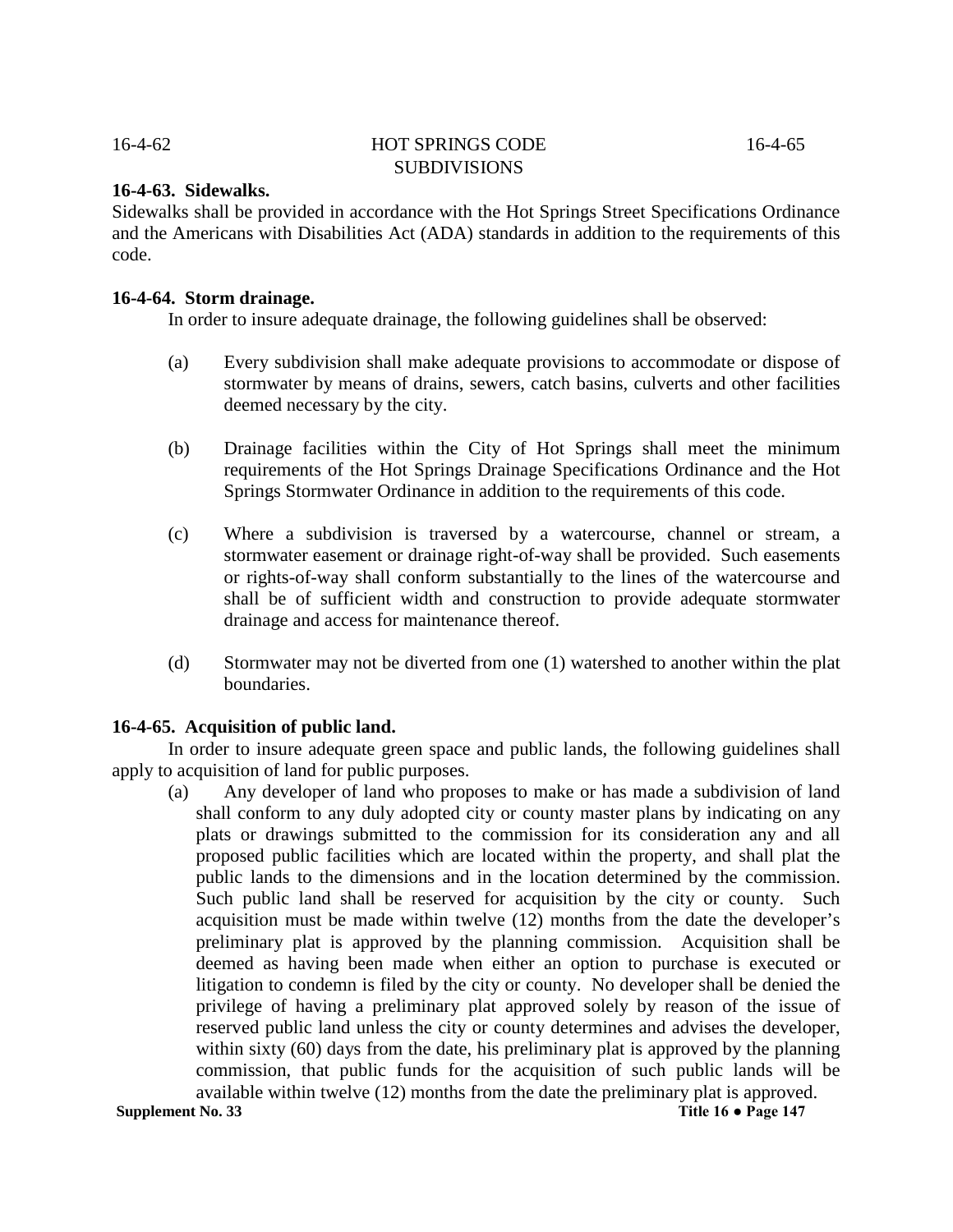**Title 16 ● Page 148 Supplement No. 33**

- (b) Whenever the planning commission is presented with a request for consideration of a preliminary plat involving the expansion of any mapped existing public facility, or a proposed public facility, the commission shall require, in conjunction
- (c) No building, plumbing or other construction permit shall be issued for any structure on any lot or parcel on which any proposed public lands are indicated unless it has first been determined that the proposed structure would not lie within the proposed bounds of the public lands. Nothing herein contained, however, shall be construed to deny a permit for the use of such lot or parcel for purposes not involving the construction or relocation of buildings.

with the approval of the preliminary plat, reservation of the public land.

SUBDIVISIONS

- (d) All applicable master plans shall be duly considered prior to action on any matter related thereto which comes before the planning commission, the board of directors, or any of the departments, agencies, boards or commissions of the city.
- (e) This section shall not apply to the provision by the developer of utility easements or right-of-way dedications for public roads, streets and alleys as otherwise required by these regulations.

# **16-4-66. Streets - Generally.**

In order to insure the safe travel of the public, the following guidelines shall apply to creation of streets:

- (a) Streets shall be related appropriately to the topography so as to produce usable lots and streets of reasonable gradient. Street grades and alignment shall conform reasonably to the original topography. In steep areas, through streets should generally follow contour lines rather than cross them. Combinations of steep grades and curves shall be avoided. Sudden and frequent changes of grade along any street shall be avoided. Sharp horizontal curvature should be avoided, if possible, at or near the high point of a crest, vertical curve or near the low point of a pronounced sag or vertical curve.
- (b) The proposed street layout shall be properly integrated with the street system in the area adjoining the subdivision. The layout shall also conform to the existing and proposed land uses and the most advantageous development pattern for the surrounding area.
- (c) Major traffic generators such as industries, business districts, schools, shopping centers, and residential developments with a density in excess of eighteen (18) units per gross acre shall obtain primary access from streets classified as collectors and above.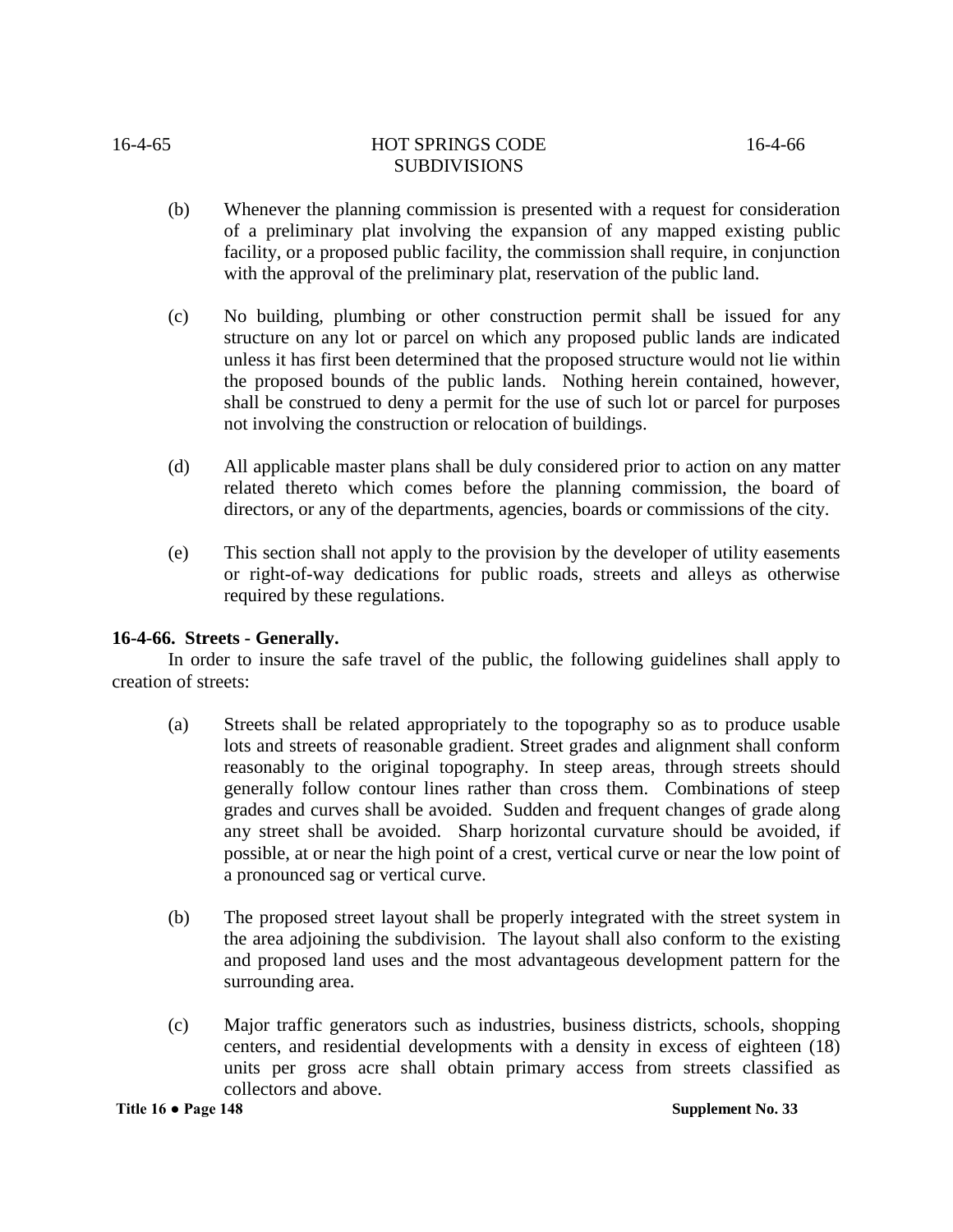- (d) Local residential streets shall be laid out to permit efficient drainage and utility systems and to require the minimum length of pavement necessary to provide convenient and safe access to property.
- (e) Proposed through streets shall be extended to the boundary lines of the tract to be subdivided, unless the planning commission has specifically determined that such extension is not necessary or desirable for the coordination of the layout of the subdivision with the existing layout or the most advantageous future development of adjacent tracts.
- (f) Every subdivision shall be served by an adequate system of publicly dedicated streets or their private counterparts as specified in these regulations. All public streets within the subdivision shall be located, platted and dedicated to the city or county in accordance with any duly adopted master street plans and the Hot Springs Street Specifications Ordinance.
- (g) New boundary streets shall be avoided except where a requirement of the master street plan provides a defined alignment. In that event, the developer shall provide one-half of the master street plan's specified improvements and right-ofway. Whenever a proposed subdivision abuts a partially dedicated or constructed public street, the developer shall provide the minimum of one-half of the required improvements and right-of-way. The planning commission may authorize a new boundary street when the developer proposes to dedicate the entire right-of-way and construct all the required improvements. In no case shall a developer retain a parcel of land lying between a newly created boundary street and a former property line, the purpose of which would be to deny access by abutting owners.
- (h) For purposes of determining the extent of the required improvements on boundary streets, the right-of-way centerline shall be deemed to be the plat boundary. Where a clearly defined right-of-way does not exist, the city engineer shall establish the centerline location.
- (i) Streets within a subdivision or large scale development shall be designed and constructed in strict accordance with the Hot Springs Street Specifications Ordinance in addition to the requirements of this code.
- (j) The subdivision or large scale development street system shall connect to a public street(s) accepted by the city or county of sufficient capacity to accommodate the subdivision or development.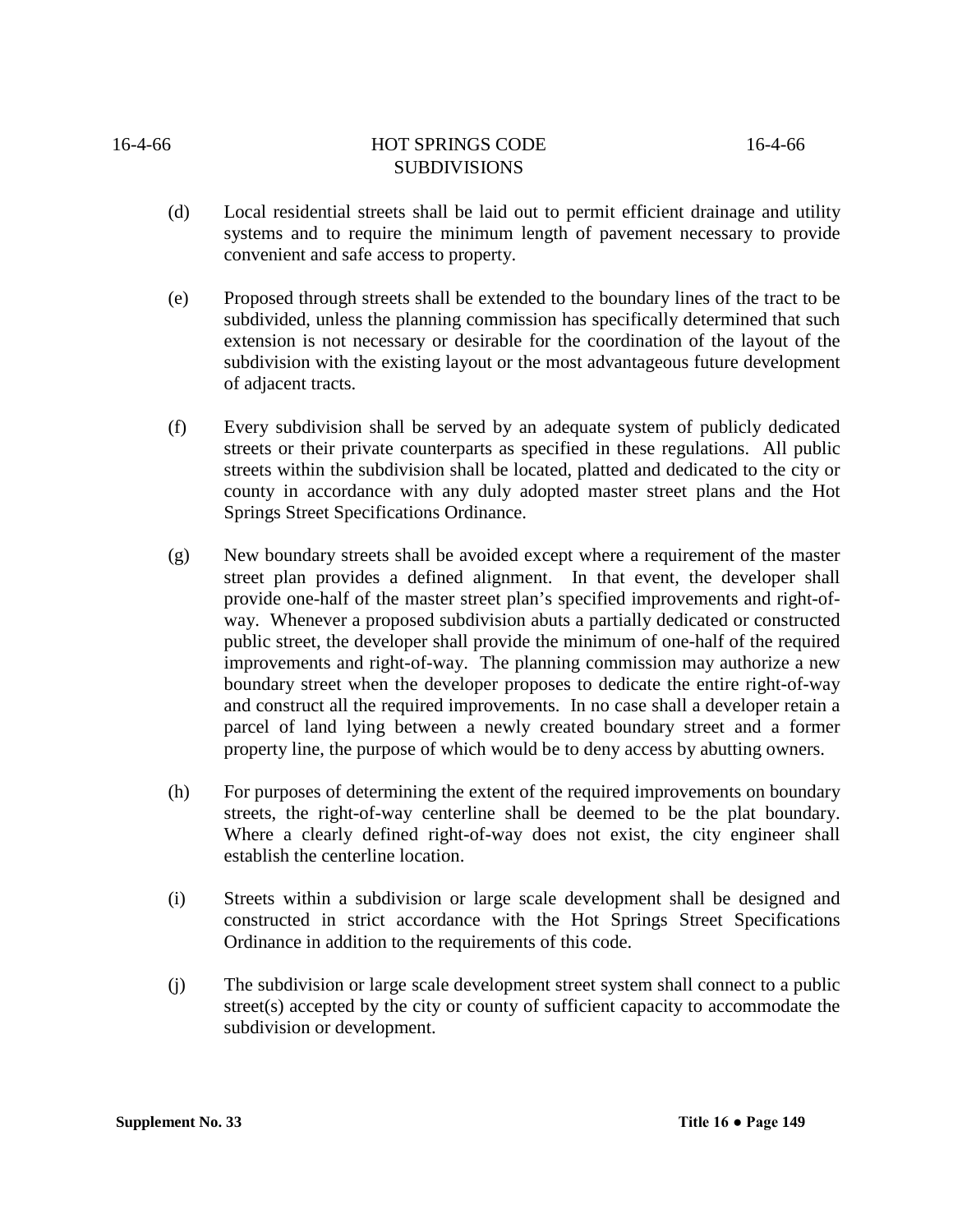# **16-4-67. Dead-end streets and cul-de-sacs.**

Creation of dead-end streets and cul-de-sacs shall adhere to the following guidelines:

- (a) Cul-de-sacs shall have a maximum length of 800 feet and as governed by the Fire Prevention Code. Where a street does not extend to the boundary of a subdivision, and its continuation is not necessary for access to adjoining property, its terminus shall not be closer than fifty (50) feet to such boundary.
- (b) Cul-de-sac turnarounds shall be provided at the end of all permanent dead-end streets. Cul-de-sac turnarounds shall have a minimum right-of-way diameter and a pavement diameter as governed by the Fire Prevention Code.
- (c) In the case of temporary dead-end streets, which are stub streets designed to provide future connections with unsubdivided adjacent areas or future phases, the planning commission may require a temporary easement for a turnaround.
- (d) In the case of temporary dead-end streets which are stub streets designed to provide future connection with unsubdivided adjacent areas or future phases, the developer shall provide information in the bill of assurance confirming such anticipated future extensions. It is the purpose of this requirement to convey to street users information as to continuation of the street and its intended classification.

# **16-4-68. Intersections and alignment.**

The application of this code for intersections and street alignment should conform to the following guidelines.

- (a) Street intersections shall be laid out as nearly at right angles as possible and may be curved to bring this about. The centerline of no more than two (2) streets shall intersect at any one point. No intersection shall be at an angle of less than eightyfive (85) degrees.
- (b) Intersections shall be designed with grades as level as possible consistent with proper provision for drainage.
- (c) Additional street paving and right-of-way in the form of turning lanes shall normally be required along arterial streets at intersections with other arterial or collectors streets.
- (d) Property line corners at street intersections shall be rounded with a radius of at least twenty-five (25) feet.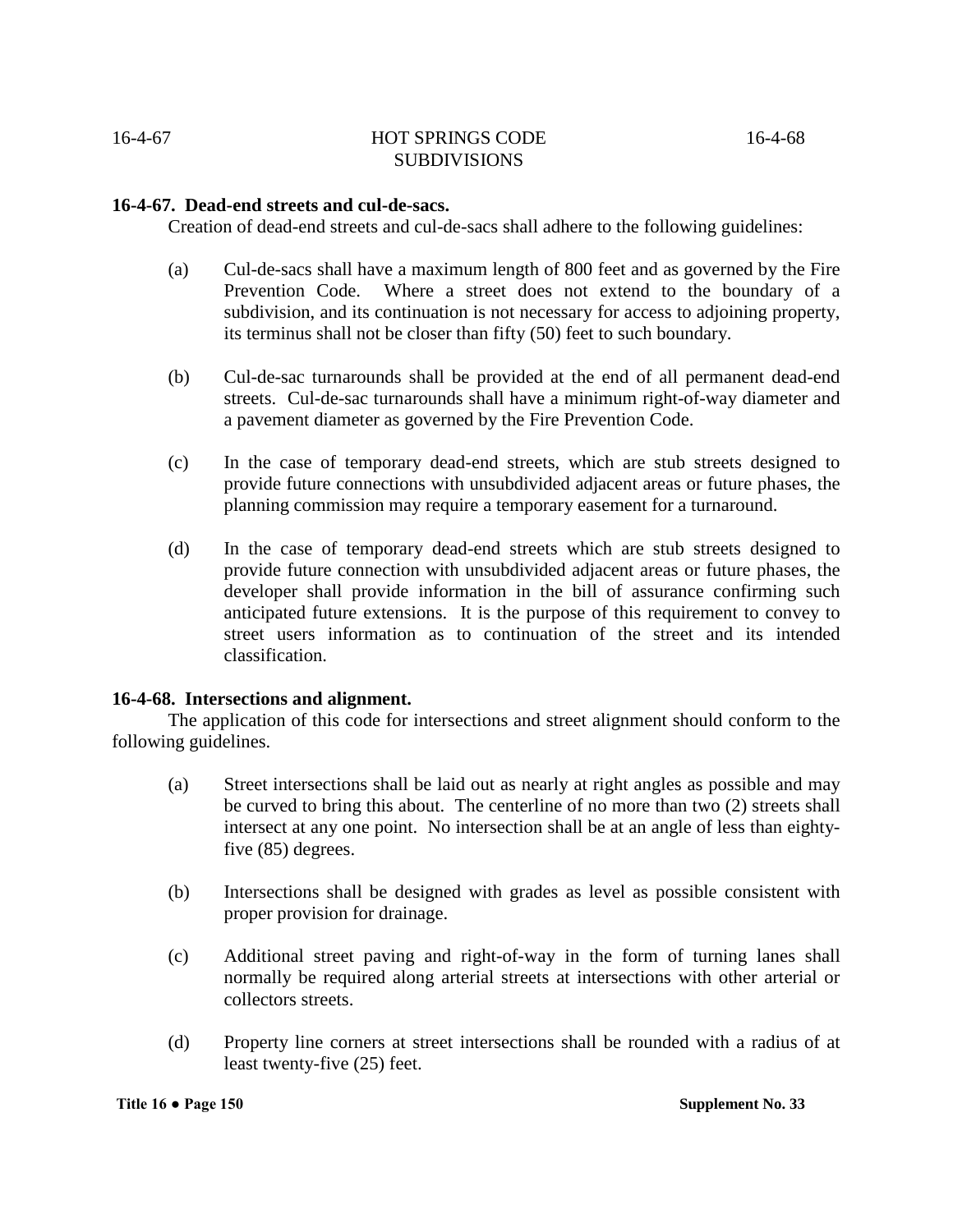- (e) Where visibility at any proposed street intersection would be impeded by earthen berms or existing vegetation, the developer shall cut such ground and vegetation in conjunction with the grading of the street right-of-way sufficient to provide adequate site distance as specified in the Hot Springs Street Specifications Ordinance or other city or county regulations governing intersection visibility.
- (f) Street intersections shall be located to avoid creating hazardous driving conditions.

# **16-4-69. New private streets.**

Creation of new private streets shall comply with the requirements of this section.

- (a) Private streets shall be discouraged. However, private streets may be approved by the planning commission to serve isolated developments. The design standards for approved private streets shall conform to the Hot Springs Street Specifications Ordinance for public streets.
- (b) Private streets are permissible only in the form of cul-de-sacs and loop streets and only when it has been determined that these streets can be adequately accessed by all public service vehicles. Such streets will not be permitted where there is a possibility of through traffic or eventual connection to another public street. It shall be incumbent upon the developer to demonstrate that the private streets will not unreasonably limit access to adjacent parcels, hinder logical traffic pattern or otherwise be contrary to the public interest.
- (c) The developer shall provide for permanent maintenance of all private streets in the bill of assurance. The bill of assurance shall clearly state that such private streets are not under the care and control of the city or county and will, therefore, not be maintained by the city or county.
- (d) A private driveway or street section servicing three (3) or more lots or parcels shall be considered a street and subject to the construction requirements for a public street. Private drives may only serve no more than two lots or parcels.
- (e) The developer shall provide for permanent maintenance of water and sewer mains and related facilities within the development in the bill of assurance. Provided, however, that the developer may enter into contracts with the City of Hot Springs (Hot Springs Municipal Utilities) for the maintenance of all water and sewer mains and hydrants lying within the private street right-of-way if approved by the city.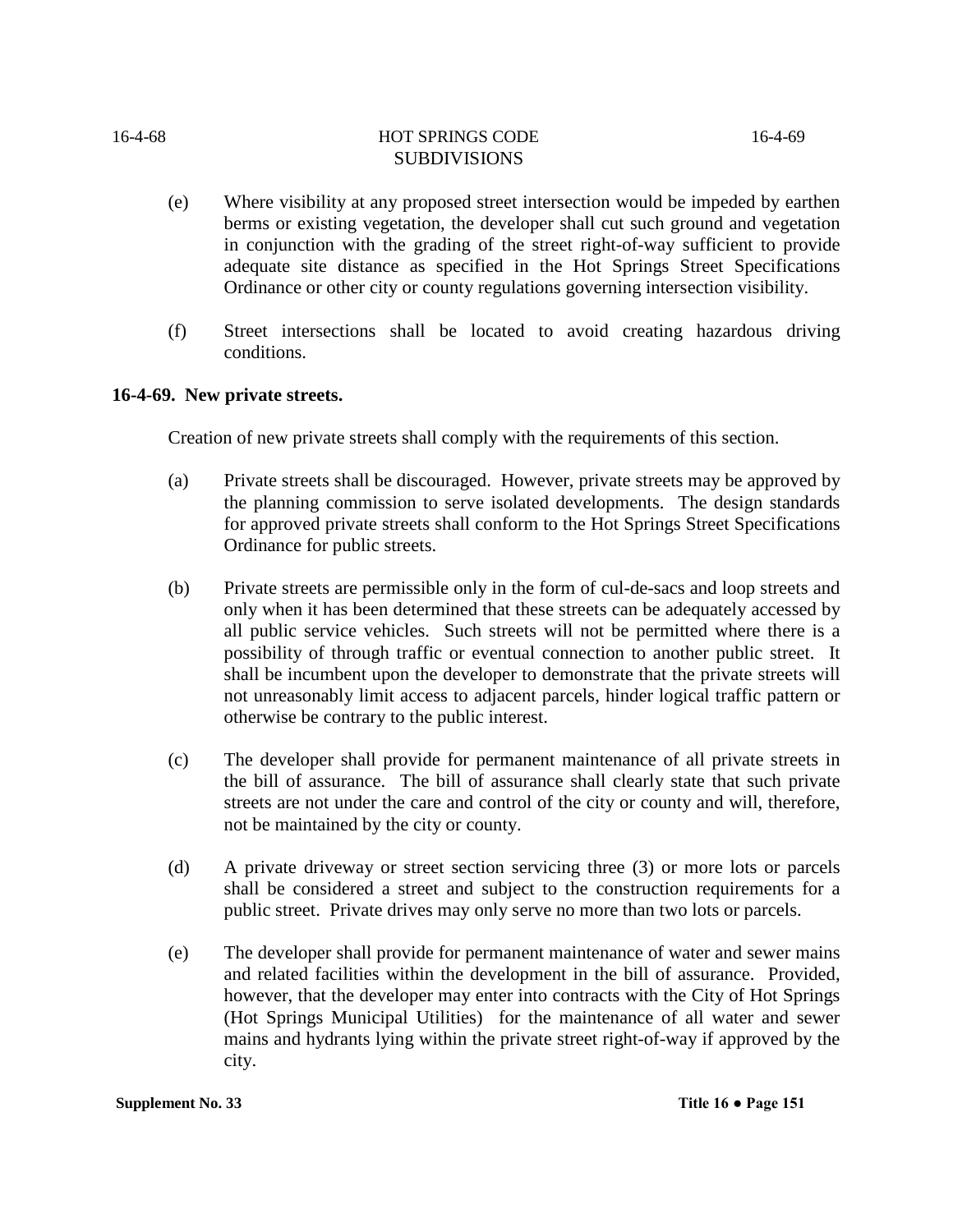- (f) Streets within a gated development or to which public access is restricted shall be private streets and may not be accepted for maintenance by the city or county.
- (g) Private streets shall be so noted on the final plat and the bill of assurances shall include a notation in substantially the following form: *"The streets in this development are private streets and will therefore not be accepted for perpetual maintenance by the city or county".*

# **16-4-70. Existing public or private streets.**

The planning commission shall review and determine acceptance of the dedication of existing private streets when part of new street plans as provided in this section.

- (a) Principal access right-of-way only is allowed. Alley dedications shall be discouraged.
- (c) Streets and alleys which had been previously dedicated to the county will become city streets upon annexation and acceptable by the city and will thereafter be maintained by the city as a city street and/or alley.
- (d) Existing streets and alleys which had been previously fully or periodically maintained by the county for which there is no recorded dedication (prescriptive streets and alleys) shall be considered for acceptance and maintenance by the city upon annexation in accordance with the city's street acceptance policy. The planning commission may require that such streets or alleys be constructed or reconstructed in accordance with the Hot Springs Street Specifications Ordinance as part of the subdivision development plan whether or not annexation is an issue.
- (e) Streets or alleys which were private in every respect shall remain private after annexation. Owners of properties abutting such streets or alleys may request dedication by following the procedures outlined for submission of preliminary plats. Dedication of right-of-way for alleys shall provide a tie to the public street system at both ends or meet the requirements for a cul-de-sac or dead-end street.
- (f) A review committee consisting of the planning director and the city engineer shall evaluate each incidence whereby dedication is an issue. A recommendation in written form shall be made on each qualifying request and presented to the commission at a public hearing. The committee shall act in the capacity of technical advisor only to the planning commission. Appeals from decisions or actions of the planning commission may be filed with the board of directors.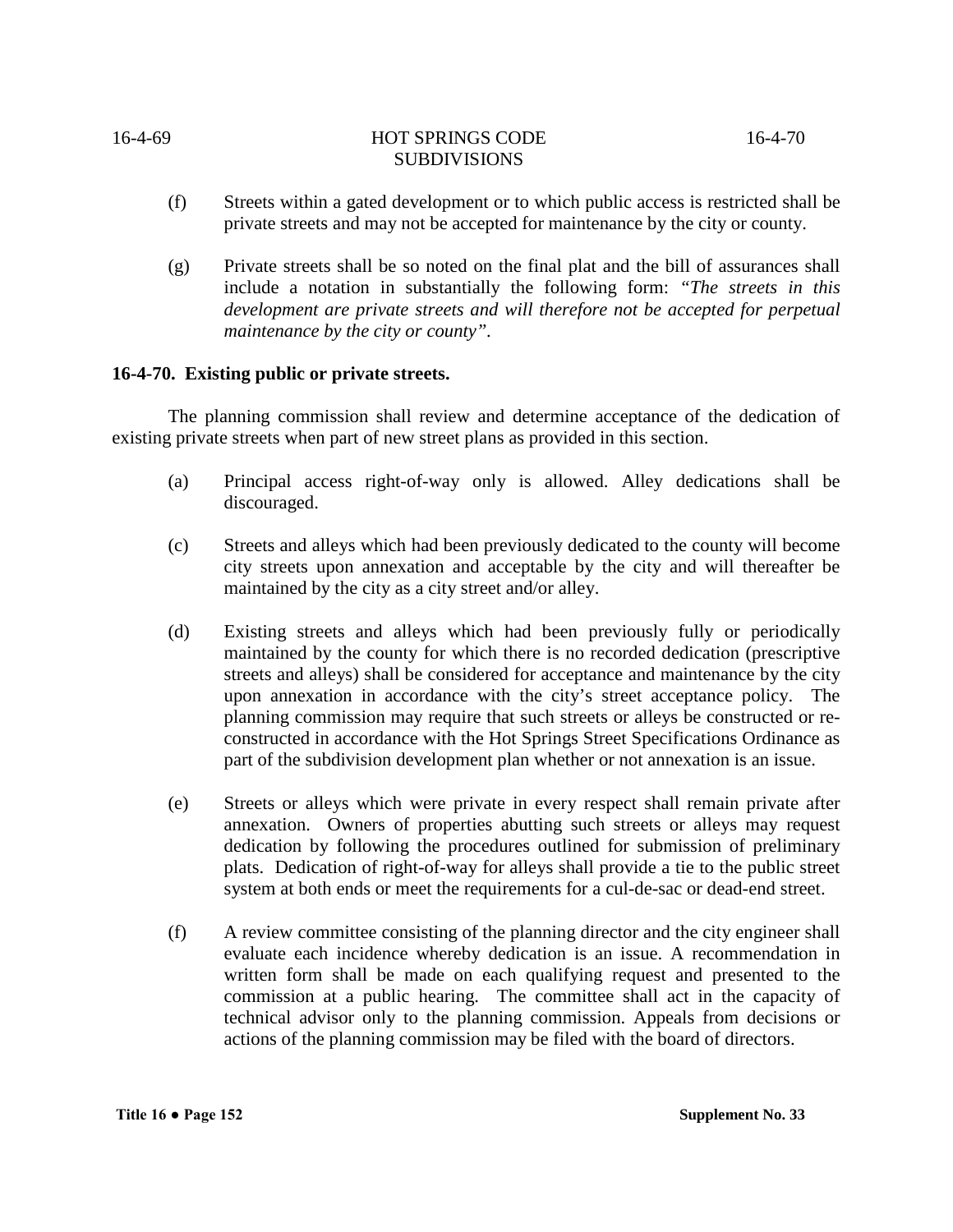- (g) The planning commission shall determine that a need exists for a public street.
- (h) Citizens desiring to dedicate private streets shall assume all costs to include platting, engineering, and construction in accordance with city or county street acceptance procedures.
- (i) No street shall be offered or reviewed for dedication where no structure abuts the right-of-way or where such action would circumvent the subdivision code review for new streets or subdivisions.
- (j) In those instances where a private road was created by land sales constituting a violation of these regulations or any previous subdivision ordinance, the property from which the road was derived shall be included in preliminary plat submissions.
- (k) The review criteria shall be as follows:
	- (1) The street proposed will be located within a dedicated right-of-way of not less than that required by the Hot Springs Street Specifications Ordinance.
	- (2) The pavement surface and thickness must meet the requirements of the Hot Springs Street Specifications Ordinance.
	- (3) The city engineer may require proof of pavement base course and subgrade conditions during the technical review of the street, only after submission of a plat.
	- (4) Horizontal and vertical curves and other geometric conditions of the street must be judged safe for existing and future traffic conditions.
	- (5) Dead-end streets shall provide an adequate turnaround for sanitation and emergency vehicles both in dimension and improvements.
	- (6) The street shall have sufficient crown to permit normal drainage from the pavement surface without flooding the centerline.
	- (7) Street side drainage ditches shall be permitted except in those cases where the planning commission determines that curb and gutter and underground drainage is the only feasible method to handle the drainage.
	- (8) All drainage structures within the right-of-way shall be of sufficient size and type construction to meet the requirements of the Hot Springs Drainage Specifications Ordinance or be judged adequate by the city engineer.
	- (9) Street grades and intersection approach grades shall meet the street specifications or be judged satisfactory for existing and future traffic conditions.

**Supplement No. 33 Title 16 ● Page 153**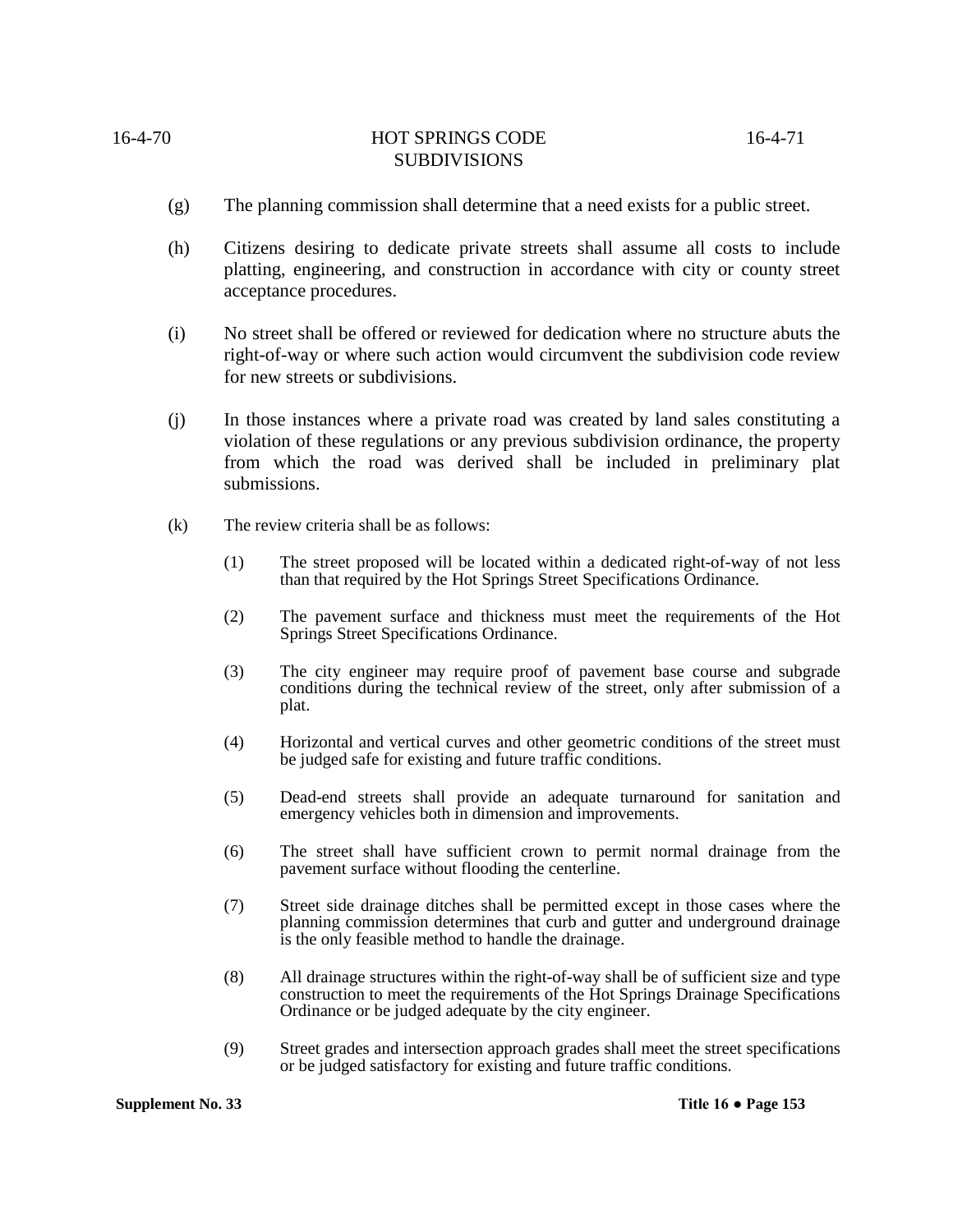- (10) Utility alignment and depth shall meet all city policies or be judged satisfactory by the city or utility engineer. The applicant shall show all existing or proposed utilities on the dedication application.
- (11) The planning commission may designate drainage, utility or public use easements as required to maintain the street.

# **16-4-71. Residential lots.**

Minimum dimensions for lots shall be as follows:

- (a) Every lot shall abut upon a public street, except where private streets are explicitly approved by the planning commission.
- (b) The minimum lot dimensions for residential subdivisions shall conform to the requirements of the applicable zoning district regulations in which the proposed subdivision is located. Subdivisions located in a portion of the planning area not subject to zoning regulations shall conform to the following minimum lot dimensions:

|                                         | Width (Feet)                                                          | Depth (Feet) |
|-----------------------------------------|-----------------------------------------------------------------------|--------------|
| Single-family detached residential      | 60                                                                    | 100          |
| Duplex                                  | 70                                                                    | 100          |
| Apartment building (4 units or<br>less) | 80                                                                    | 100          |
| Apartment building (5 units or<br>more) | 80 plus 20 per unit<br>greater than 4 to a<br>maximum of 200<br>feet. | 100          |
| Zero lot line residential lots          | 60                                                                    | 100          |
| Townhouse developments                  | 60                                                                    | 80           |
|                                         |                                                                       |              |

(c) Reserved.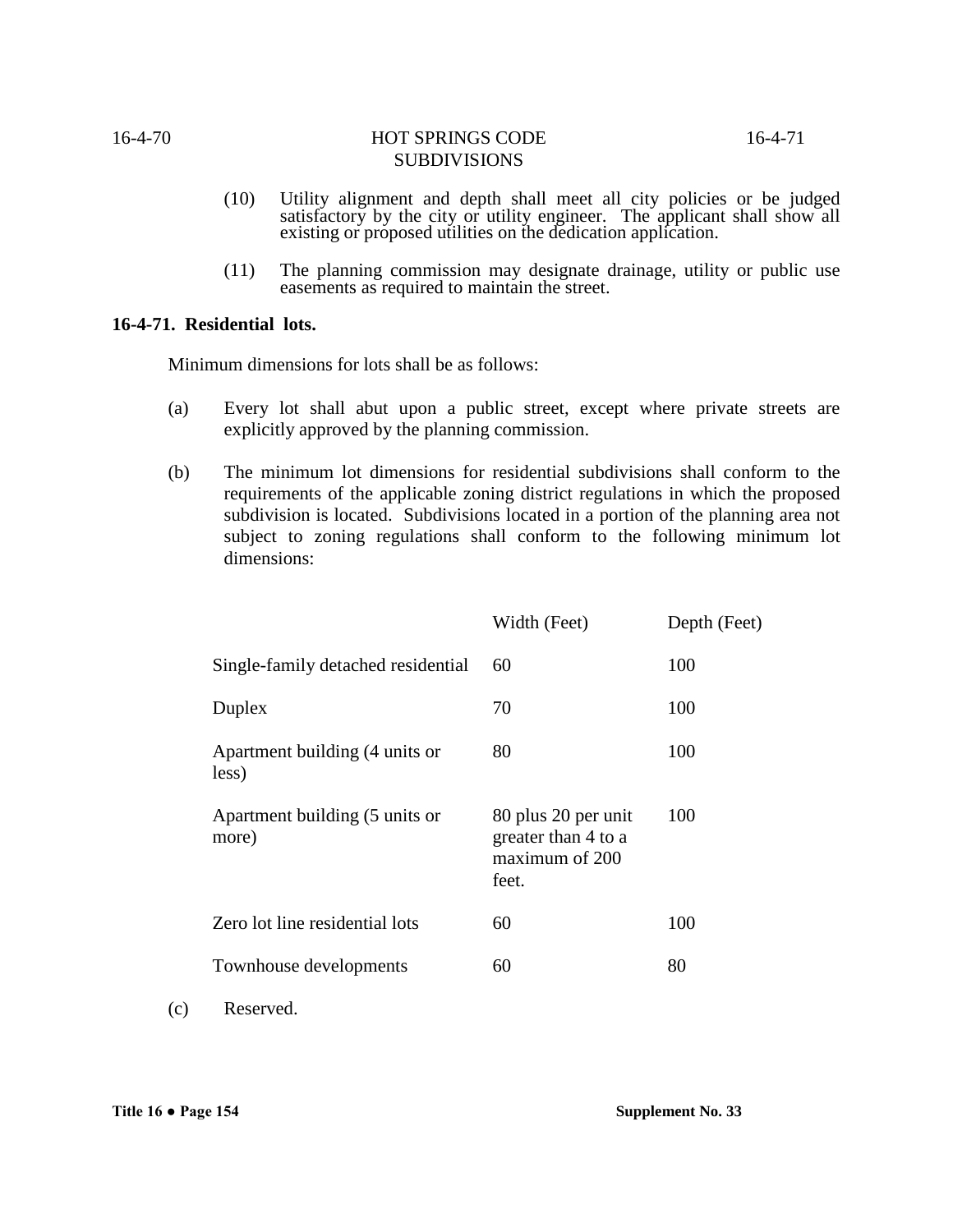**Supplement No. 33 Title 16 ● Page 155**

site plan.

(m) Submission of a plat for a proposed subdivision creating lots for townhouse residences shall be accompanied by a generalized site plan showing the proposed location and dimensions of all buildings, accessory uses and other improvements. Platted building lines shall conform to building location shown in the generalized

required building line on both streets and to assure adequate visibility for traffic safety.

(l) Corner lots for residential use shall have a minimum width to accommodate the

when the lot slope exceeds eighteen percent (18%). (k) Side lot lines shall be as nearly as possible to right angles to the street right-ofway line or radial to curving street lines.

(h) Lots served by a public water system and proposed to be served by a septic tank system must submit, at the time of preliminary plat application filing, a written certification of approval by the state department of health. The lot sizes allowed by this certification shall be indicated on the plat.

(i) Double frontage lots are prohibited except where lots abut on an existing or

proposed arterial street, freeway, expressway or railroad right-of-way, and lots in residential developments in hillside areas. A hillside area shall be considered

hundred (100) feet in depth.

(g) Lot width shall be measured at the front building line except in the case of lots abutting cul-de-sacs where the average width of the lot shall be used.

(d) In residential subdivisions where lots abut a freeway, expressway or occupied mainline railroad right-of-way, such lots shall have an overall depth of not less than one hundred seventy-five (175) feet in order to ensure proper separation of residences from adjacent thoroughfare or railroad line.

SUBDIVISIONS

- 
- (e) No residential lot shall be more than three (3) times as deep as it is wide, except
	- lots approved under this section.
- 
- (f) No lot except lots designated for townhouse use shall average less than one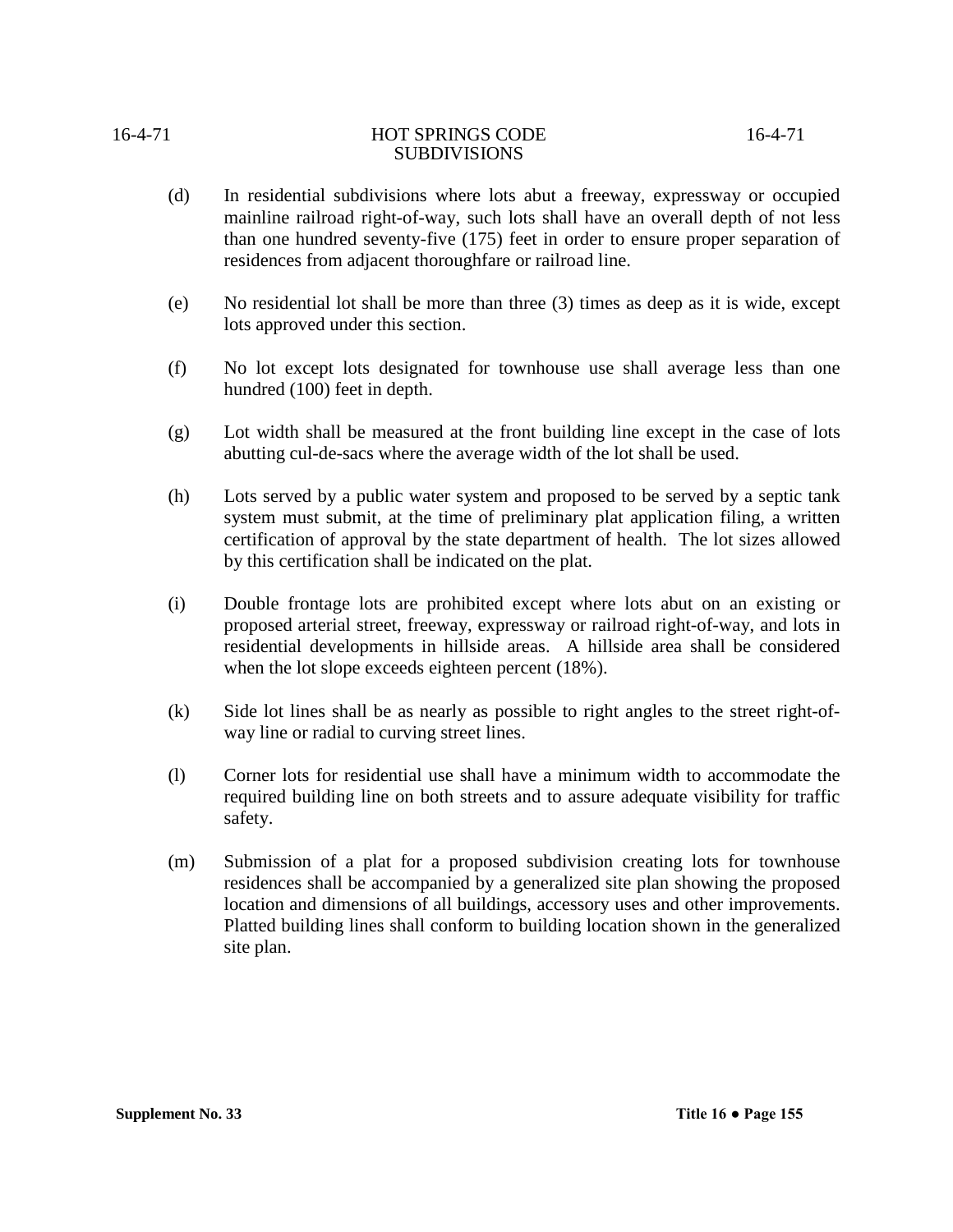- SUBDIVISIONS
- (n) Zero-lot line residential developments shall only be approved after careful consideration by the planning commission to ensure that the principles of this code and the integrity of adjoining neighborhoods are preserved. In any such development, the applicable side yard requirement on one side of a lot may be eliminated and the opposite side adjusted as follows:
	- (1) When the adjoining housing units are attached, the set-back on the side opposite the zero lot line must be maintained and the adjoining lots arranged such that the setback areas (opposite sides) and the zero lot lines match; or
	- (2) When the housing units are not attached, the setback on the side opposite the zero side must be doubled.

Final plats involving this concept shall reflect a buildable area on each lot so as to provide for and identify the placement of the units and assure that no lot will be adversely affected by placement of adjoining units. All perimeter lots shall meet the minimum set-backs for residential lots as required by this section along the outer perimeter of the subdivision. Zero lot-line developments shall only be permitted for residential developments. Submission of a plat creating a zero-lotline development shall be accompanied by a generalized site plan showing the proposed locations and dimensions of all buildings, accessory uses and other improvements. Platted building lines shall be shown on all sides of each lot for purposes of delineating the maximum buildable area of each lot and specifying the zero-lot-line yard.

- (o) Building set back lines for residential subdivisions shall conform to the applicable zoning district set-back regulations in which the proposed subdivision is located.
- (p) Building lines for residential lots located in a portion of the planning area not subject to zoning regulations shall be at least twenty-five (25) feet from the front property line, and twelve (12) feet from each side and rear property line except in the following circumstances:
	- (1) Residential lots fronting on collector streets shall have a platted front building line not less than thirty (30) feet from the right-of-way line.
	- (2) Residential lots fronting on arterial streets shall have a platted building line not less than thirty-five (35) feet from the right-of-way line.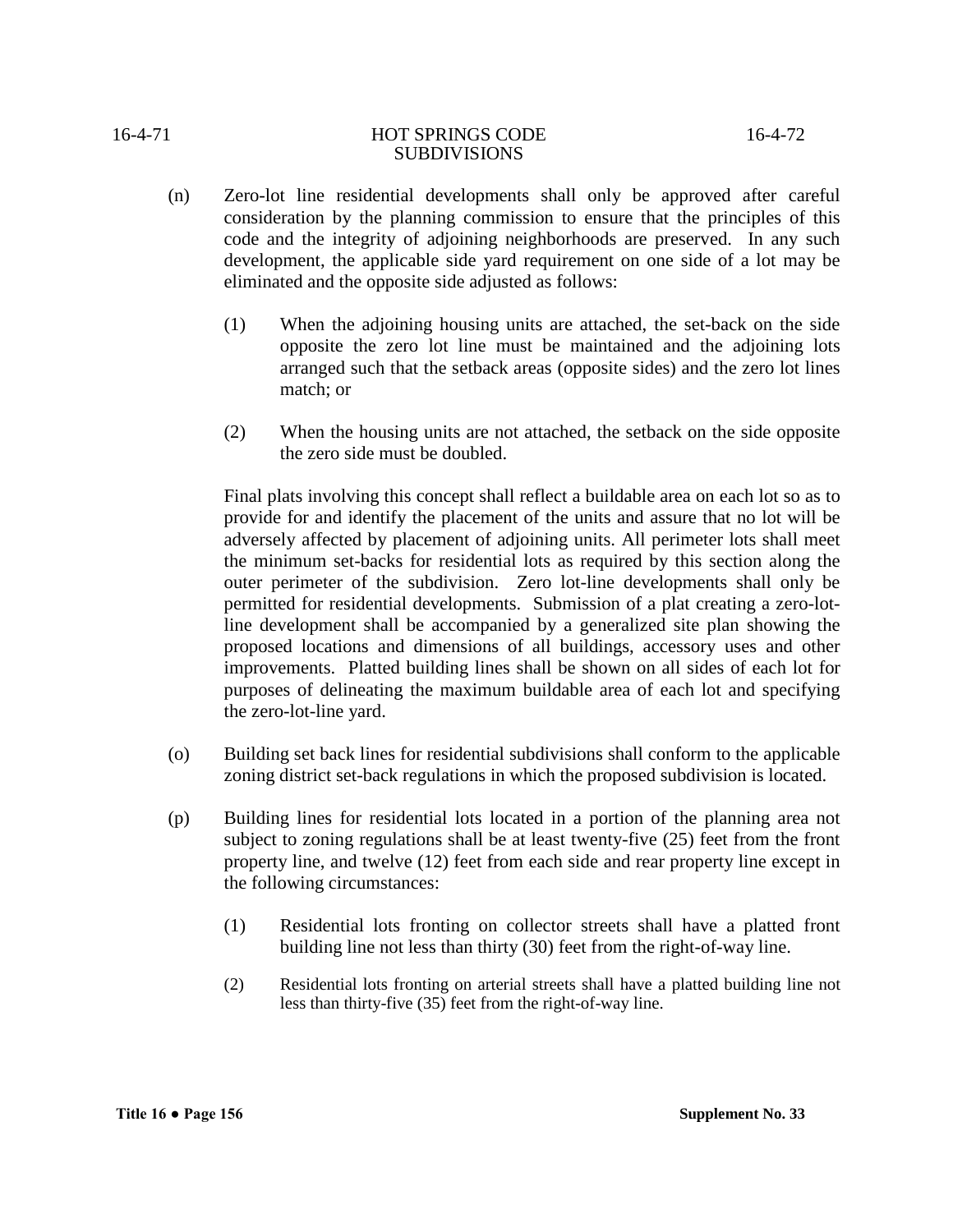- (3) Lots fronting on cul-de-sacs or curved portions of other streets may provide a front building line that is straight relative to the front property line. This line is to be established by placement of dimensioned points on the side property lines at least thirty-two (32) feet from the street right-ofway line and connecting these points with a dimensioned straight line on the plat. This line shall not be less than twenty-five (25) feet from the street right-of-way line at any point.
- (q) Along arterial streets in proposed subdivisions where it is desirable to limit curb cut access, building lines shall be established on both frontages of double frontage lots. Parallel and along the line of lots abutting such traffic artery, a restricted access easement of at least ten (10) feet, across which there shall be no right-ofvehicle access permitted, shall be provided. The planning commission may require the construction of fences or lines of shrubbery to assure this no access provision.
- (r) The lot dimensions and other requirements of this article are minimums and in no way amend or super cede applicable zoning regulations.

# **16-4-72. Commercial/Office subdivisions.**

The following standards shall apply in the development of commercial/office subdivisions.

- (a) The planning commission shall require the developer to file a proposed subdivision phasing plan providing for continuity of development for any individual phases of reasonable proportions. Single-lot final plats and plats which create discontinuity within the development may be prohibited by the planning commission.
- (b) For commercial and office plats, all improvements on streets abutting the plat phase shall be constructed with or assured for that phase. Improvements may be deferred, waived or assigned to another phase after review and approval by the planning commission.
- (c) Boundary streets abutting a proposed commercial or office subdivision shall be developed in accordance with the Hot Springs Street Specifications Ordinance.
- (d) Where an internalized system of public streets or private service easements is proposed for commercial or office subdivisions, all design criteria and construction shall be in accordance with the City of Hot Springs Streets Specifications Ordinance.

**Supplement No. 33 Title 16 • Page 157**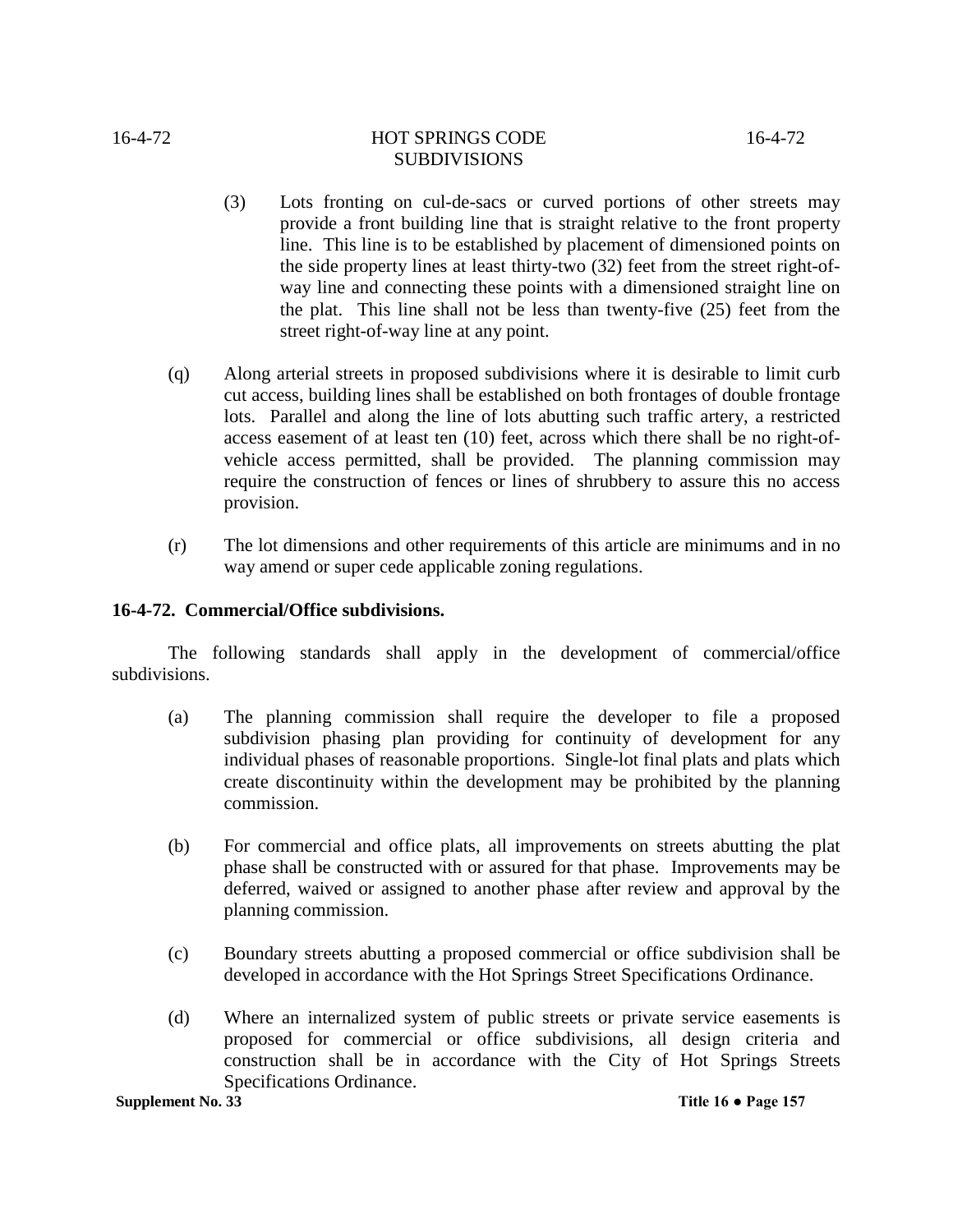16-4-72 HOT SPRINGS CODE 16-4-72

# SUBDIVISIONS

- (e) Vertical and horizontal alignment for streets in proposed commercial or office subdivisions shall conform to the standards for collector streets, as provided in the Hot Springs Street Specifications Ordinance.
- (f) The depth and width for lots within plats of commercial or office subdivisions shall conform to the requirements of the applicable zoning district in which the proposed subdivision is located.
- (g) Subdivisions located in a portion of the planning area not subject to zoning regulations shall be at least one hundred (100) feet of frontage by one hundred fifty (150) feet of depth.
- (h) In all instances, no commercial or office lot shall have a depth exceeding three (3) times the width.
- (i) Pipestem lots are prohibited in office or commercial subdivisions unless specifically approved as a waiver by the planning commission as the only option for utilizing an isolated parcel.
- (j) In the interest of efficient traffic circulation, and to ensure a suitable relationship between the street system and the proposed commercial use, blocks in commercial or office subdivisions shall generally be not less than six hundred (600) feet nor more than one thousand (1,000) feet in length.
- (k) Building lines for lots within subdivision plats of commercial or office subdivisions shall conform to the requirements of the applicable zoning district in which the proposed subdivision is located.
- (l) Front building lines for commercial lots located in a portion of the planning area not subject to zoning regulations shall be at least forty-five (45) feet from the street (front) right-of-way and twelve (12) feet from the side and rear property lines.
- (m) In all instances where a landscaped green area is substituted for parking and vehicular movement area between the building line and the street right-of-way, a twenty-five-foot commercial building line shall be permitted on all lots fronting on streets and shall be contingent upon submission of both a site plan dimensioning the landscaping and a bill of assurance prohibiting use of the yard area for parking. Such landscaped areas may be traversed by not more than one (1) driveway providing access to the sides and rear of the lot.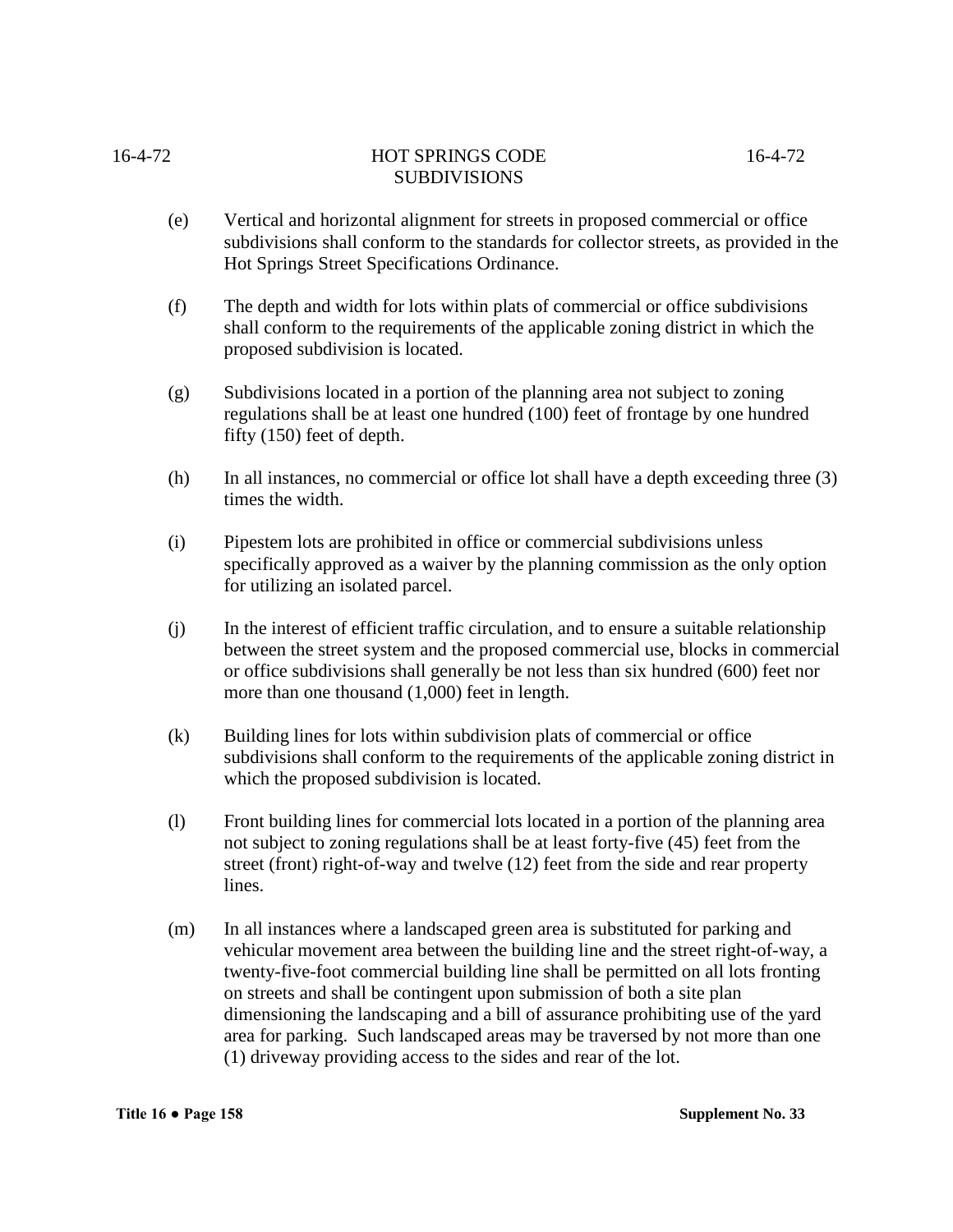- (n) All commercial subdivisions shall provide for design and construction of drives, curb cuts and internal circulation as provided for in the city's adopted street specifications.
- (o) Public commercial streets shall be provided according to the provisions of these regulations.
- (p) Where a commercial or office subdivision requires the creation of an internalized circulation system to provide access to multiple lots and building sites, the planning commission may authorize the use of a service easement in lieu of public commercial streets. Location of private service easements shall be indicated on the plat and be built to the Hot Springs Street Specifications Ordinance.

# **16-4-73. Industrial subdivisions.**

The following standards shall be observed:

- (a) In order to preclude the possibility of through traffic, industrial streets, as defined in these regulations, may not be extended to the boundaries of adjacent existing or potential residential areas.
- (b) Where an internalized system of public streets or private service easements is proposed for Industrial subdivisions, all design criteria and construction shall be in accordance with the City of Hot Springs Streets Specifications Ordinance.
- (c) The maximum allowable grade shall be eight (8) percent on all streets within the subdivision or on a boundary street of a subdivision where there are lots having access from the boundary street.
- (d) The property line radius at street or alley intersections shall be a minimum of fifty (50) feet. If the angle of street or alley intersections is less than ninety (90) degrees, the planning commission may require a greater radius.
- (e) Street or alley intersections shall have an edge of pavement radius of at least thirty (30) feet. Where the angle of street or alley intersection is less than ninety (90) degrees, the planning commission may require both a greater radius and intersection design sufficient to accommodate turning movements of WB-50 vehicles.
- (f) All industrial developments shall conform to the provisions of the Hot Springs Street Specifications Ordinance for purposes of design of driveways, curb cuts and internal circulation.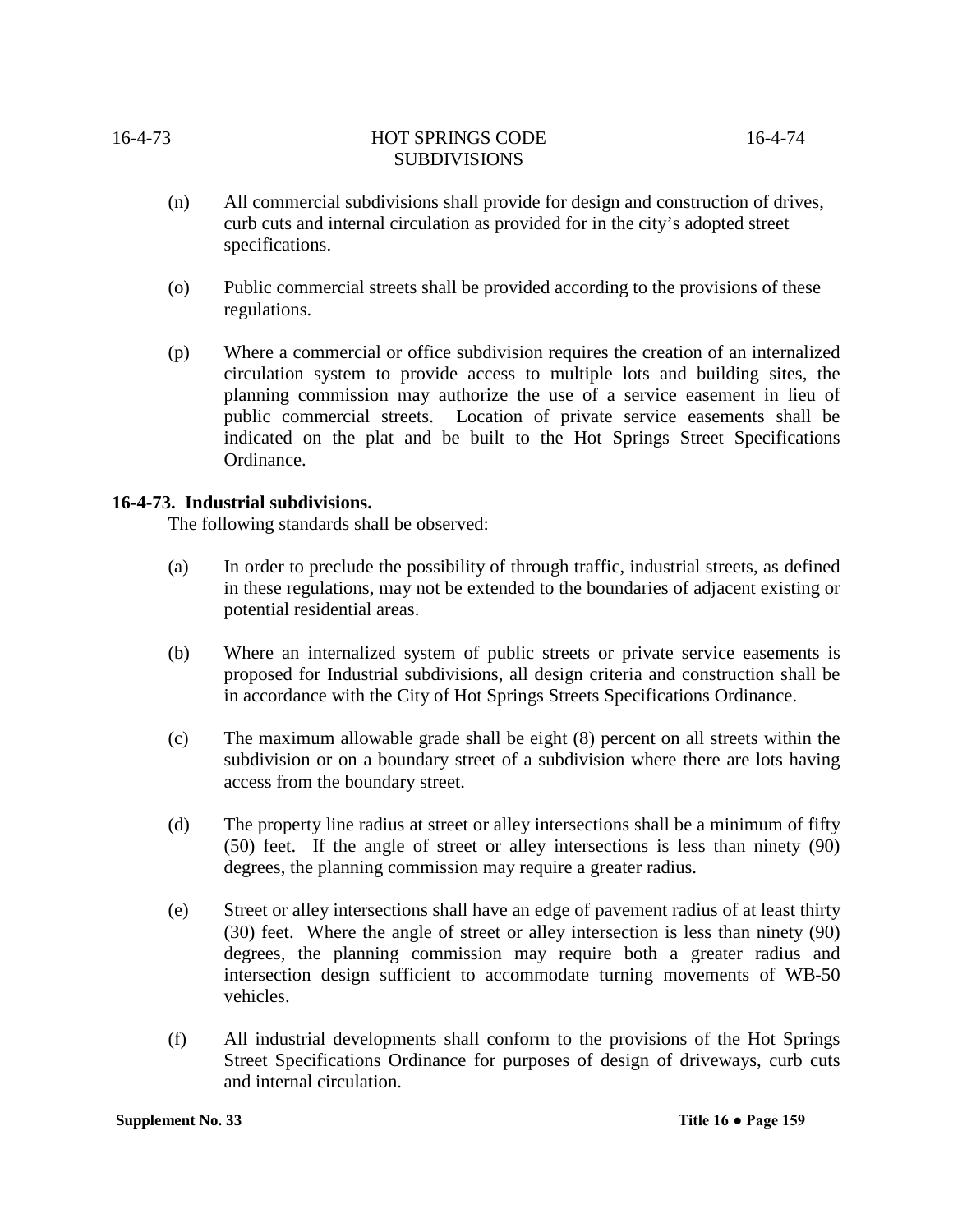- (g) In general, proposed industrial sites shall be suitable in area and dimension for the type of industrial development anticipated. The depth and width for lots shall conform to the requirements of the applicable zoning district in which the proposed subdivision is located. The depth and width for lots within developments in portions of the planning area not subject to zoning regulations shall comply with the following:
	- (1) Minimum lot depth shall be two hundred (200) feet.
	- (2) Minimum lot width shall be two hundred (200) feet.
- (h) No lot shall have a depth greater than three (3) times its width.
- (i) Industrial subdivisions shall conform to the building set-back lines for the zoning district in which the subdivision is located.
- (j) Building lines for plats located in an area of the planning area not subject to zoning regulations shall conform to the following:

Building lines and setback lines shall be a minimum of forty (40) feet from all industrial street right-of-way lines and a minimum of sixty (60) feet from all arterial street and highway right-of-way lines. A minimum of twenty-five (25) feet of setback shall be provided on all other property lines.

# **16-4-74. Hillside subdivisions.**

This section shall apply to the design of hillside subdivisions and defined as those portions of a subdivision plat that have an average slope of eighteen (18) percent or greater. It is designed to ensure proper integration of physical improvements in rugged topographical areas and is supplemental to other provisions in these regulations. Such areas of steep slope are recognized as requiring special subdivision development standards for vehicular access easements, lot dimensions, front and side yard setbacks, and cuts and fills.

- (a) The average slope shall be calculated by the developer and indicated on the plat at the time of submission. The hillside areas shall be divided into areas of generally similar slopes and an average for each of these similar areas shall be determined. These areas shall then be totaled and divided by the number of areas to obtain the average slope for the entire tract. A single average slope figure shall apply to that portion of the plat with slopes exceeding eighteen (18) percent.
- (b) The total square footage of the area is determined by measuring the area and deleting eighteen (18) percent to cover all needed streets and then subtracting all park and open space from the subtotal.

**Title 16 ● Page 160 Supplement No. 33**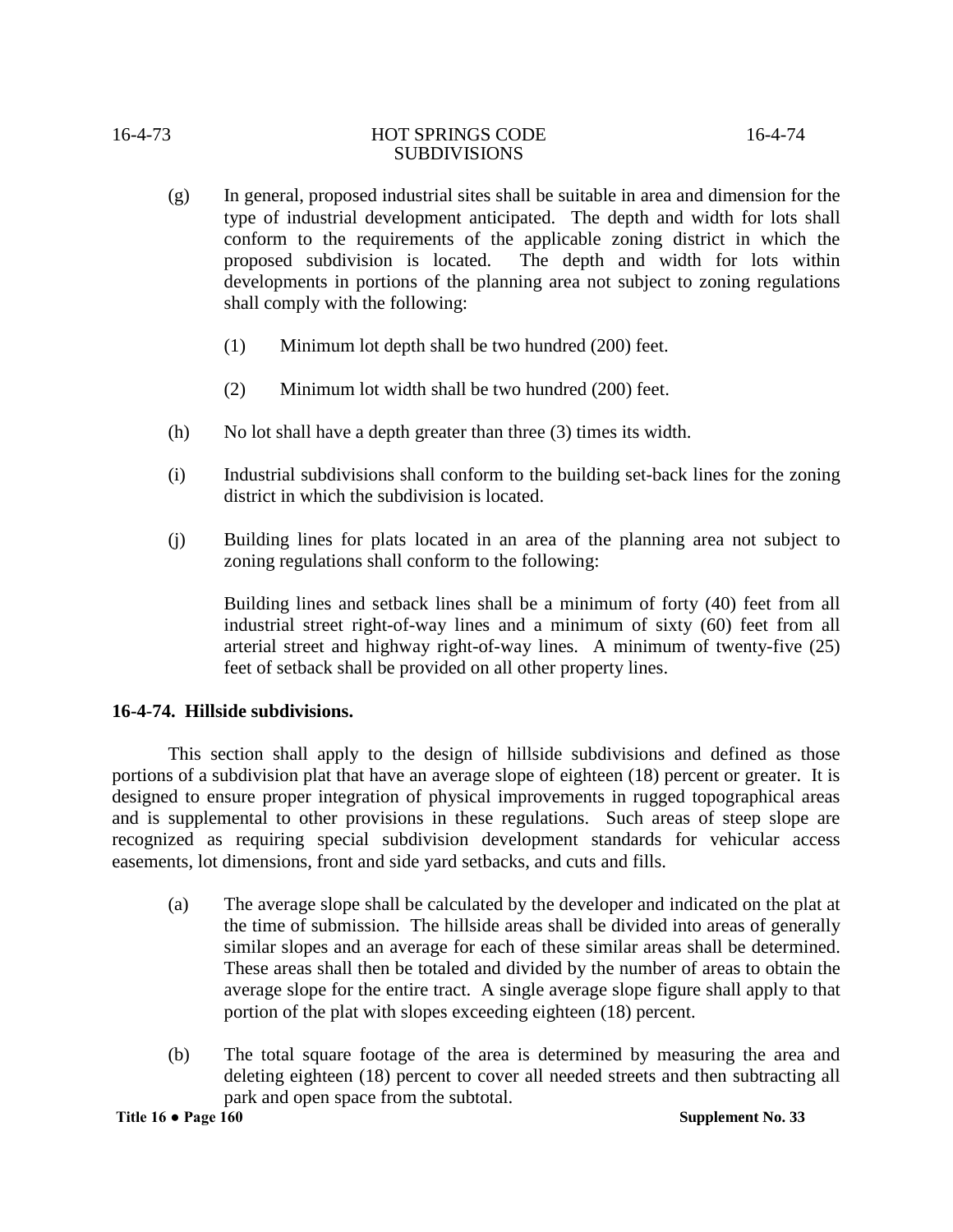- (c) The total number of lots shall be determined by first calculating the total square footage of the area and then dividing the minimum lot size into it to arrive at the total number of lots allowed.
- (d) The minimum lot size shall be as required by the applicable zoning district regulations in which the subdivision is located. For those subdivisions located in an area of the planning area not subject to zoning regulations, the minimum lot size shall be as specified in these regulations for the applicable subdivision type. Provided, however, that no lot within any hillside area shall be less than ten thousand (10,000) square feet in area. Following planning department review and approval of the slope analysis, the developer shall prepare a preliminary plat conforming to the lot size established and submit it for approval in the conventional manner.
- (e) Retaining walls may be required wherever topographic conditions warrant or where necessary to retain fill or cut slopes within the right-of-way. The retaining walls shall be constructed on private property to protect the streets from possible erosion and slides. Such improvements shall require the approval of the city engineer in accordance with the City of Hot Springs Excavating and Grading Code and any additional regulations.
- (f) The minimum front yard setbacks shall conform to the zoning code except for areas with slopes in excess of eighteen (18) percent, where they may be reduced to fifteen (15) feet.
- (g) Major cuts, excavation, grading and filling, where the same materially change the site and its relationship with surrounding areas or materially affect cut areas, shall not be permitted if such excavation, grading and filling will result in a slope exceeding a vertical rise of one (1) foot for each two and one-half  $(2 \frac{1}{2})$  feet of horizontal distance between abutting lots (sides and/or rear) or between adjoining tracts of land, except where adequate provision is made to prevent slides and erosion by cribbing or retaining walls. Deviation from these standards may be authorized by the city engineer upon submission of an engineering analysis of the soil conditions and the conditions of the compacted fill showing that the area is suitable for building.
- (h) Alleys providing primary access to lots fronting on a public street may be granted by the planning commission. Where approved, such alleys shall serve not more than five (5) lots nor be more than three hundred (300) feet in length. Pavement shall be constructed of concrete not less than twenty (20) feet in width. Underground drainage shall be waived by the city engineer when it can be demonstrated that open drainage will accommodate all runoff. Grades shall not exceed those specified for residential streets.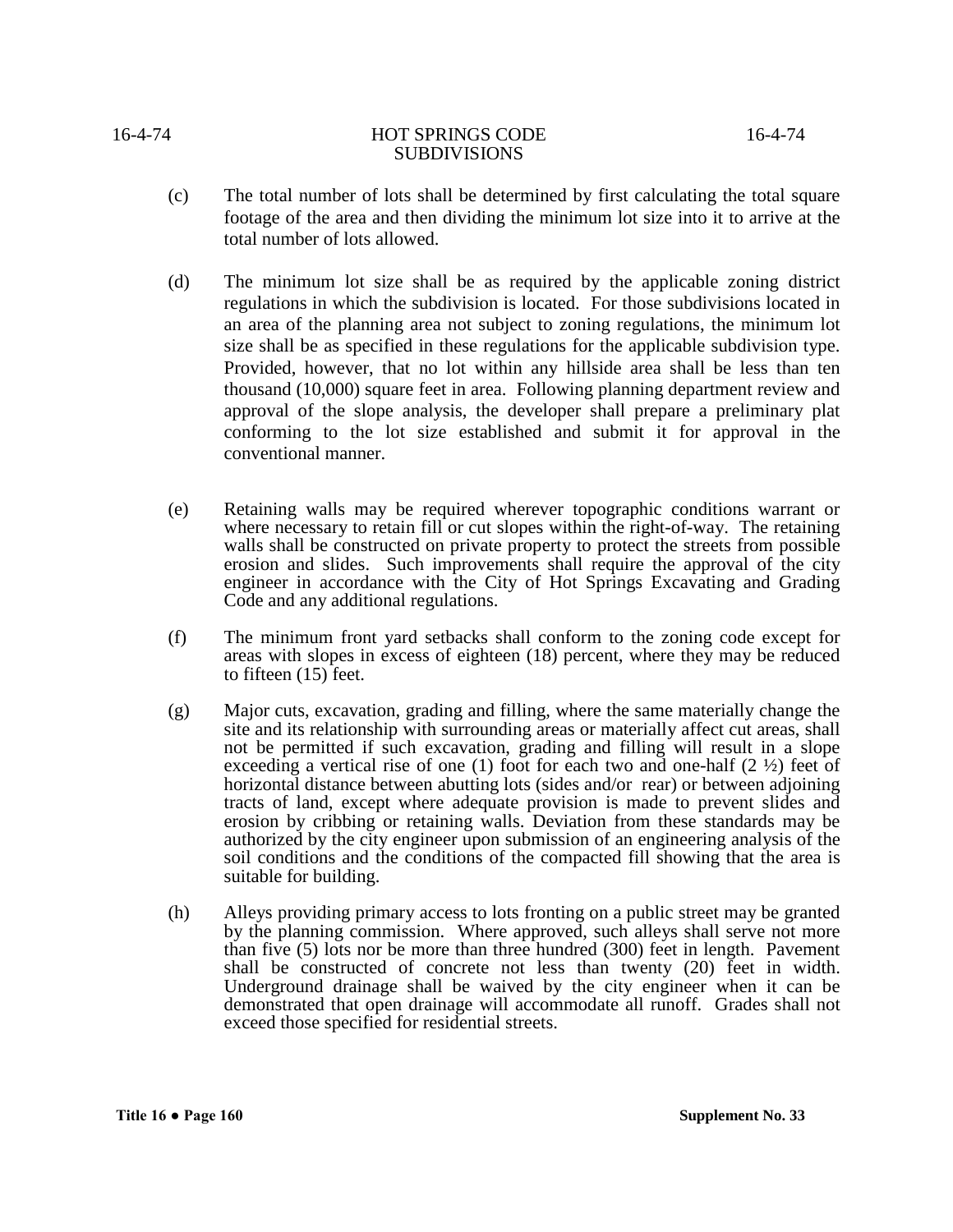- (i) The city engineer may require geotechnical engineering analysis for streets and the building official may require geotechnical engineering analysis of building sites where the suitability for building in the area is questionable.
- (j) For residential streets less than 500 feet in length, "T"-type turnarounds may be allowed in conjunction with uphill and downhill slopes to minimize disturbance of the site while providing adequate vehicular access to individual lots.
- (k) At least eighty (80) percent of the lots of the sloped portions of the affected subdivision shall conform to the minimum required lot size. The average size of all lots of the hillside area shall conform to the minimum lot requirement.
- (l) Hillside areas with an average slope in excess of forty (40) percent are considered extremely rugged and development shall be limited to lots not less than two (2) acres in size.

# **16-4-75. Minimum survey standards.**

This section establishes the minimum standards for surveying work performed for the developments within the jurisdiction of the planning commission. The minimum standards for site surveying are as follows:

- (a) All boundary surveys performed for the purpose of subdividing properties within the jurisdiction of the city shall conform to the "Arkansas Minimum Standards for Property Boundary Surveys and Plats," except where the standard contained within these regulations exceeds those established by the state.
- (b) The horizontal datum for all survey work performed shall be the Arkansas State Plane Coordinate System - south zone - NAD-83 adjustment.
- (c) Horizontal positions for all subdivision boundary corners shall be determined to an accuracy standard equal to Urban Type A classification as defined by the Arkansas Minimum Standards for Property Boundary Surveys and Plats. All field techniques and procedures shall be compatible with the equipment utilized to insure that a true Urban Type A accuracy level is achieved.
- (d) A minimum of two (2) subdivision boundary corners shall be tied at a geodetic control monument by closed traverse. The two (2) corners shall be inter-visible with each other. Position and reference information shall be provided on a standard control data form for each corner and submitted with the final plat.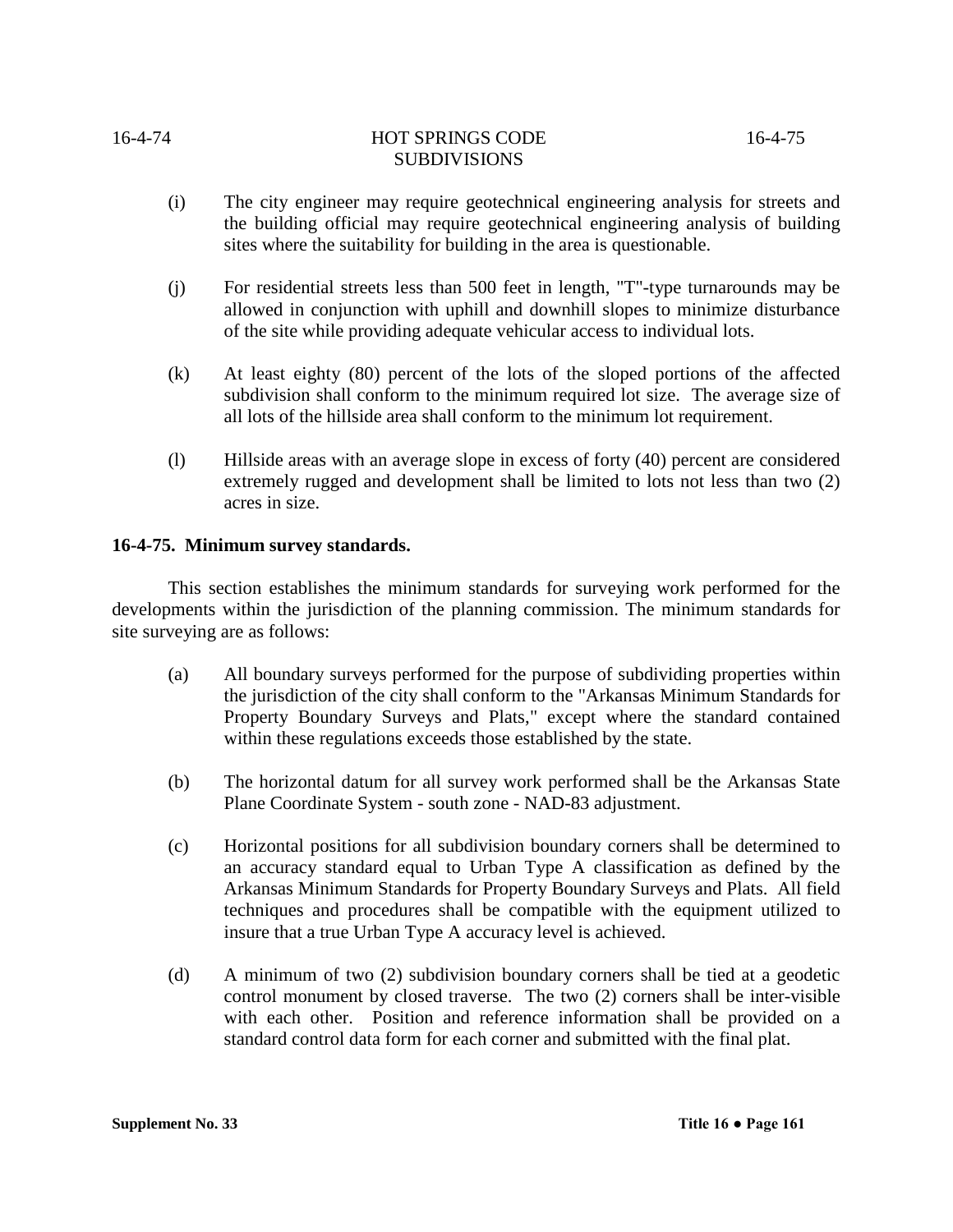- (e) All interior corners of the subdivision (lot corners, street center line control points, etc.) shall be established and monumented to meet the minimum accuracy standards established by the Arkansas Minimum Standards for Property Boundary Surveys and Plats for Urban Type A Property.
- (f) The vertical datum for all survey work performed shall be the National Geodetic Vertical Datum 1929 Adjustment (NGVD29) or NGVD88.
- (g) Elevations for all concrete monuments shall be determined to an accuracy standard equal to third order classification as defined by the federal geodetic control committee. All field techniques and procedures shall be compatible with the equipment utilized to insure that a true third order accuracy level is achieved.
- (h) Two (2) control monuments shall be set per phase of the subdivision as shown on the approved preliminary plat. These monuments may be cast in place or prefabricated and shall be of similar construction described as follows:
	- (1) Six-inch diameter steel reinforced concrete post set flush with ground.
	- (2) Monument shall be a minimum of twenty-four (24) inches in depth.
	- (3) Steel reinforcement shall consist of a minimum of two (2) eighteen inch long one-half-inch (1/2") diameter steel bars.
	- (4) A brass or aluminum survey cap, a minimum of two (2) inches in diameter, shall be cast or grouted into the top of the concrete post. The following information shall be stamped into the survey cap.
		- a. A stamped "X" or "." to mark the precise location of the point being monumented.
		- b. Registration number of the surveyor in charge.
		- c. Monument number as may be assigned by the city engineer.
- (i) All lot corners and boundary corners other than those described in paragraph (a) above shall be monumented according to the specifications outlined with the "Arkansas Minimum Standards for Property Boundary Surveys and Plats" and any amendment made thereof.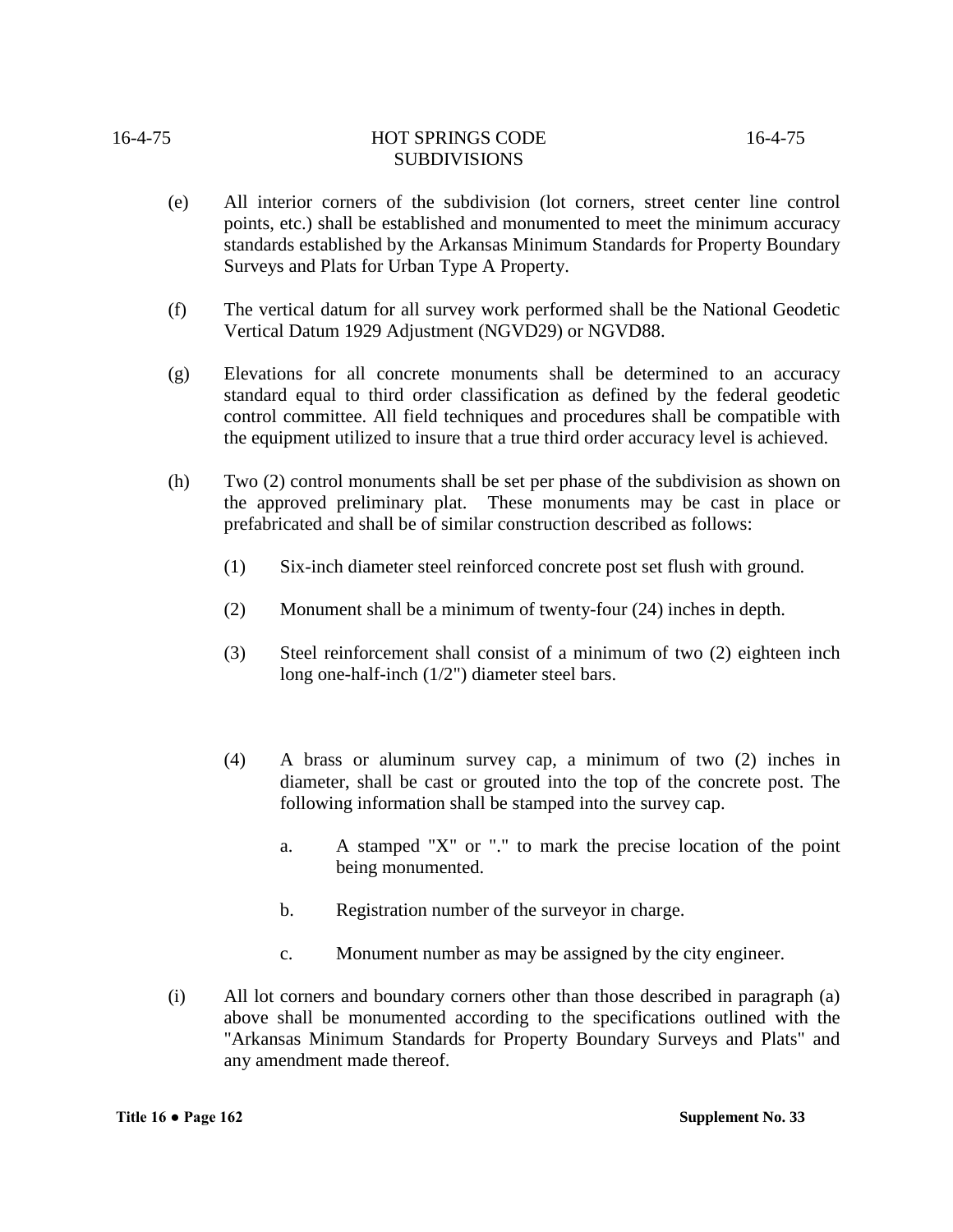(j) All lot corners and other interior points including ending points of curves shall be of a similar construction described as a one-half (1/2) inch or larger diameter steel rebar, a minimum of eighteen (18) inches in length. The monuments shall be flush with the finished grade. Concrete nails may be set in lieu of steel rebar where the corner falls in existing asphalt or concrete surfaces. Where such corner is used, at least two (2) reference ties shall be set and recorded on the final plat.

# **16-4-76. Required improvements.**

The following improvements are required when designing and building new subdivisions, large scale developments, re-plats or additions to existing subdivisions or large scale developments:

- (a) In all subdivisions and large scale developments, the developer shall install, at his own expense, or have installed by the appropriate public utility, certain specified improvements as specified in this section. No streets, drainage or utility construction work, exclusive of clearing, shall begin until construction plans have been reviewed and approved by the owner of the utility to which such utility work is connected.
- (b) All streets and drainage shall be constructed in accordance with the Hot Springs street, drainage and stormwater specifications ordinances, and/or other such standards and specifications as may now or hereafter be adopted by the board of directors.
- (c) All subdivisions shall be provided with water supply and distribution systems approved by the city and meeting the requirements of the state health department. Where a public water supply is within 300 feet of the subdivision, the developer shall install, or have installed, a system of water mains and connection to such supply. A connection to each lot shall be installed prior to the paving of the street.
- (d) All subdivisions shall be provided with a sewage collection and treatment system approved by the city wastewater utility, the state department of health and the Arkansas Department of Environmental Quality (ADEQ). Where a public sanitary sewer is within 300 feet of any point of a subdivision, the developer shall connect with such sewer and provide a connection to each lot. The connection to each lot shall be installed prior to the paving of the street. Such sanitary sewage system shall be designed to handle the anticipated flow of sewage from within the subdivision, including development of future sections of the same subdivision and adjacent areas within the same drainage basin. Recognized engineering design criteria in accordance with the state department of health, and the owner of the system to which the system is connected, shall be used to design the system.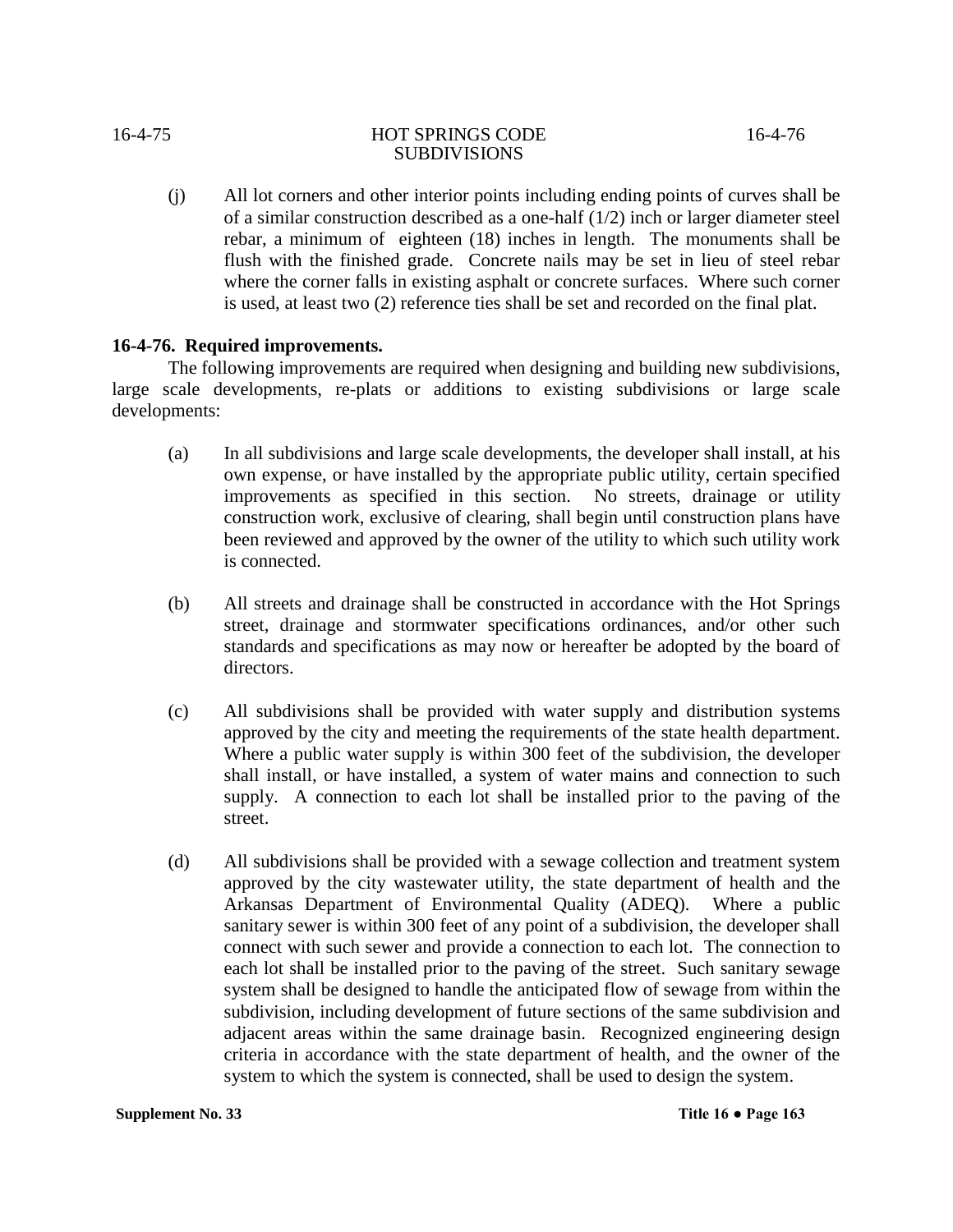# 16-4-76 HOT SPRINGS CODE 16-4-76

# **SUBDIVISIONS**

- (e) For residential lots or development tracts not served by a public or community sanitary sewerage system whose disposal is approved by the state department of pollution control and ecology, the developer shall submit documentation with submission of the preliminary plat that the state department of health, or its delegated authority, will approve septic tank installations, or other individual wastewater disposal methods for service to the subdivision proposed to be platted.
- (f) The developer shall either install the approved wastewater facilities improvements referred to in this section, or whenever a septic tank and absorption system or private water supply is to be provided, require as a condition in the bill of assurance of the subdivision that those facilities shall be installed by the builders of the improvements of the lots.
- (g) Every subdivision shall be served by storm drainage facilities including drains, sewers, catch basins, culverts and other facilities designed and constructed to accommodate surface runoff originating within the subdivision or flowing across it. The improvements shall be designed and installed in accordance with the provisions of the city's drainage specifications.
- (h) Construction plans shall show the location of all sidewalks in subdivisions when required by the City of Hot Springs Street Specification Code. Installation shall be in accordance with these plans, but construction may be deferred and assigned to the builder in the bill of assurance. No building, plumbing or construction permit shall be issued for any lot where the required sidewalk is shown unless the site development plan indicates the required sidewalk, and no certificate of occupancy shall be issued or municipal utilities released for any property until the sidewalk is constructed or security for such construction is established as provided for in these regulations.
- (i) All street lighting inside the corporate limits of Hot Springs shall utilize poles and fixtures approved by the city engineer. Overhead and underground street lighting plans shall be prepared by the electric utility company with the cooperation of the developer. All street lighting plans shall be approved by the city engineer before any installation begins. Where underground service is proposed, the developer shall provide electrical service to all points proposed for future fixtures.
- (j) Street lighting in subdivisions outside the city's corporate boundaries shall comply with the following:
	- (1) The developer must provide facilities, as approved by the city or electric utility engineer that will enable standard lighting design to be installed at some future date at no additional cost to the city or county.

**Title 16 ● Page 164 Supplement No. 33**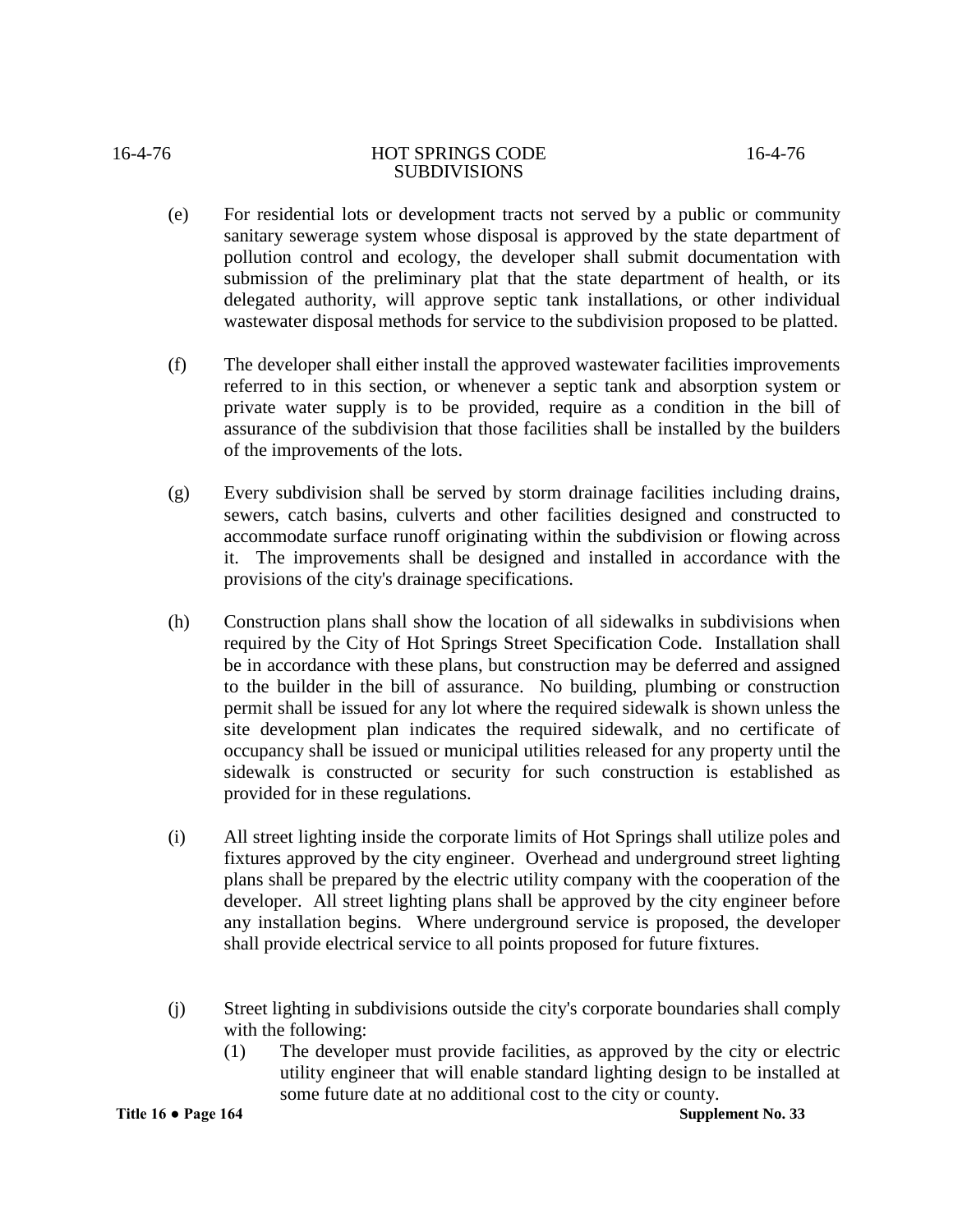- (2) In areas designed for underground service, plans must be approved by the electric utility company and the city before installation.
- (3) If the underground service is to be provided, it will be necessary for the developer to provide electrical service to the points proposed for the future fixtures.
- (k) Other utilities to be installed in a subdivision including water, sewer, electricity, gas and telephone, shall be located within the public right-of-way or easement. If stubs to the property lines are not installed, then future connections between lots and utility lines shall be made without breaking into the wearing surface of the street.
- (1) All permanent boundary, lot and street centerline control monuments shall be set in accordance with these regulations and shall be indicated on all plats. Removal of any monument by anyone not under the direct supervision of a registered land surveyor registered under the laws of the state is prohibited.
- (m) Fire hydrants shall be spaced as required by the Hot Springs Fire Prevention Code within all single-family residential subdivisions. This spacing is to be determined by the municipal utilities department in coordination with the authorized fire official. In other subdivisions, hydrant placement shall be based on the density and value of the property as determined by the fire chief. When streets and alleys are closed by a petitioner, the petitioner shall, at his own expense, install necessary fire hydrants to maintain the required fire hydrant coverage.
- (n) Permanent street name signs on public streets, within the city limits, shall be placed and maintained at intersections by the city at the city's expense. Street name signs outside the city limits but within the planning area shall be placed as directed by the county judge. Street name signs on private streets shall be placed and maintained at intersections by the developer at the developer's expense. All street name signs shall meet standards and specifications of the city or county for such signs.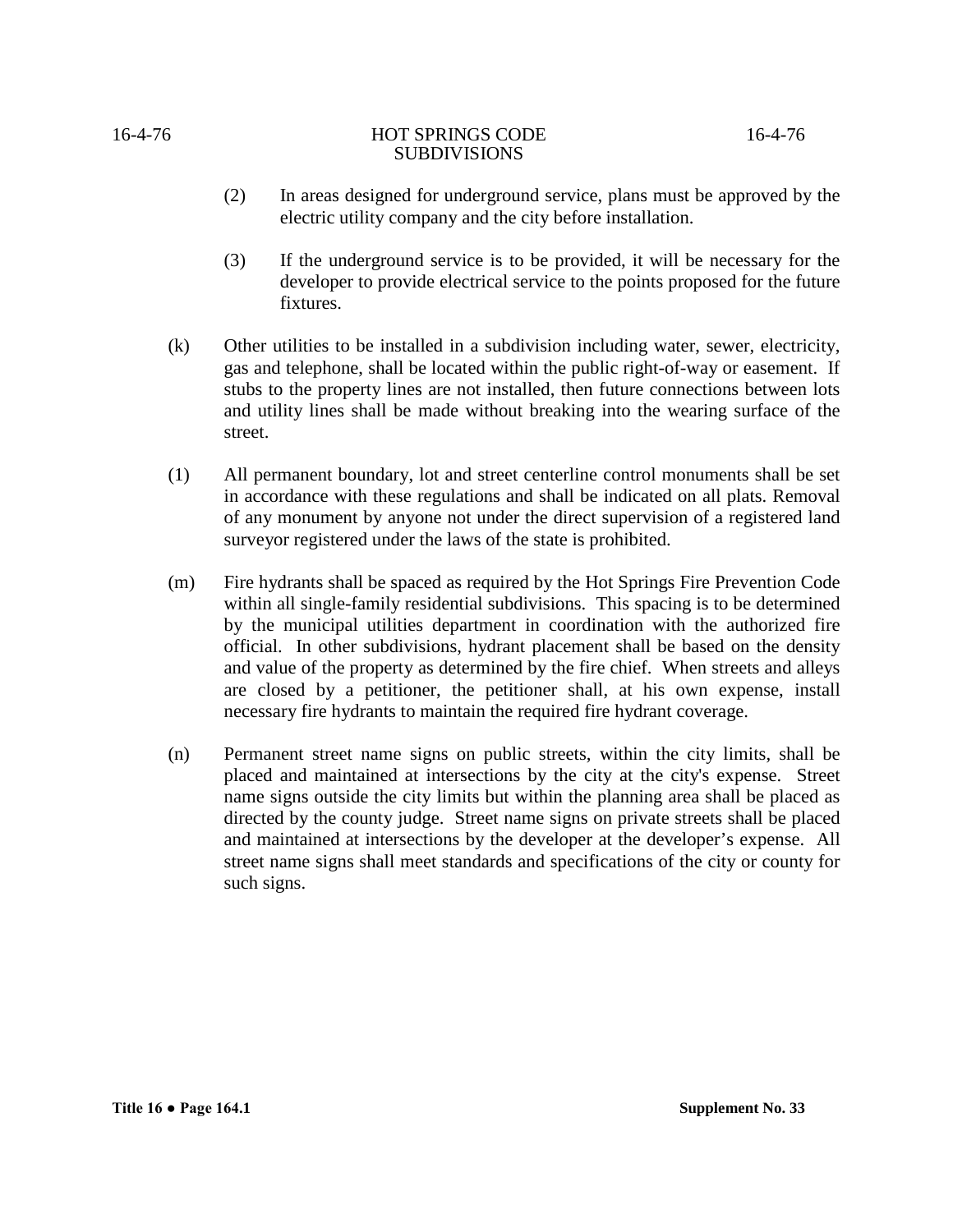# **16-4-77. Manufactured home parks outside the City of Hot Springs.**

Manufactured home parks outside the corporate limits of Hot Springs, but within the planning area, are subdivisions that are evaluated by the planning commission through the Article II Multiple Building Site Plan procedures and the following standards. Manufactured home parks proposed within the city of Hot Springs shall conform to those requirements located in all of Chapter 3 "Manufactured and Mobile Homes" of the Zoning Ordinance.

- (a) Manufactured home parks shall be served by municipal water services where available and fire protection as required by the Arkansas Fire Prevention Code.
- (b) Sanitary sewer service shall be City of Hot Springs municipal service where available and septic treatment systems shall comply with State health standards where municipal service is not available.
- (c) Each individual space shall be provided with water and sanitary sewer taps.
- (d) Refuse collection facilities and provisions shall be approved by Garland County.
- (e) All manufactured home spaces shall abut upon a private street, constructed to City of Hot Springs dimension and construction standards for a local street and compliant with the provisions of the Arkansas Fire Prevention Code for fire apparatus access roads. Roll over curbs are encouraged.
- (f) No individual manufactured home space may be directly accessed from any public road, street or highway.
- (g) Minimum dimensions for manufactured home park individual spaces shall be 40 feet wide and 120 feet deep.
- (h) Minimum setbacks for each manufactured home space shall be as follows: front 25 feet; side 10 feet; and rear 10 feet.
- (i) At least two (2) paved parking surfaces, a minimum of 9' wide and 18' deep each, shall be provided in the front portion of each manufactured home space. The parking spaces may be placed within the front yard 25-foot setback area.
- (j) Drainage shall be designed, constructed and maintained in accordance with the provisions of the Hot Springs Drainage Ordinance.
- (k) All manufactured homes shall be tied down and anchored in accordance with the manufacturer's requirements.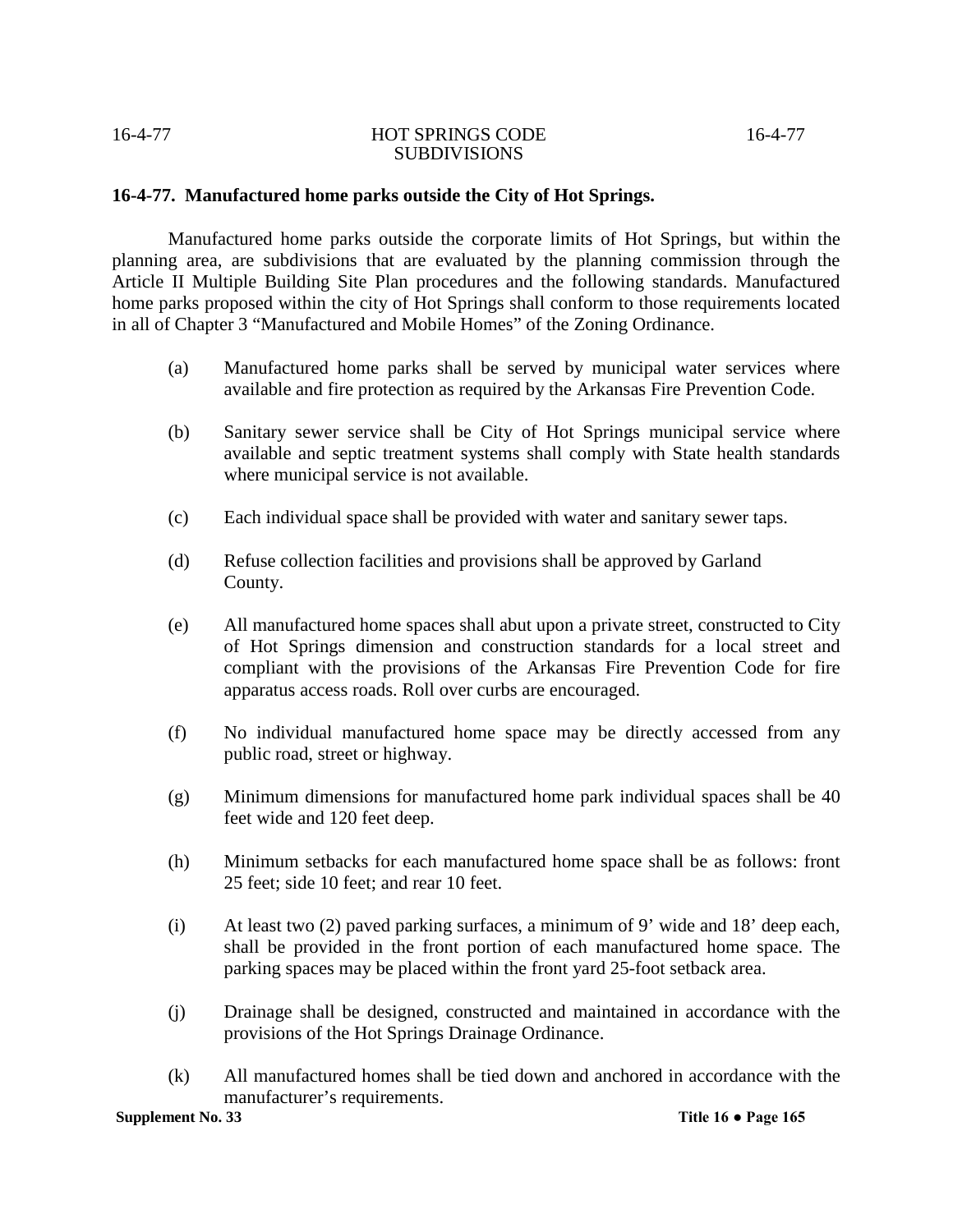(l) Existing manufactured home parks proposed for expansion shall comply with these standards in the area of expansion.

# **16-4-78. Manufactured home subdivisions outside the City of Hot Springs.**

In addition to the other applicable sections of this ordinance, manufactured home subdivisions in the planning area not subject to zoning regulations shall comply with the residential subdivision regulations in this ordinance and residential lot regulations specifically located in 16-4-71 of this ordinance.

# **16-4-79. Assurances for completion; installation; etc.**

(a) Upon final approval of construction plans of the required improvements, the developer may enter into an agreement with the city to install or ensure the completion of the infrastructure improvements as outlined in these regulations. The city may accept the subdivision or development and issue the certificate of final plat approval subject to the assurance of installation of improvements provided that all of the following items are accomplished:

- (1) An estimate to complete the development, prepared by an Arkansas Registered Professional Engineer retained and compensated by the developer, has been submitted in writing to the planning department.
- (2) The city engineer has reviewed and approved the estimate.
- (3) The developer has submitted to the planning department a performance and payment bond and a maintenance bond. The performance and payment bond shall be in the amount of the approved engineer's estimate. The maintenance bond shall be 50 percent of the approved engineer's estimate.
- (4) The developer submits to the city, a maintenance bond in the amount of 50 percent of the estimated development cost which shall guarantee the construction work for a period of one year after final acceptance by the city.

(b) One of the following methods shall be utilized by the developer to assure that improvements required by these regulations have been, can, or will be installed within the specified time and in accordance with the approved plans and specifications.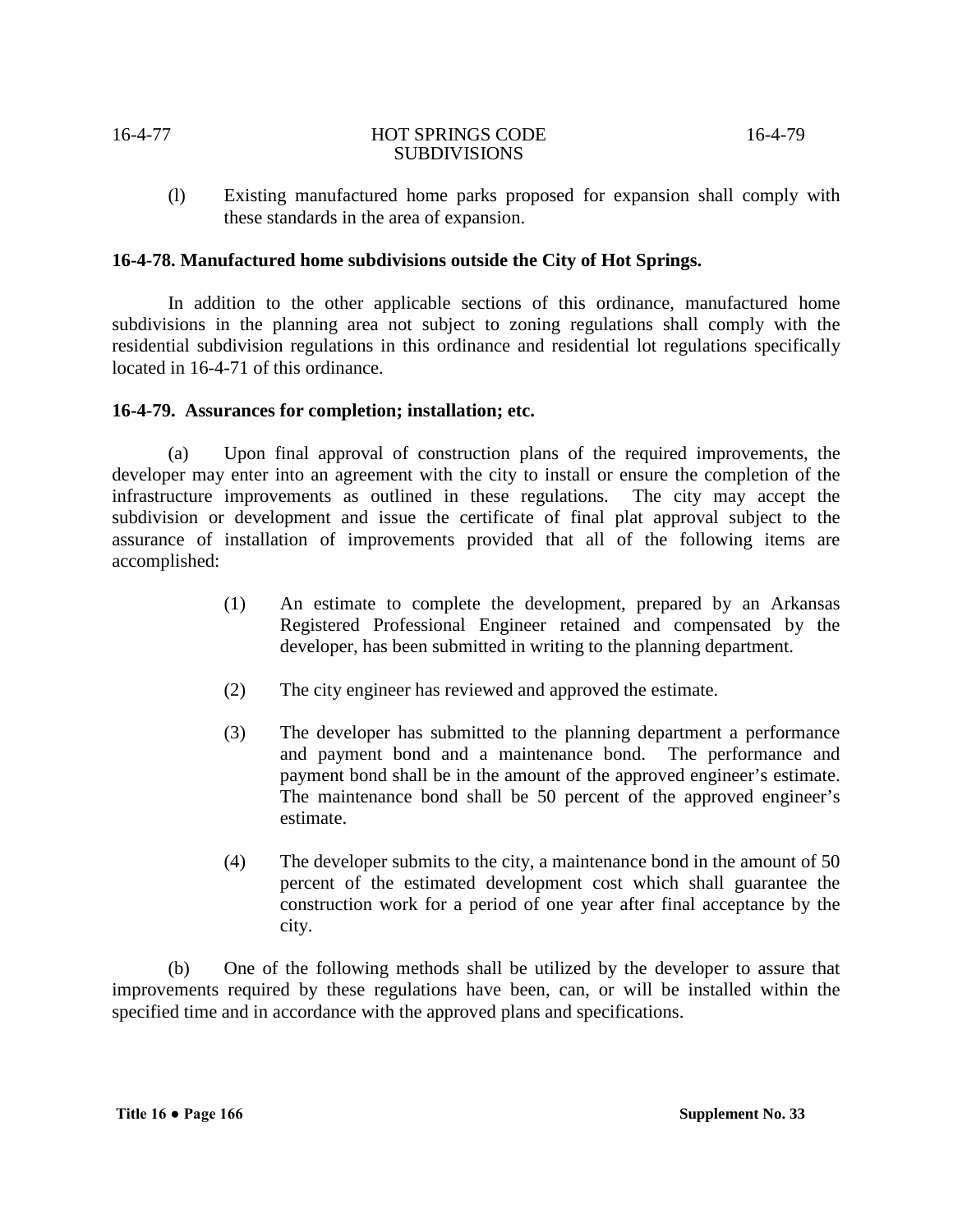- (1) *Performance and payment bond.* The developer may submit to the city a performance and payment bond in the amount of 100% of the approved estimated cost to complete the improvements and pay all costs of materials, equipment, labor and services used or utilized in the construction of the facilities.
- (2) *Cashier's check.* The developer may provide a cashier's check in the amount of 100% of the estimated cost of the facilities as agreed to by the city engineer sufficient to complete the improvements and installations required to comply with these rules and regulations.
- (3) *Certificate of deposit, treasury bond or other negotiable government security.* The developer may provide a certificate of deposit, treasury bond or other negotiable government security for the full amount estimated to complete the improvements. The instruments allowed to be provided by this section shall be drawn on a financial institution insured by the Federal Deposit Insurance Corporation and licensed to do business in Arkansas. The instrument will be returned to the developer once improvements are completed and accepted by the city. All improvements shall be done in a timely manner as determined by the city engineer.
- (4) *Irrevocable letter of credit.* The developer may provide an irrevocable letter of credit to the city pursuant to the following conditions:
	- a. The letter of credit will be for an amount equal to the total estimated cost of the improvements as agreed upon by the developer and the city engineer.
	- b. The letter of credit will be irrevocable in accordance with Arkansas Code Annotated section 4-5-101 et seq. (1987), as amended, and will list the City of Hot Springs, Arkansas, as the beneficiary of the irrevocable letter of credit.
	- c. The letter of credit will be in a form approved by the city attorney.
	- d. In the event the developer is in default, the city shall be entitled to payment under the terms of the credit; further, the city shall be entitled to use all of the monies secured by the letter of credit to assure the costs of completion of the work in the subdivision as determined by the city engineer.
	- e. The developer will not be entitled to any excess monies until the work in the subdivision has been completed.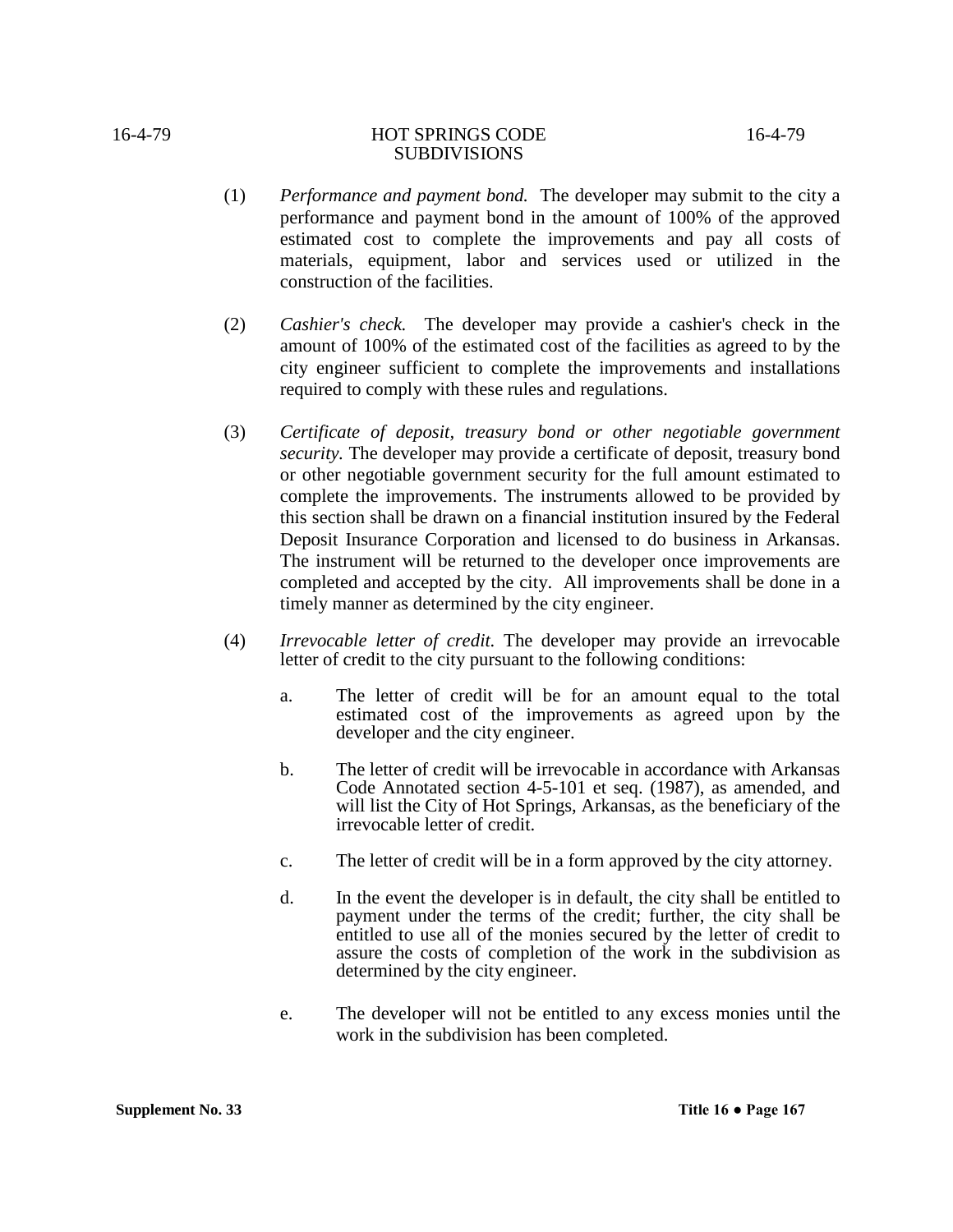(c) In those instances where sufficient cause is established by the developer which may justify an extension of time, the developer may formally apply for an extension which shall only be granted by the planning commission. An application for an extension of time must be made by the developer prior to default.

# **16-4-80. Inspection of improvements.**

The following guidelines shall apply to inspections of all improvements subject to these regulations:

- (a) All subdivision improvement projects shall be constructed according to the approved plans and specifications of a registered professional engineer. Additional inspections shall be made in accordance with other applicable ordinances and regulations.
- (b) The city engineer shall then inspect or cause to be inspected, those facility improvements and installations for conformance with the approved plans and specifications. If such final inspection reveals that there are any defects or deficiencies in such improvements or differ from the approved engineering plans and specifications, the city engineer shall notify the developer in writing of such defects, deficiencies or deviations. The developer shall, at his expense, correct such defects or deviations within six (6) months of the date of notification. When such defects, deficiencies or deviations have been corrected, the developer shall notify the city engineer in writing that the improvements are again ready for final inspection.

# **16-4-81. Maintenance bond.**

Developer shall furnish a maintenance bond to the city covering any defects in materials and workmanship for the required improvements installed by the developer in the amount of 50 percent of the total cost of those improvements. The bond shall be in full force and effect for not less than one (1) year from the date of the letter from the city engineer certifying that all improvements have been completed and approved and, further, stating that any and all defects in materials and workmanship shall be corrected by the developer. Work performed under the terms of the maintenance bond shall be approved by the city engineer.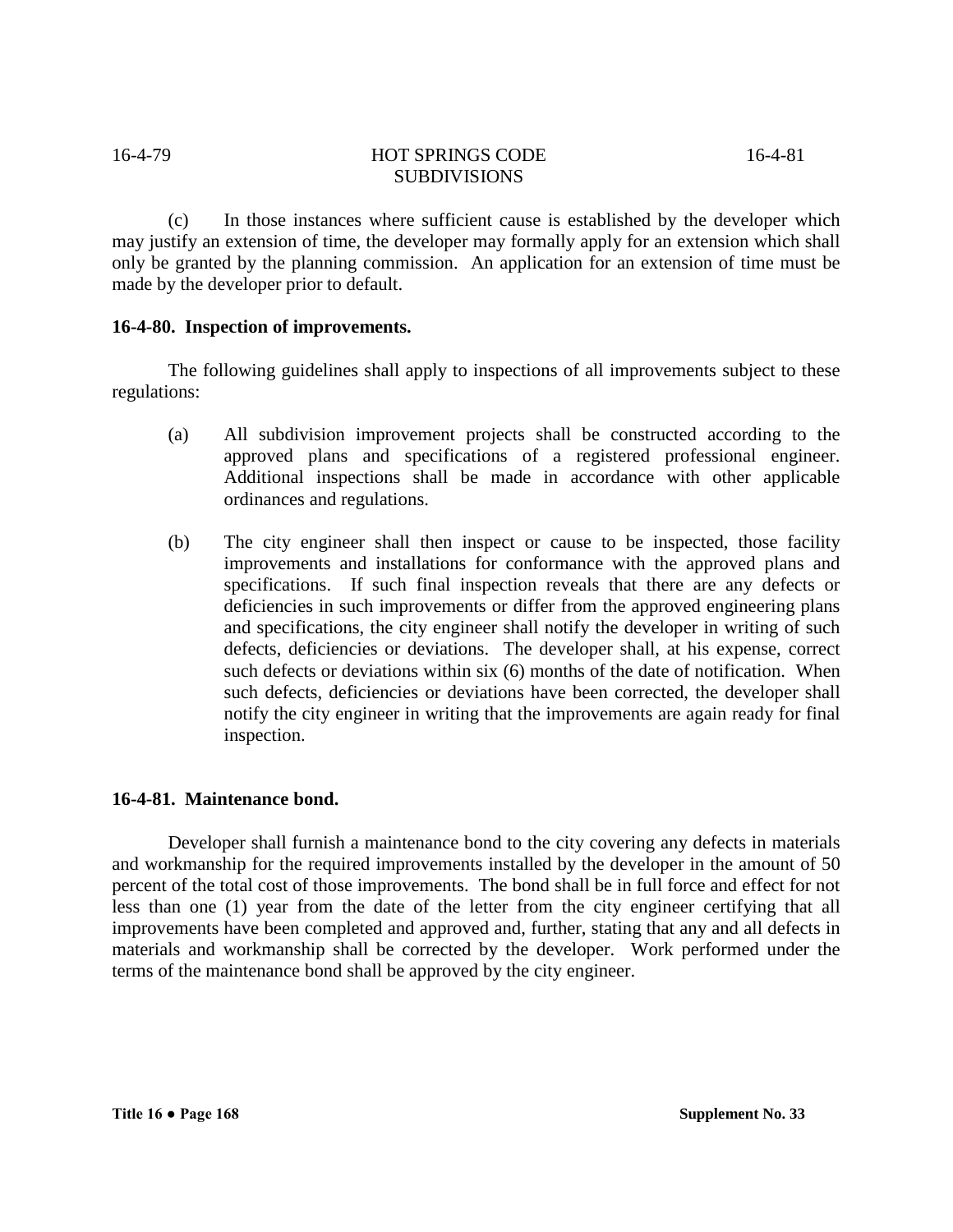# **16-4-82. Acceptance of public facilities dedications and recordation.**

Following are the steps for approval, dedications and recordation of public facilities:

- (a) All public dedications of streets and public facility sites must be accepted by the board of directors or county judge, as appropriate, following execution of satisfactory guarantees for completion of the proposed improvements. This acceptance shall be accomplished in conjunction with final plat approval.
- (b) Approval of final plats by the planning director and filing of the plat of record with the Garland County Circuit Clerk shall not constitute formal acceptance by the city or county of all approved public improvements not completed as of the date of approval of the final plat. Such facilities shall be accepted as public facilities when the city engineer or county judge certifies that the construction has been approved, maintenance bonds furnished, the plat filed of record, and the city board or county judge formally accepts the rights-of-way and improvements.
- (c) The final plat can be recorded only after the plat has received a certificate of final approval from the planning director. The planning department shall thereafter file the final plat with the Garland County Circuit Clerk. The developer may obtain a copy of the recorded plat from the county circuit clerk at the developer's expense.
- (d) No building, plumbing or construction permits may be issued until proof of the recording of the approved final plat has been presented to the planning department, giving plat book and page number, or instrument number.

# **16-4-83 -- 16-4-89. Reserved.**

# **ARTICLE V. DEFINITIONS**

# **16-4-90. Definitions.**

The following words, terms and phrases, when used in these regulations, shall have the meanings ascribed to them in this section, except where the context clearly indicates a different meaning:

# *Accessory building:* A building which:

- (a) is subordinate to and separate from and which serves a principal building or principal use.
- (b) is subordinate in area, extent or purpose to the principal building or principal use served.

**Supplement No. 33 Title 16 • Page 168.1**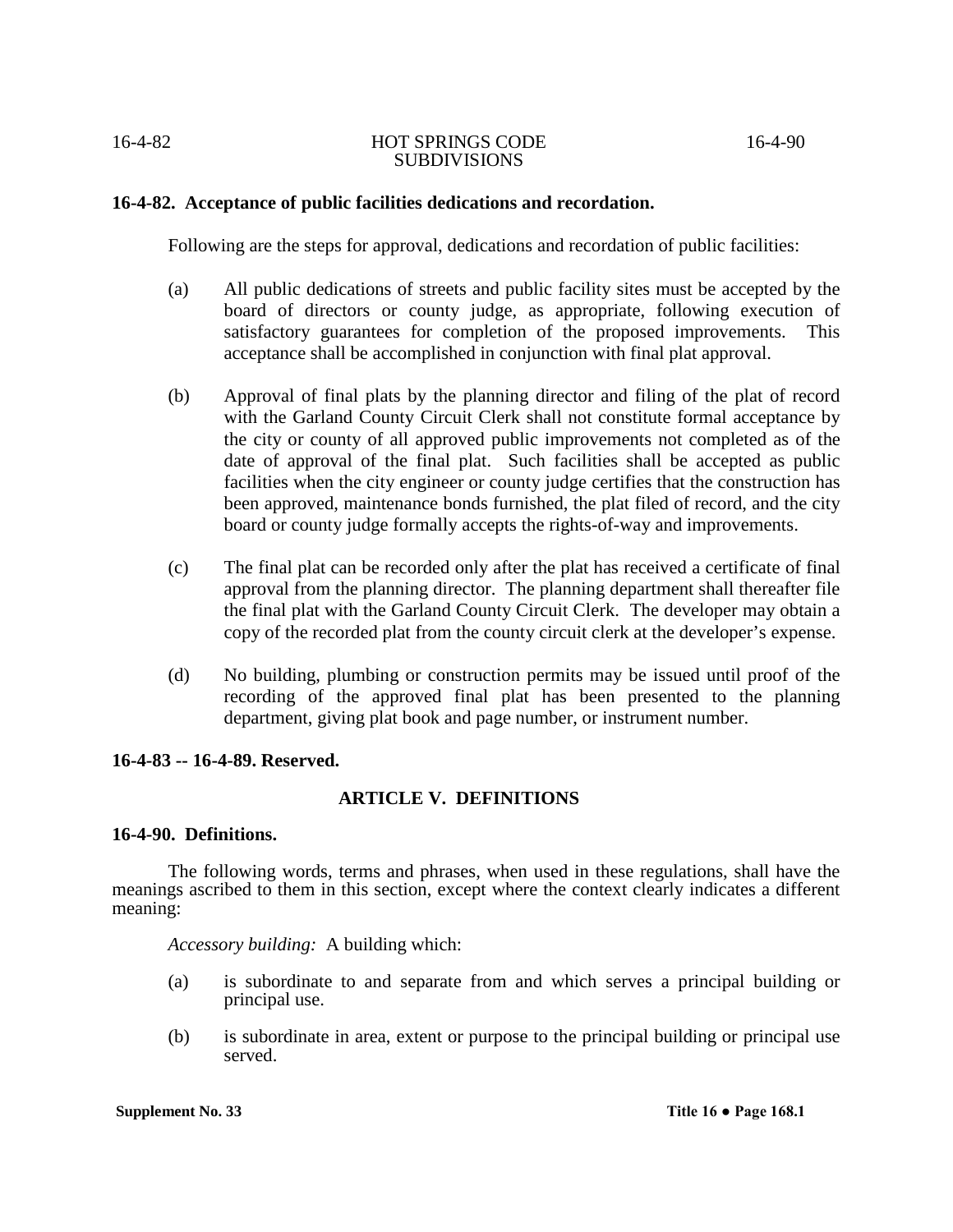- (c) contributes to the comfort, convenience or necessity of occupants of the principal building or principal use.
- (d) is located on the same zoning lot as the principal building or principal use.
- (e) does not contain a use that would constitute a principal use of the land if separately sited.

*Alignment:* The designated or optimally engineered location for the centerline of the street or roadway consistent with proper grade and curvature criteria.

*Alley:* A public or private right-of-way primarily designed to serve as a secondary access to the side of or rear of properties whose principal frontage is on some other street.

*Applicant:* The owner of the land proposed to be subdivided or his representative. Written consent shall be required from the legal owner of the land.

*Bill of assurance:* A legal document specifying the covenants and restrictive conditions applicable to a particular property.

*Block:* A tract of land entirely bounded by streets, or by a combination of streets and public parks, cemeteries, railroad rights-of-way, shorelines, waterways or boundary lines of municipalities.

*Board of adjustments and appeals:* A board established pursuant to the Hot Springs zoning code for the purpose of hearing variance requests as authorized by the zoning code and other applicable regulations.

*Board of directors, city board of directors, city board or board:* The duly elected governing body of the city of Hot Springs, Arkansas.

*Bond:* Security in the form of and limited to a cash deposit, surety bond underwritten by a bonding company licensed to do business in Arkansas, or instrument of irrevocable bank credit in an amount and form satisfactory to the city that can be unilaterally drawn upon by the city for the completion of proposed improvements by a developer.

*Boundary street:* An existing street abutting on any side of the parcel of land being subdivided.

*Boundary street improvements:* All improvements and right-of-way dedications necessary to meet the standards set forth in the city=s Master Street Plan and the city=s Stormwater Management Ordinance.

**Title 16 ● Page 168.2 Supplement No. 33**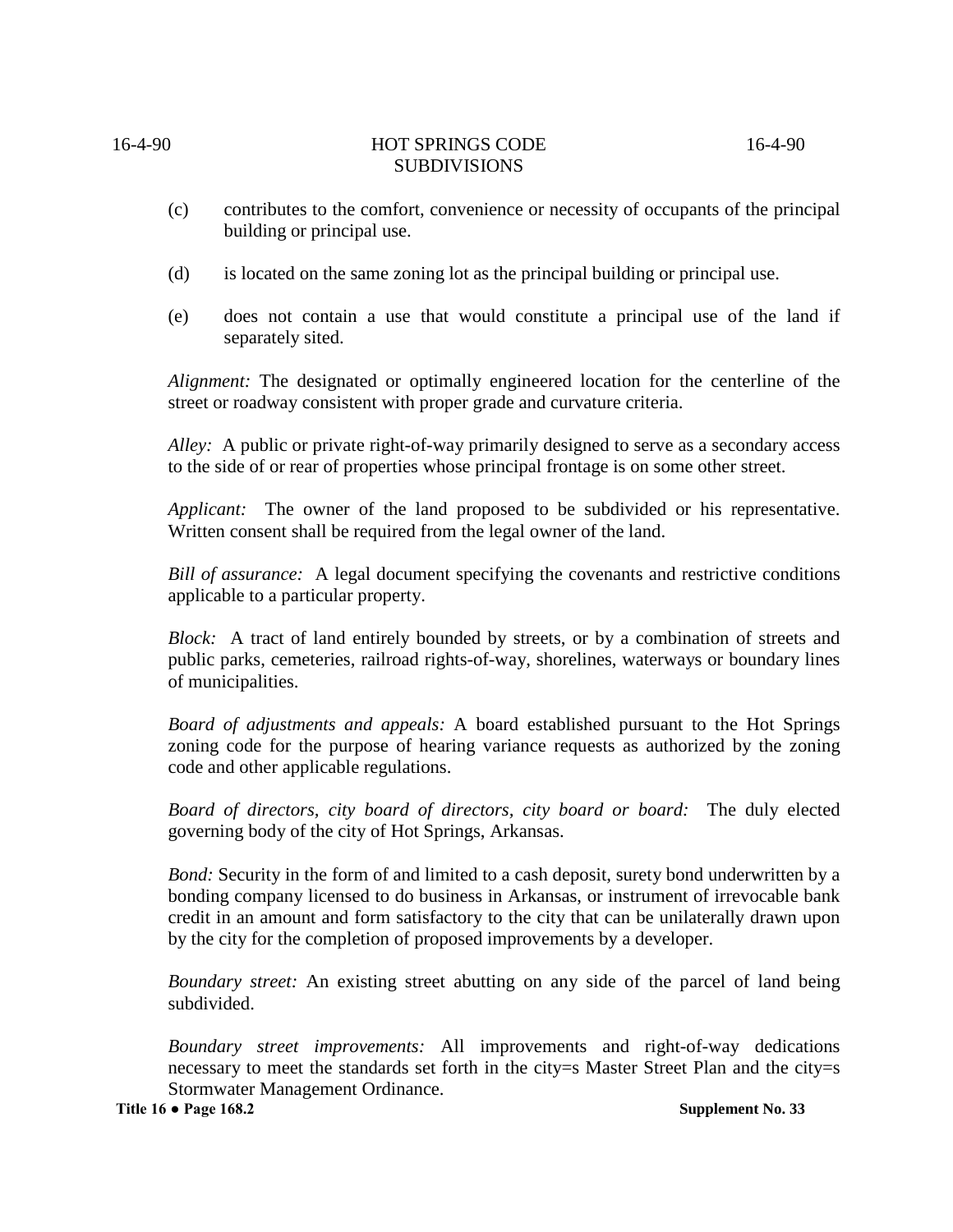*Buffer:* An area of land together with planting and screening that is designed to minimize or eliminate conflicts between dissimilar land uses.

*Buildable area:* The area of that part of the lot not included within the yards or open spaces herein required.

*Building:* Any structure designed or intended for the support, enclosure, shelter, or protection of persons, animals, chattels, or property; and forming a construction that is safe and stable; the word building is synonymous with the word structure.

*Building, Coverage:* The percentage of the lot area covered by the building.

*Building height:* The average vertical distance from the highest point of the building to the sidewalk grade or finished lot grade adjacent to the building, whichever is higher.

*Building line:* The line within a property which defines a minimum horizontal distance to be provided between an exterior building wall or building support and the adjacent property line. This includes sun parlors and covered porches whether enclosed or unenclosed but does not include steps.

*Building location:* That portion of a lot upon which buildings or structures may be placed. In measuring setbacks or offsets, the following shall be excluded from distance requirements:

- (a) The outer three feet of roofs or cornices projecting beyond the wall or supporting columns
- (b) Walls or fences, not over eight feet in height, located behind the required front setback line
- (c) Unroofed structures or portions of structures of a height not greater than the distance from the property line or four feet, whichever is less.

*Building, main or principal:* A building that is constructed or intended to be constructed, as the main or principal use of the lot on which said building is located.

*Building, temporary construction:* A building located at a construction site which serves only as an office until the given construction work is completed. A temporary construction building is not permitted to serve as a residence at any time.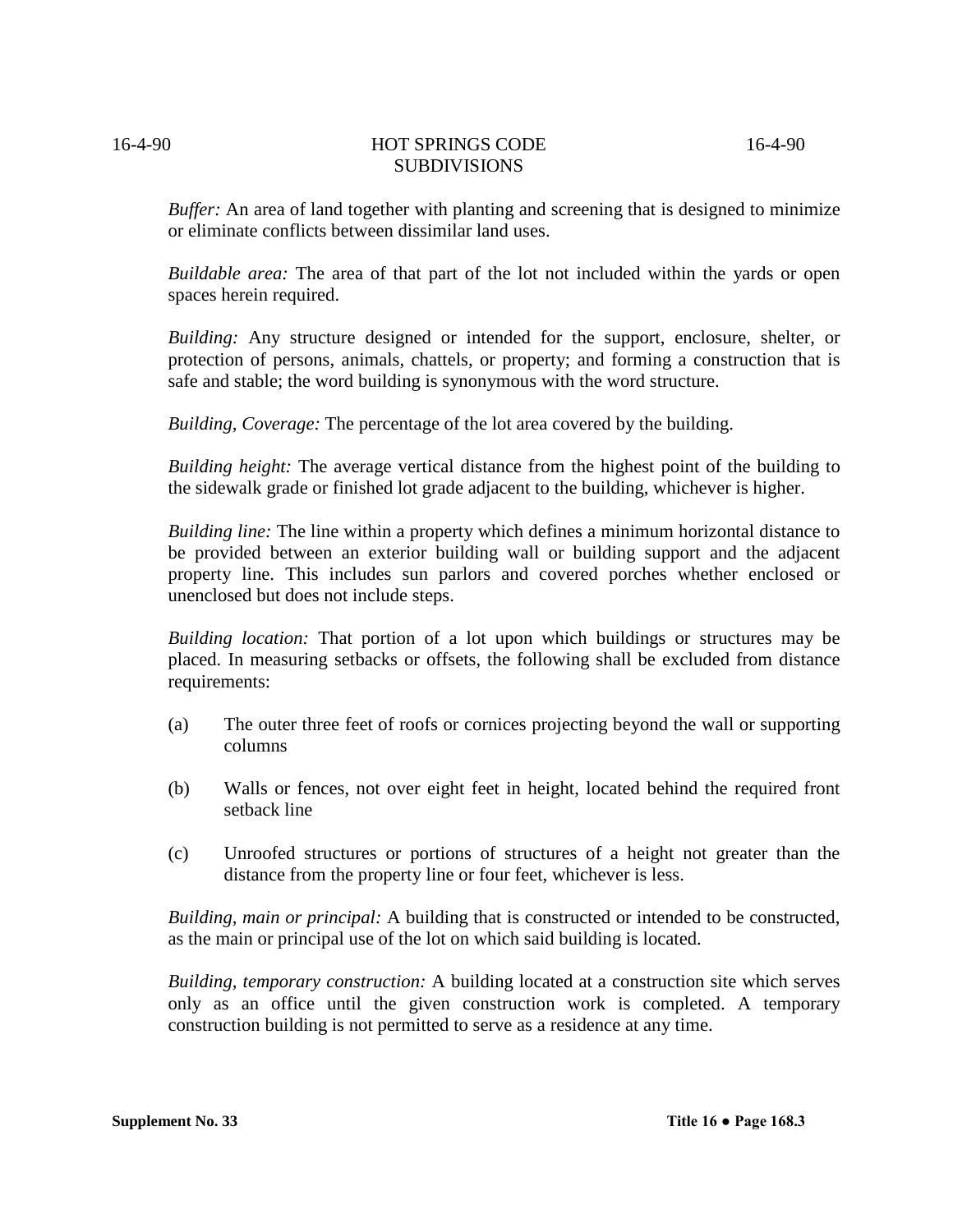*Capital improvement program:* A proposed schedule of all future projects listed in order of construction priority, together with cost estimates and anticipated means of financing each project. All projects require the expenditure of public funds, over and above the city's annual operating expenses for the purchase, construction or replacement of the city's physical assets.

*City:* The words "the city" or "this city" shall be construed as if the words "of Hot Springs" follow it and shall extend to and include its several officers, agents and employees.

*City attorney, city clerk, director of planning:* Any office referred to in this chapter by title, i.e., city attorney, city clerk, director of planning, etc., shall be the person so retained in this position by the city or his duly authorized representative.

*City engineer:* The employee of the city designated by the city manager as the city engineer or acting in the capacity of a city engineer.

*Clearing:* The removal of natural vegetation including trees, bushes, vines, weed, grass, etc. and such other minor dirt work that does not meet the definition of grading as stated herein.

*Commercial subdivision:*A division of a tract or parcel of land into two (2) or more building sites for commercial uses.

*Commercial establishment:* A unit whose function is to sell goods and/or services at wholesale or retail, where goods are not stored outside buildings and offices of construction firms where neither materials nor equipment are stored, manufactured or assembled on site. Establishments which would otherwise be considered within this definition but which have limited or incidental outside storage or assembly may be included in this definition.

*Commission:* The planning commission of the city of Hot Springs, Arkansas, as established by ordinance of the Hot Springs board of directors.

*Comprehensive plan:* The officially adopted guide to the orderly, coordinated development of the community, i.e., the City of Hot Springs, Arkansas, Comprehensive Plan.

*Construction drawings:* Detailed plans and standards depicting the materials and methods, including plan and profiles and standard details to be used in the installation of improvements in a subdivision or large-scale development.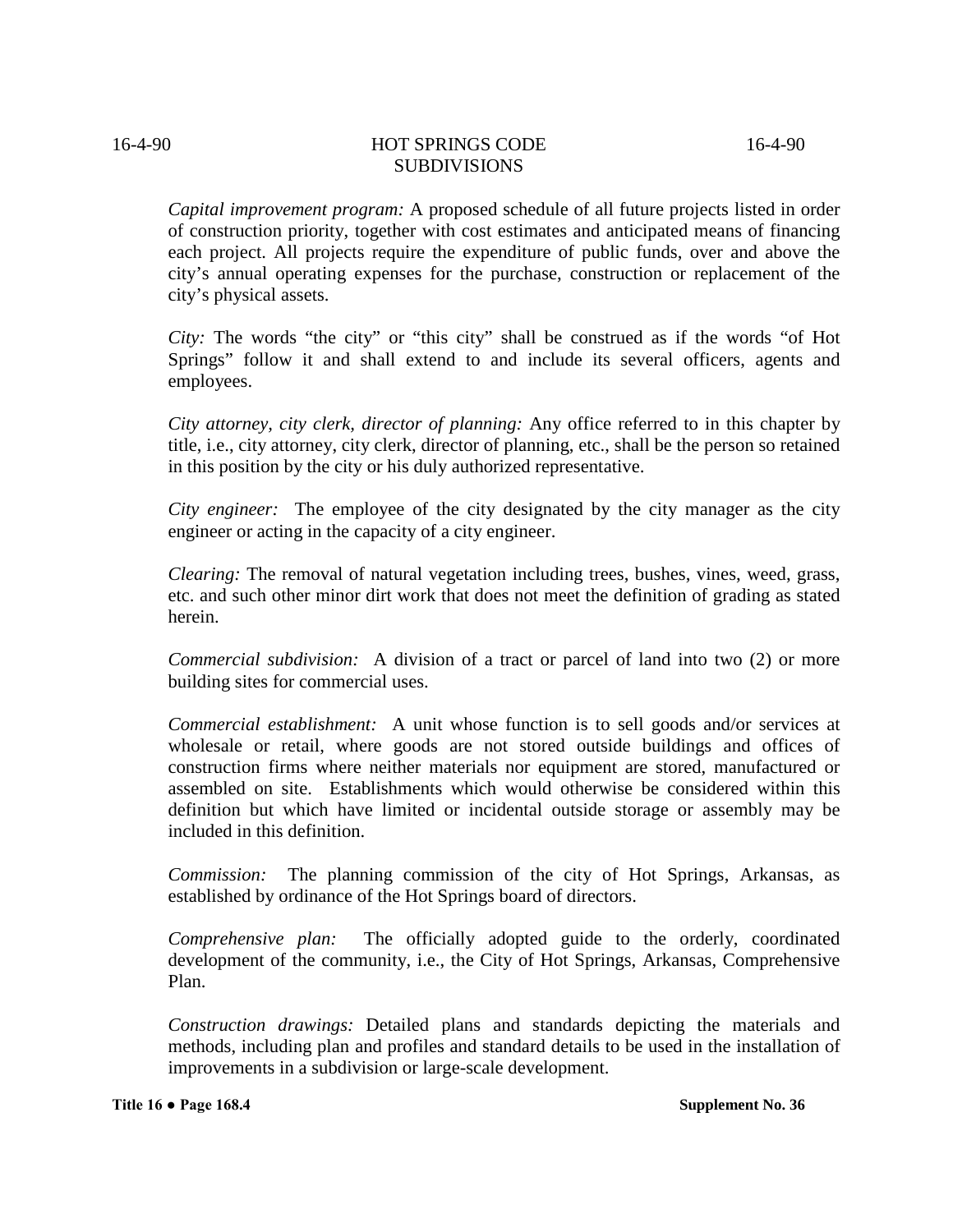*County:* Garland County, Arkansas.

*County circuit clerk:* The County Circuit Clerk of Garland County, Arkansas.

*County judge:* The chief executive officer of Garland County, Arkansas.

*Crosswalk:* A strip of land dedicated for public use which is reserved across a block for the purpose of providing a pedestrian access to adjacent areas.

*Cul-de-sac:* A local street not more than 800 feet in length having only one outlet and having an appropriate turnaround for Fire Apparatus Access as governed by the Arkansas Fire Prevention Code.

*Design criteria:* Standards that set forth specific improvement requirements.

*Developer:* Any person, firm, partnership, corporation, utility or other entity subdividing or proposing to subdivide lands within the planning jurisdiction of the City of Hot Springs Planning Commission.

*Development plans:* Plans indicating the site layout and proposed improvements of a subdivision or large-scale development.

*Easement:* Authorization by a property owner of any designated part of his property for the use by another and for a specified purpose.

*Engineer:* A professional engineer registered to practice in the State of Arkansas.

*Expressway:* See Street, expressway.

*Extraterritorial jurisdiction:* The area between the city limits and the outer boundary of the city planning area as adopted by the Hot Springs board of directors. See also planning area.

*Extraterritorial limits:* The outer boundary of the city planning area as adopted by the Hot Springs board of directors.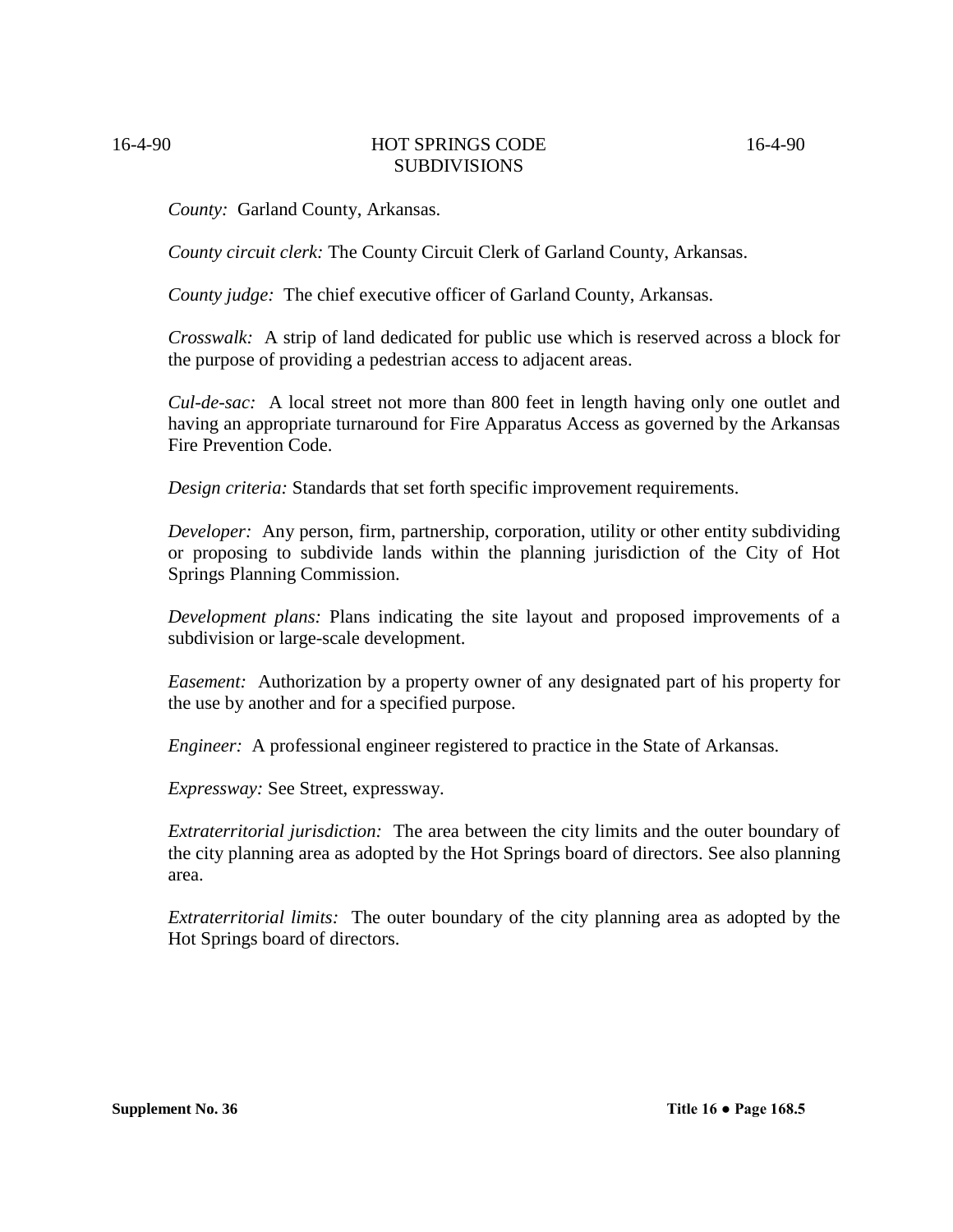*Family Land Division:* A one-time division of land creating a new tract, parcel or lot where such division is for the sale of, or gift to, a member of the immediate family of the property owner(s). Only one such division shall be allowed during the lifetime of each family member of the donor or grantor without regard for ownership by the donor or grantor or differing tracts or parcels of land and such division shall not be for the purpose of circumventing this ordinance. Family land division may occur in un-zoned county area within the Hot Springs Planning Area. The donor or grantor my gift or sell such lot only to a qualified family member. (Ord No. 5834, §3, 9/6/11)

*Fee in-lieu-of contribution:* A cash contribution for required Boundary Street Improvements instead of immediate construction.

*Freeway:* See "Street, freeway."

*Frontage road:* See "Street, frontage."

*Grade:* The slope of a road, street or other public way, calculated by the vertical rise  $(+)$ or fall (-) of a segment divided by the length of the segment, specified in percentage terms.

*Grading:* Any excavation which is more than two (2) feet in depth, or which creates a cut slope greater than five (5) feet in height and steeper than one and one half horizontal to one vertical. Grading also includes any fill of more than one (1) foot in depth and placed on natural terrain with a slope steeper than five horizontal to one vertical; or greater than three (3) feet in depth, intended or not intended to support structures; or which exceeds one-half acre on any one lot; or any fill which may obstruct a drainage course.

*Health department:* The Arkansas State Department of Health.

*Highway:* A street or roadway which is a part of the state highway system which is proposed and/or maintained by the Arkansas Highway and Transportation Department.

*Immediate family member:* Any person who is a natural or legally defined offspring, spouse, sibling, grandchild, grandparent, or parent.(Ord No. 5834, §3, 9-6-2011)

*Improvements:* Street grading and surfacing, curbs and gutters, water mains and lines, sanitary and storm sewers, culverts and bridges, street lighting and other utilities and related items.

*Incidental submittals:* Lot splits, minor subdivisions, lot re-combinations, replats, or onelot subdivisions that do not require submittal to the planning commission but which may be approved by the director of planning.

**Supplement No. 36 Title 16 • Page 168.6** 

.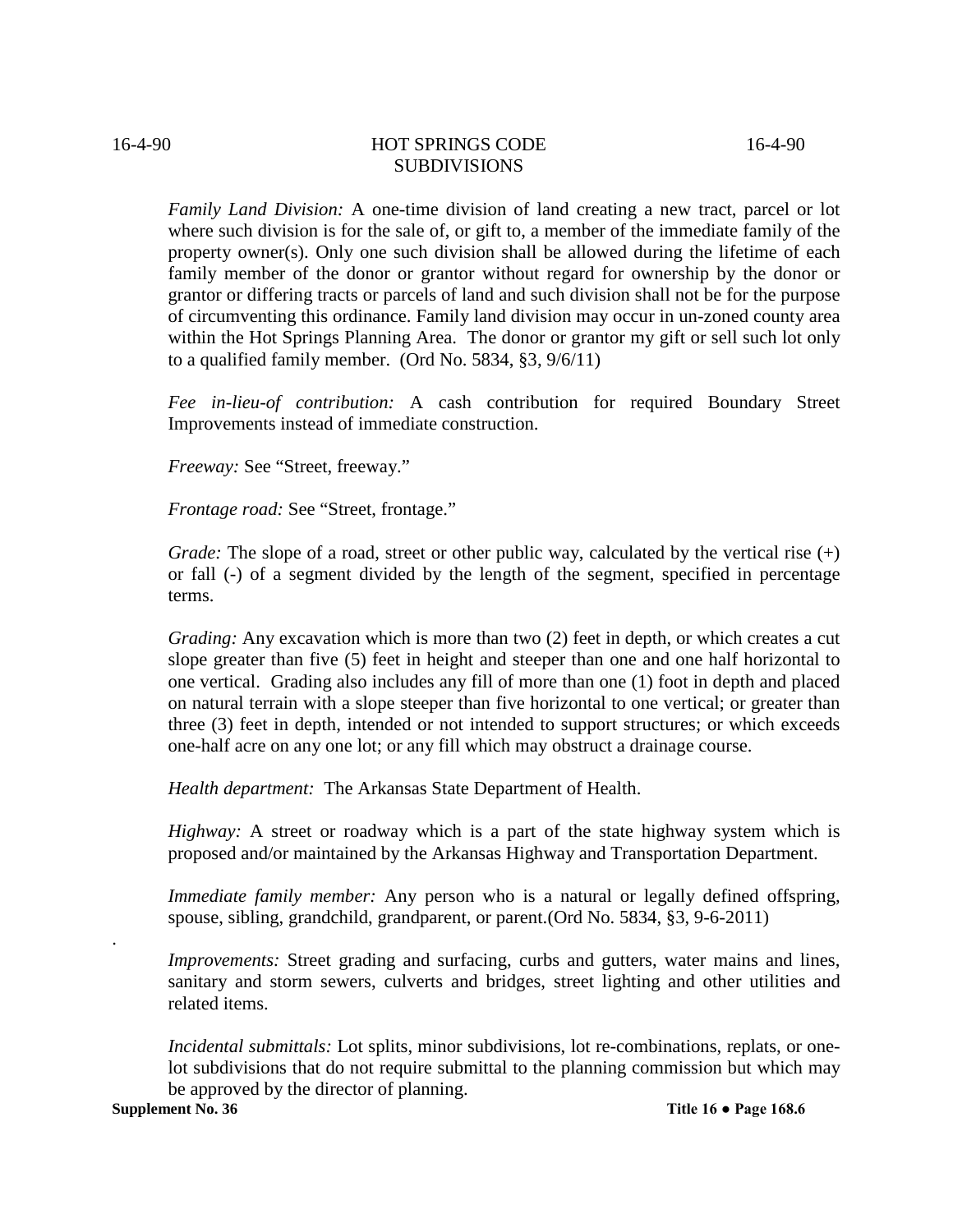*Industrial establishment:* A unit where a product is manufactured, fabricated, finished, or assembled on site, specifically including but not limited to: printing presses, construction firms where materials or equipment are stored outside, and wholesalers where products are stored outside buildings. Establishments which would otherwise be considered within this definition but which have limited or incidental commercial use may be included in this definition.

*Industrial subdivision:* A division of a tract or parcel of land into two (2) or more building sites for industrial uses.

*Large scale development:* Developments of such scale or complexity, as set forth in Article II that they require individual review by the planning commission.

*Loop street:* A street closed on either end with "T" intersections and which intersects the same street twice with no other intersection.

Lot: A portion of a subdivision, or any other parcel of land, intended as a unit for transfer of ownership or for development. For purposes of this definition, there shall be three (3) design configurations:

*Traditional*, which shall be defined as a true or near true square or rectangle;

*Contemporary*, which shall be defined as a lot with multiple side or multiple rear lot lines that intersect with acute angles or create a polygon; and

*Pipe-stem*, which shall be defined as a lot with narrow street frontage and disproportionately wider rear yards, also known as "flag lots."

*Lot, corner:* A lot abutting upon two (2) or more streets at their intersection.

*Lot, double frontage:* A lot fronting on two (2) streets but not including a corner lot.

*Lot of record:* Any tract, lot, parcel or legally describable ownership established by public record such as a recorded deed or plat, or a recorded or unrecorded contract for deed, signed and notarized existing prior to June 1, 2011; or any tract, lot, or parcel established by a subdivision of land approved by the Planning Director, or the Planning Commission, as their respective jurisdiction may allow herein, and recorded as a plat thereof. An easement shall not constitute a lot of record." (Ord No. 6271, §2, 3/5/19)

*Lot, reverse-frontage:* A lot designed to be developed with the rear yard abutting a major street and with primary means of ingress and egress provided on a minor street.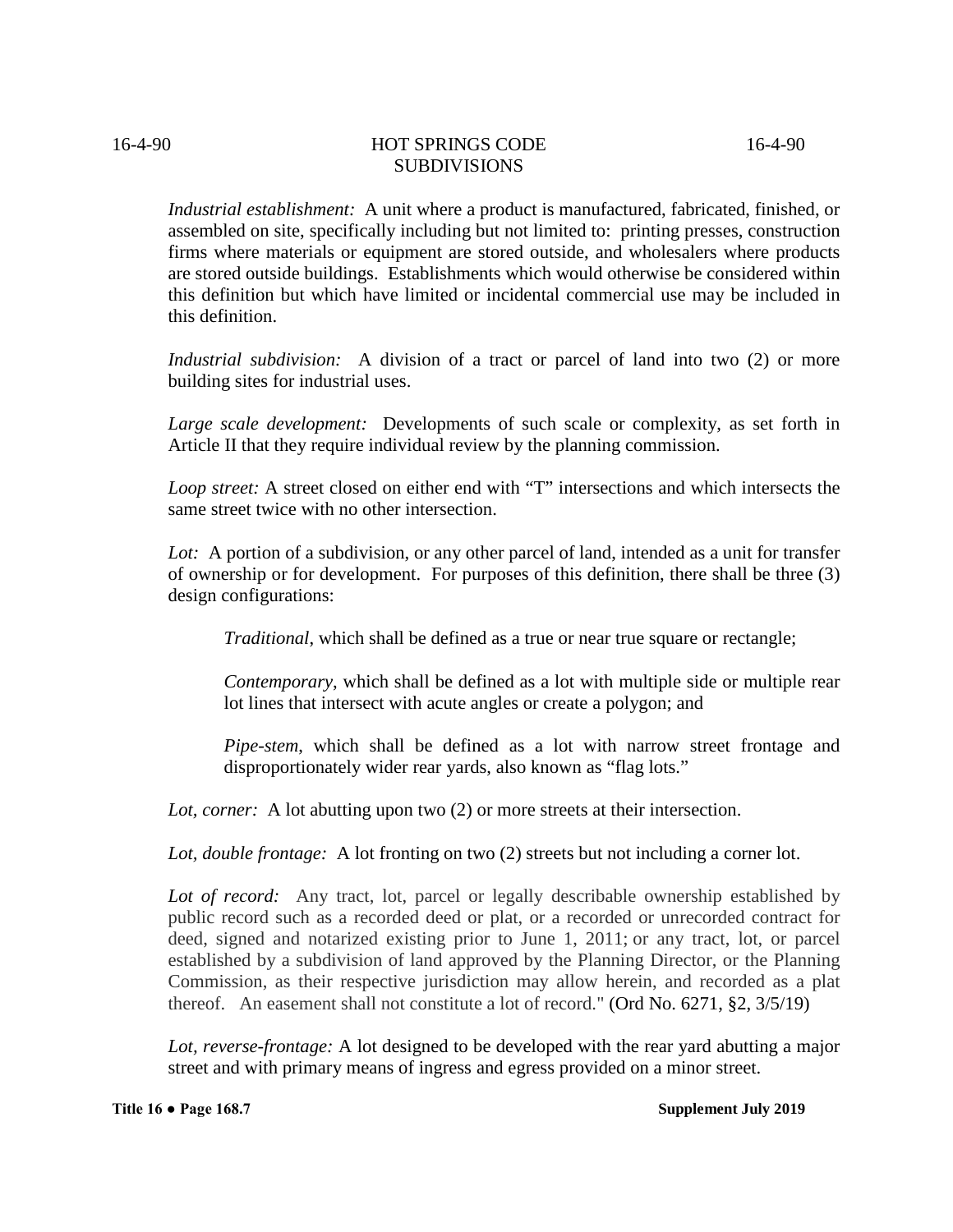*Lot split:* The dividing of an undivided recorded lot or parcel into two (2) or more tracts.

*Maintenance bond:* A bond, or other such instrument, furnished by the developer to the city, for a specific time period, to cover the cost of repairs resulting from defects in materials and workmanship of public improvements installed by the developer or his contractor.

*Manufactured home:* A dwelling unit constructed in a factory in accordance with the federal standards and meeting the definitions set forth in the federal standards and under A.C.A. §20-25-102.

*Manufactured home subdivision:* The division of a tract or parcel of land into two (2) or more tracts to be sold for the exclusive placement of manufactured homes.

*Manufactured home park:* A tract of land, under one ownership, divided into separate individual spaces for placement of manufactured homes where the individual spaces or manufactured homes are intended for rent or lease.

*Master street plan:* The official street plan for the city denoting street classifications, alignments and their design standards as defined in the street specifications regulations as may now or hereafter be adopted by the Hot Springs board of directors.

*Metes and bounds description:* A portion of land not in a platted subdivision which is described by bearings and distances and is used as a lot with or without improvements required by the planning commission.

*Minor subdivision:* See "Subdivision, minor."

*Mobile home:* A single-family dwelling that is fabricated in an offsite facility prior to the enactment for the Federal Manufactured Home Construction and Safety Standards (24 CFR 3280), the same being no longer permitted in the City of Hot Springs, except as outlined in the Manufactured Home Ordinance.

*Neighborhood:* A number of residential units united by a network of residential and collector streets forming a loosely cohesive community characterized by individual features that together establish a distinctive appearance and atmosphere.

*Off-site:* Any premises not located within the area of the property to be subdivided whether or not in the same ownership of the applicant.

**Title 16 ● Page 168.8 Supplement No. 36**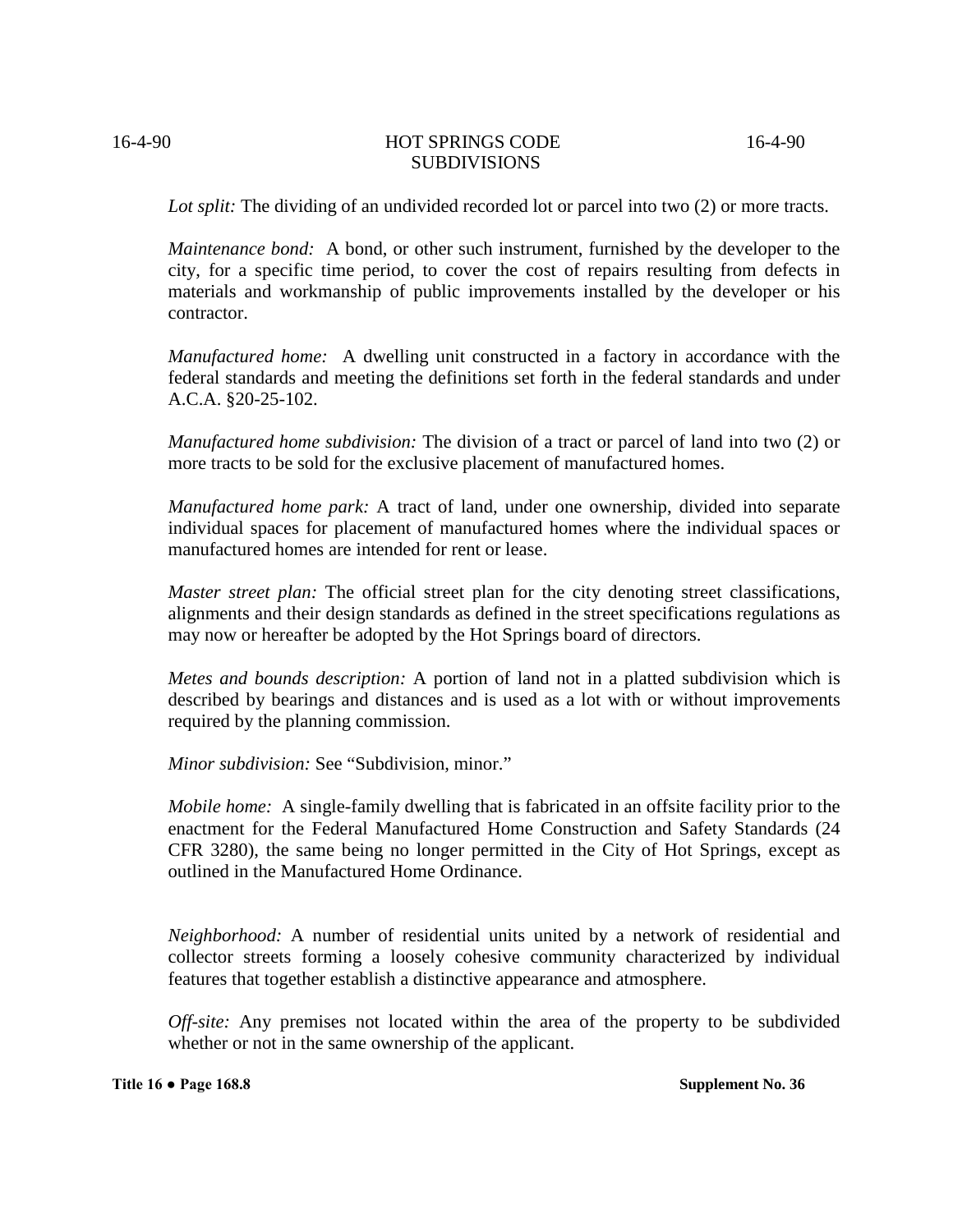*One-half street section:* The area to the legal centerline of the required roadway. Where a clearly defined right-of-way does not exist, the director of planning shall establish the centerline location.

*Owner:* The owner(s) of record for all the land in a subdivision or authorized agent thereof.

*Pavement width:* That portion of a street measured from the outer edges of a paved surface at a right angle with the centerline of the street. The width of pavement on curbed streets shall not include the width of the curbs and/or gutters.

*Performance and payment bond:* A bond, or other such instrument, posted by the developer to the city to guarantee completion of the proposed improvements within a subdivision, and to guarantee payment of all charges for labor, material, equipment and all other items and services used or utilized in the project.

*Planned development (PD):* A parcel of land proposed for development as a single entity and which may include dwelling units, commercial, office, industrial uses or any combination thereof under the provisions of the zoning code.

*Planning area:* The area within the city limits of the city of Hot Springs and the extraterritorial area of the Hot Springs planning commission as established by the planning commission and approved by the board of directors.

*Planning department:* Such department, division or section of the city as may be established by the city manager or board of directors, under the direction of a planning director, for the purpose of administering this code.

*Planning director:* The city official designated by the city manager as having planning authority and authorized to administer this code or his duly authorized representative.

*Plat, final:* A finished drawing(s) showing, completely and accurately, all legal and surveying information required herein.

*Plat, preliminary:* Any drawing(s) indicating the proposed manner or layout of the subdivision to be submitted to the planning commission for review and approval to construct the subdivision pending approval of the construction drawings by the appropriate staff.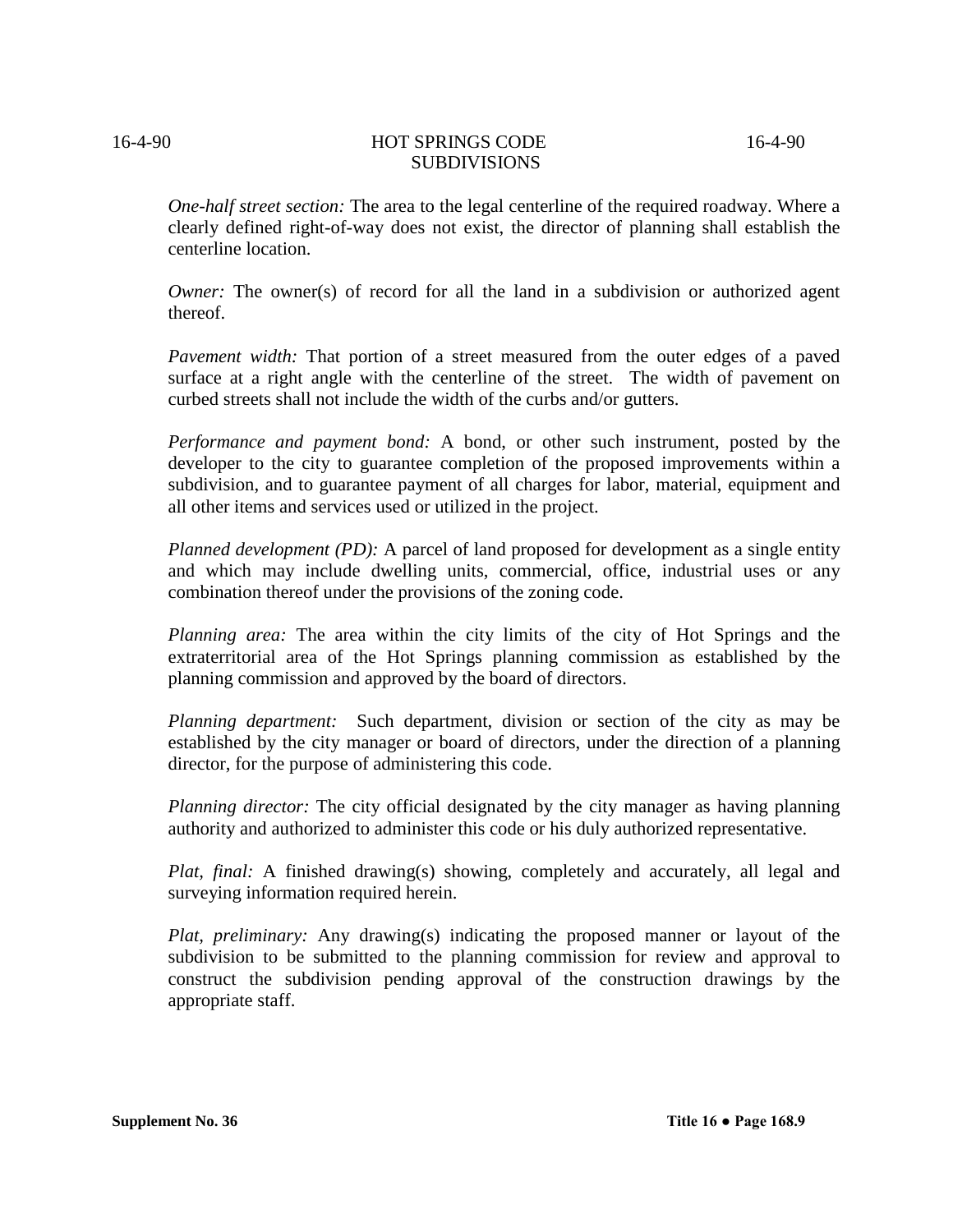*Plat, sketch or sketch plan:* A map or chart of a proposed subdivision of land on which the approximate location of the natural topographic features (sketches, roads, creeks, buildings) are roughly shown, overlaid with a proposed lot and street layout with notes indicating minimum lot area and lot width.

*Professional engineer:* A person who has been duly registered or licensed as a professional engineer by the state board of registration for professional engineers and land surveyors.

*Professional surveyor:* any person engaged in the practice of land surveying as defined in this section and who is licensed by the state board of registration for professional engineers and surveyors.

*Protective covenants:* Legally sound elements of the bill of assurance intended to aid the developer's land development program and to protect the future purchaser's investment.

*Plug:* A narrow parcel of land or right-of-way located adjacent to undeveloped land for the purpose of permitting access for future development. Also known as "stub."

*Public street system:* The total sum of the public streets within the planning area including local, minor collectors, major collectors, arterials and highways. The public street system shall include all streets whether by dedication (platted) or prescriptive use and whether or not accepted for maintenance by the city or county.

*Replatting:*A change in the layout of an approved or recorded plat.

*Residential, subdivision:* A subdivision for which all lots, tracts, and parcels are intended for residential use.

*Re-subdivision:* The re-subdivision of any part of previously platted subdivision, addition, lot or tract.

*Right-of-way, public:* A parcel or strip of land, whether dedicated to the public or belonging to the public by prescriptive right of use, intended for use as a street, walkway, railroad, utility or other public use.

*Right-of-way dedication:* The dedication to the city of sufficient right-of-way as required by the most recently adopted master street plan. Right-of-way dedication for boundary streets shall apply to one-half street sections abutting a proposed subdivision or development.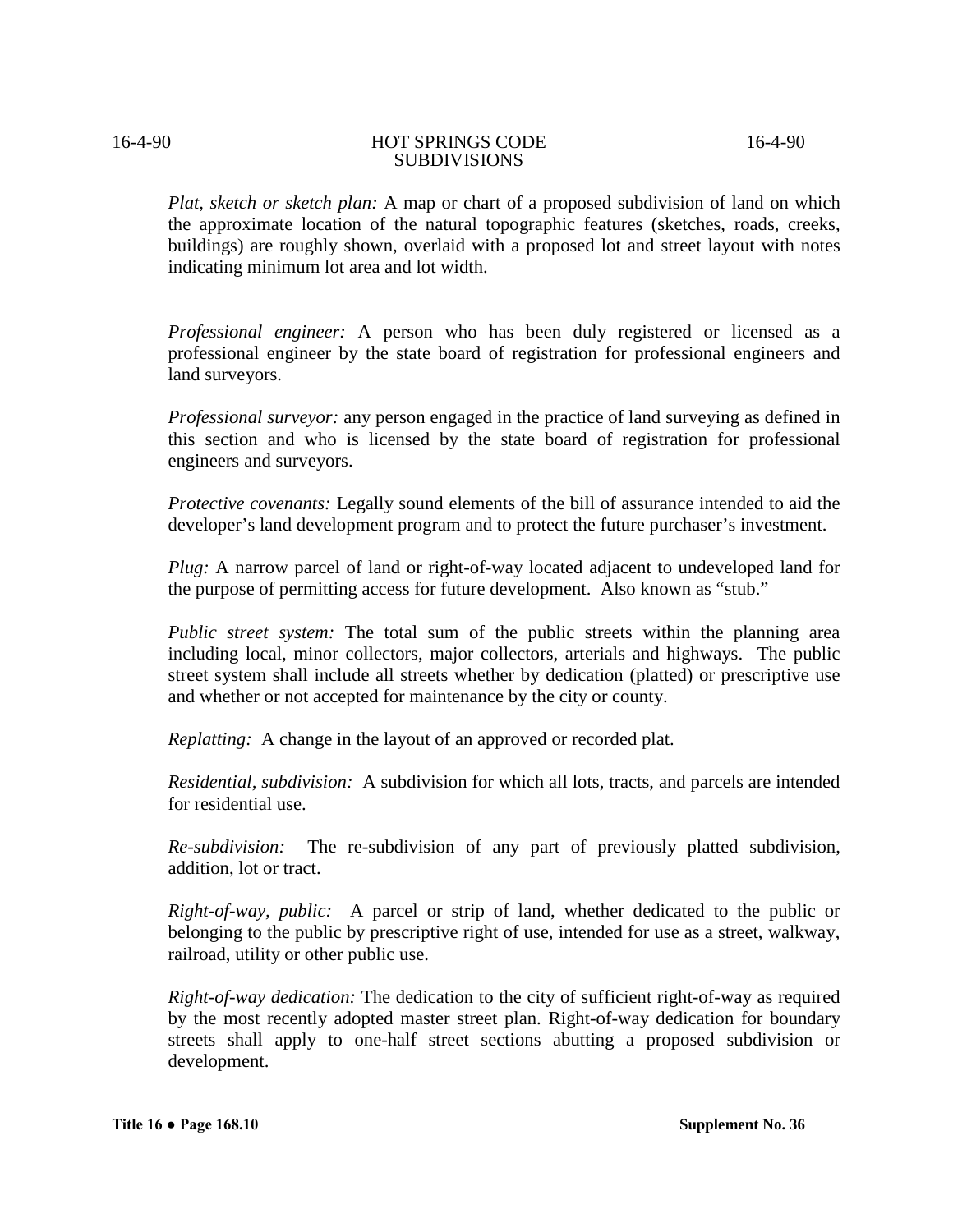*Service easement:* A recorded easement used by public utilities for the purpose of installation and maintenance of facilities or used by the public as a means of access to commercial, office, industrial or multifamily developments.

*Set-back line:* A line parallel to the property line which establishes, between any building and the property line, the minimum open space upon which no building shall be permitted.

*Staff:* Such employees of the city as may be designated by the city manager with the responsibility to administer these regulations.

*Street:* A right-of-way used or intended for use by vehicular or non-vehicular traffic and either dedicated for public use or used by prescriptive right whether or not accepted for maintenance by the city or county.

*Street, arterial:* Any street designed primarily to accommodate major traffic movements between cities or between various sections of the city, which forms part of a network of through streets and which provides service and access to abutting properties only as a secondary function. A street so designated by the city's master street plan.

*Street, boundary:* An existing or proposed public street or street right-of-way line abutting or sharing a common line with a tract of land of other ownership.

*Street, classified:* Any street identified by the duly adopted comprehensive plan, master street plan, street specifications, or otherwise designated by the city as highway, arterial, major collector or minor collector.

*Street, collector:* A street, which is continuous through several residential and/or commercial areas and is intended as a connecting street between residential areas and arterial streets or business area.

*Street, commercial:* A local street which serves one or more commercial establishments and no industrial establishments.

*Street, dead-end:* A street other than a cul-de-sac with only one connection to the public street system.

*Street, existing:* A street, as defined herein, on which a road bed and/or base or pavement has been placed and which has been used by vehicular traffic.

*Street, expressway:* Any divided street or highway with no access from abutting property and which has only separated or at-grade access from other public streets and highways.<br>Supplement No. 36 Title 16  $\bullet$  Page 168.11 **Supplement No. 36 Title 16 ● Page 168.11**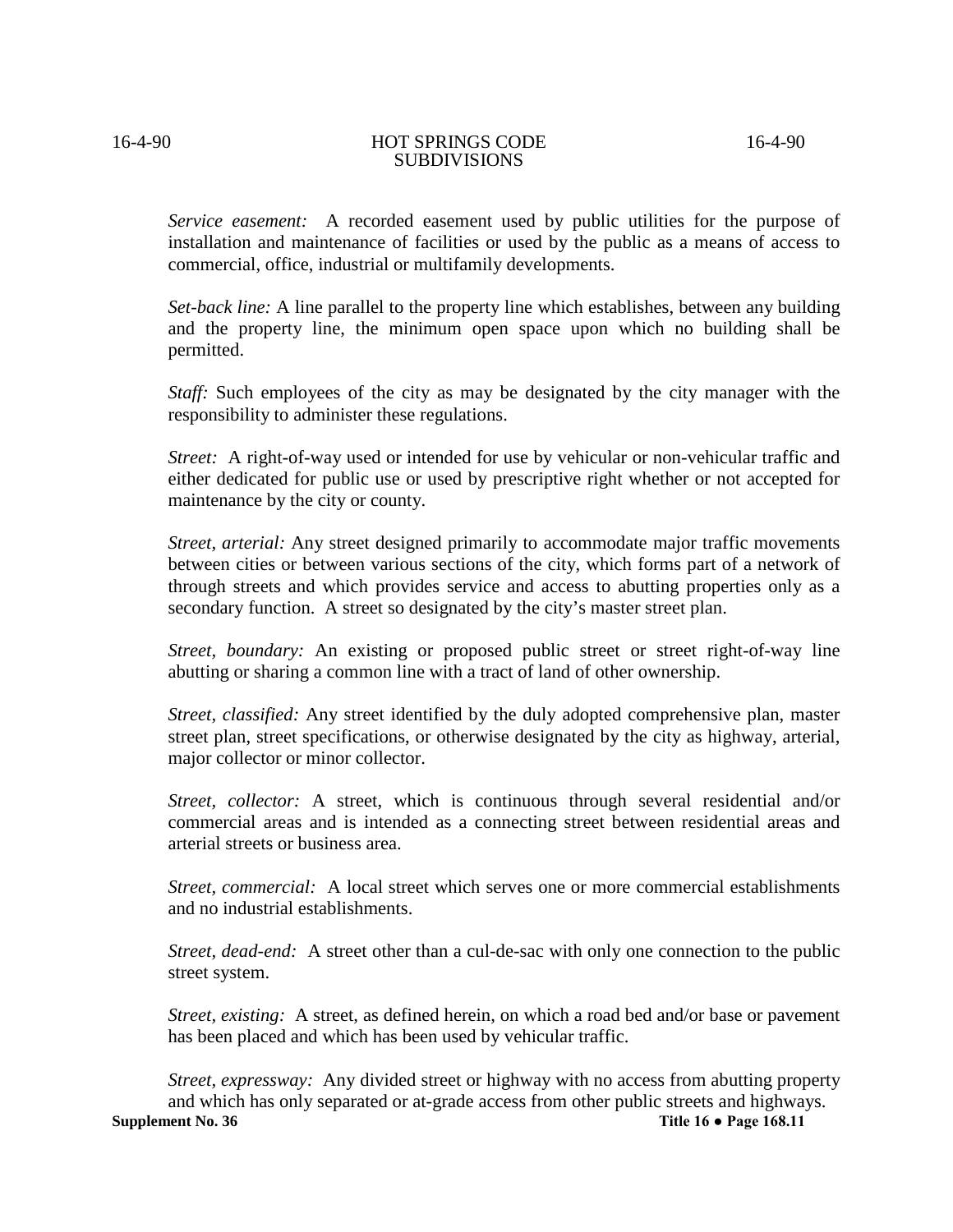*Street, freeway:* Any divided street or highway with complete access control and grade separated interchanges with other public streets and highways.

*Street, frontage:* A street parallel to and adjacent to an expressway or freeway which provides access to abutting properties.

*Street, industrial:* A local street which serves one or more industrial establishments.

*Street, local:* A street which serves only the properties which abut upon it, and: (1) which does or may provide access to not more than one hundred (100) residential dwelling units, and (2) which does or may carry not more than an average of three hundred (300) trips per day.

*Street, loop:* A street closed on either end with a "T" intersection and intersecting the same street twice with no other access to the public street system.

*Street, major collector:* A street which function is to gather traffic from local streets, and minor collector streets and carry it to the highway and arterial system. Any street which does or may carry an average of five hundred (500) or more trips per day and not designated as arterial or highway. Any street so designated in the city's comprehensive plan.

*Street, minor collector:* A street which function is to gather traffic from local streets and carry it to the major collector, arterial and highway system. Any street not classified as a major collector, arterial or highway and not meeting the definition of a local or residential street.

*Street, private:* Any street or roadway not accepted by the proper authority nor recognized as a public street by the city board and/or county judge on the effective date of these subdivision regulations. Also, any street specifically allowed as a private street by the planning commission.

*Street, public:* A street or roadway which has been dedicated to the public and accepted by the proper authority or a street by prescriptive rights which has been accepted by proper authority.

*Street, residential:* A street existing or designed to provide circulation within a residential subdivision or a street which serves only residential properties.

*Street right-of-way width:* The shortest distance between the lines which delineate the right-of-way of a street. It runs from abutting property line to abutting property line.<br>• Page 168.12 Supplement No. 36 **Title 16 • Page 168.12**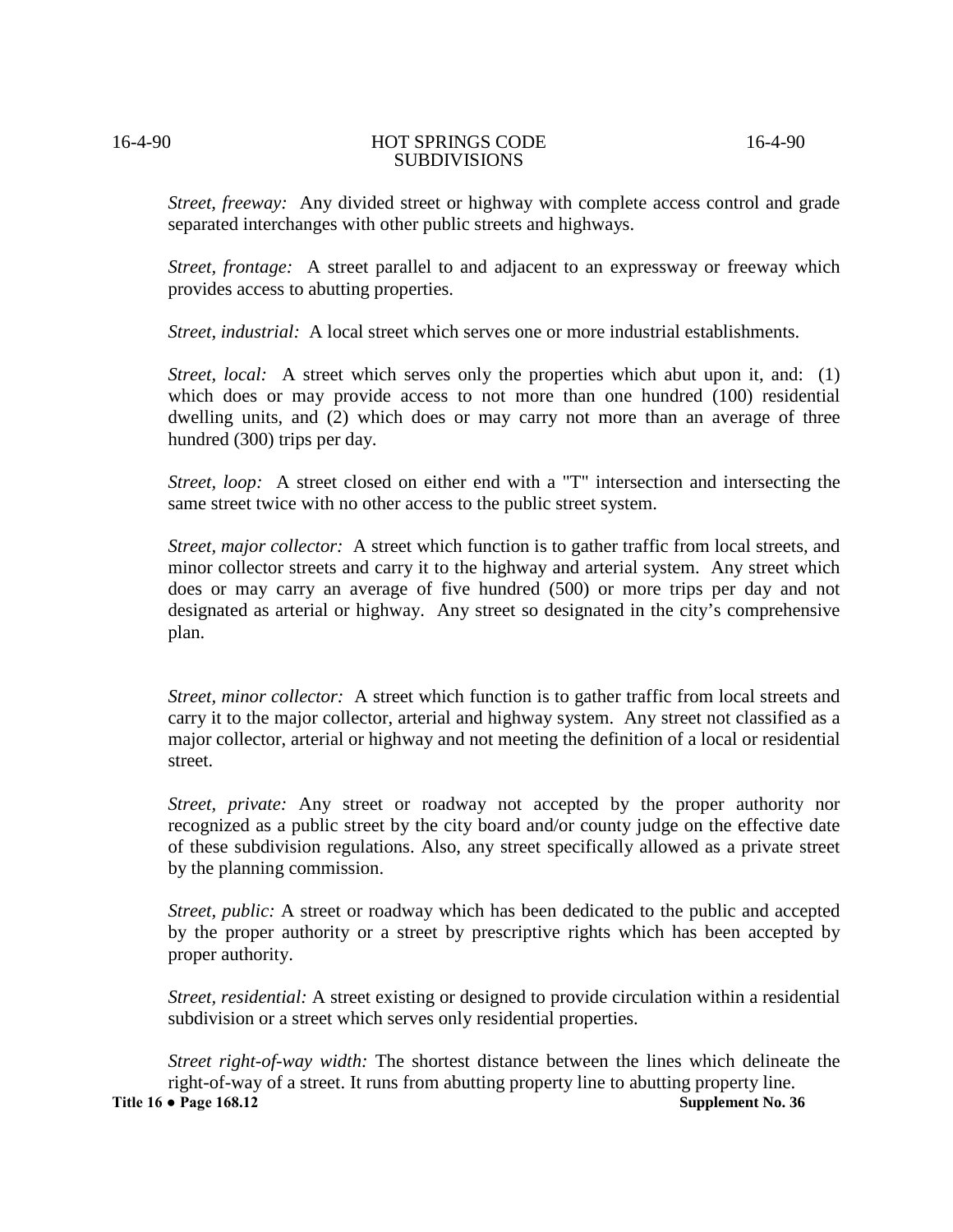*Subdivider:* Any person dividing or proposing to divide land so as to constitute a subdivision as herein defined.

*Subdivision:* The division of any tract or parcel of land in one (1) or more lots, building sites, or other divisions for the purpose, whether immediate or future, of sale, lease, rent or building development, and shall include all divisions of land involving the need for new access, a new street or a change in existing streets; provided, however, that the following shall not be included within this definition nor be subject to these subdivision regulations:

- (a) The combination or recombination of previously platted lots where the total number of lots is not increased and the resultant lots are equal to or exceed the standards and ordinances of the city, and not change any street or easement;
- (b) The division of land into parcels greater than ten (10) acres provided each newly created lot or parcel has minimum lot frontage on a public street and requires the construction of no additional streets;
- (c) The public acquisition by purchase or dedication of parcels of land for the widening or opening of streets or other public improvements.

*Subdivision, commercial:* A division of a tract or parcel of land into two (2) or more building sites for commercial uses.

*Subdivision, industrial:*A division of a tract or parcel of land into two (2) or more building sites for industrial uses.

*Subdivision, residential:* A subdivision for which all lots, tracts and parcels are intended for residential use.

*Subdivision boundary:* The outermost property line of the existing or proposed subdivision which encompasses the entire subdivision lands as divided or proposed to be divided.

*Subdivision minor:* A subdivision of four (4) lots or less intended for residential use and with no required street dedication.

*Subdivision, strip:*A subdivision of land, located on an existing public street, into one or more lots, parcels or tracts of less than ten (10) acres which does not require the construction or dedication of any new street, road or extension of utility mains.

*Surveyor:* A land surveyor registered in the State of Arkansas.

**Title 16 ● Page 168.13 Supplement No. 36**